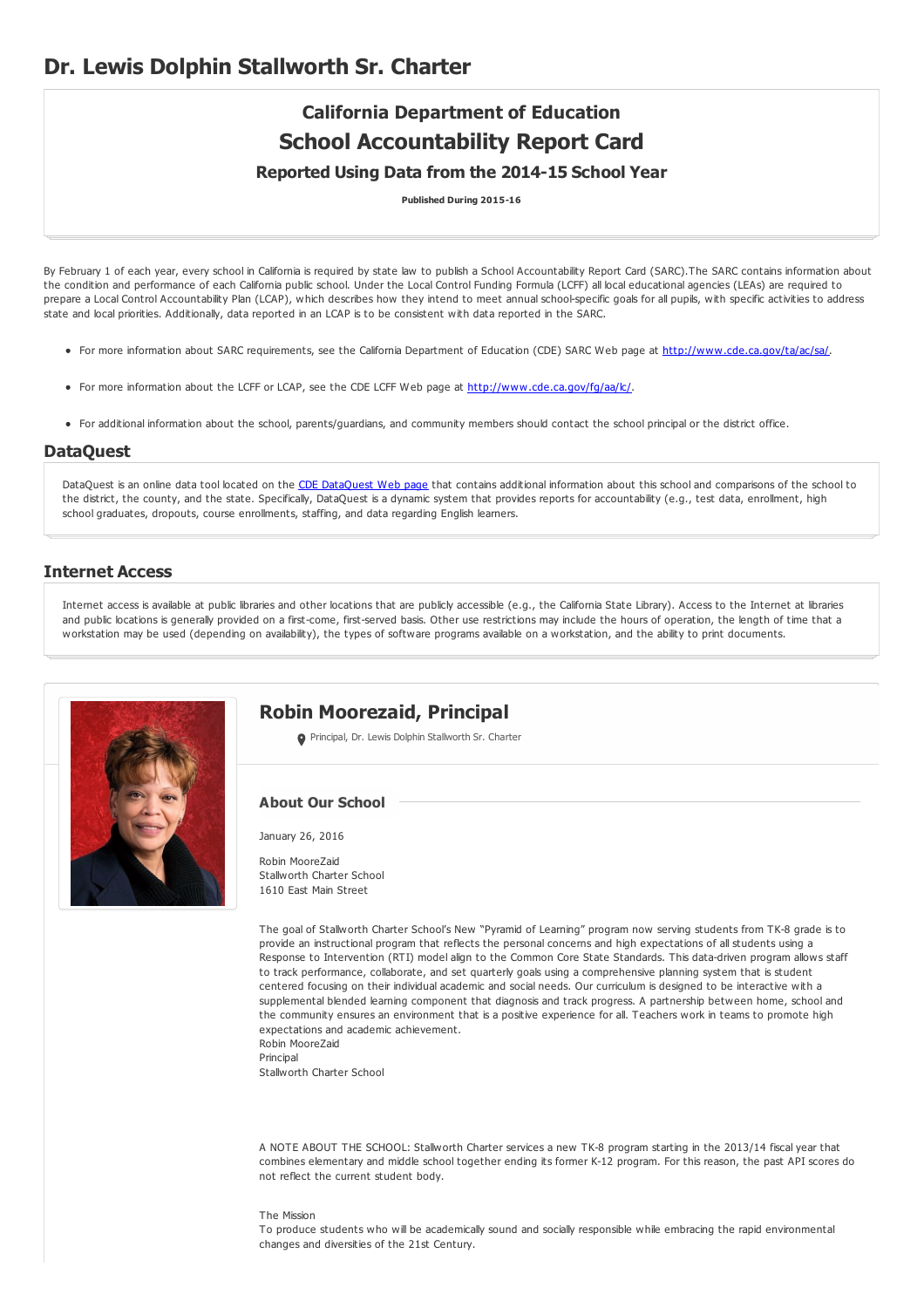#### 2014-15 SARC - Dr. Lewis Dolphin Stallworth Sr. Charter

The new Pyramid of Learning program that serves TK-8 grades implements a set of problem solving strategies and processes used to build upon the school's existing strengths. Embedded within the curriculum is a school-wide Positive Behavioral Intervention Support (PBIS) system, which has characteristics that overlap with other initiatives designed to enhance the PLC (Professional Learning Community) concept. For example, a shared vision and values that lead to a collective commitment of school staff, which is expressed in day-to-day practices that encourage actively sought solutions; openness to new ideas; working teams cooperate to achieve common goals; encouragement of experimentation as an opportunity to learn; continuous improvement based on evaluation of outcomes; and reflection in order to study the operation and impacts of actions taken while aggressive, unsafe behaviors are discouraged. We emphasize respect, responsibility, reflection, cooperation, and other highly valued character traits, which are taught, encouraged, and practiced..

#### Tier I

It is estimated that the first tier reach 80% of the student population with a curriculum designed to meet the challenges of the Common Core State Standards (CCSS). Our curriculum materials are more digitally interactive with an adequate amount of online resources adaptable to the revisions of the Common Core Standards. Formative and summative assessments are embedded within the materials alongside the school-wide benchmarks (what the students should know at grade level) so that teachers focus on student learning. This allows students the opportunity to use what they have learned in new situations or new texts so that they transfer and apply their understanding. The reading materials make it easy to differentiate, manage groups, and personalize instruction. The math material combines a comprehensive math curriculum, powerful best practices in teaching, and easy to use technology for personalized instruction that effectively addresses the students' specific need.

#### Tier II

Targeted Intervention is the second tier of the program designed for an estimated 15% of students who are struggling with either learning deficits or behavioral hindrances. At this level students are provided with support in small groups inside or outside the classrooms under the teacher or educational leader's directions. This allows for assistance with areas of need using instruments such as an electronic instruction program, tutors, counselors, or resource specialists. This tier also allows for more targeted yet positive focus for enhancing the culture, which includes a leadership component implemented for specific groups. The leadership component is designed to empower students to recognize their intrinsic abilities to lead in all areas of their life. Leadership development training helps students connect with the essence of their unique gifts and talents by recognizing and embracing strengths while breaking free from the barriers of self-imposed limits. The main purpose of this program is to prepare students for the next phase in their journey towards being college and careers ready.

Another initiative that enhances this level is the extra-curricular activities designed specifically for interest groups. Students who have various activities and interests are encouraged to vote and or design clubs of concentration.

#### Tier III

This level services students needing Intensive support. We have implemented a 3rd tier that promotes the success of students whose learning have been impacted by learning and behavioral deficits on several areas of development. They also require intense and frequent supports to optimize their learning achievements. At this level, we reach-out to an estimated 5% of the population.

What do intensive supports include?

• professional services from speech and language pathologists, psychologists, occupational therapists, social workers, etc.;

• extra help from student support teachers;

- medical or community-based services/referrals; and,
- assistive technologies such as computer software or hardware

#### **Contact**

Dr. Lewis Dolphin Stallworth Sr. Charter 1610 East Main St. Stockton, CA 95205-5521

Phone: 209-948-4511 E-mail: [rmoorezaid@stallworthcharter.org](mailto:rmoorezaid@stallworthcharter.org)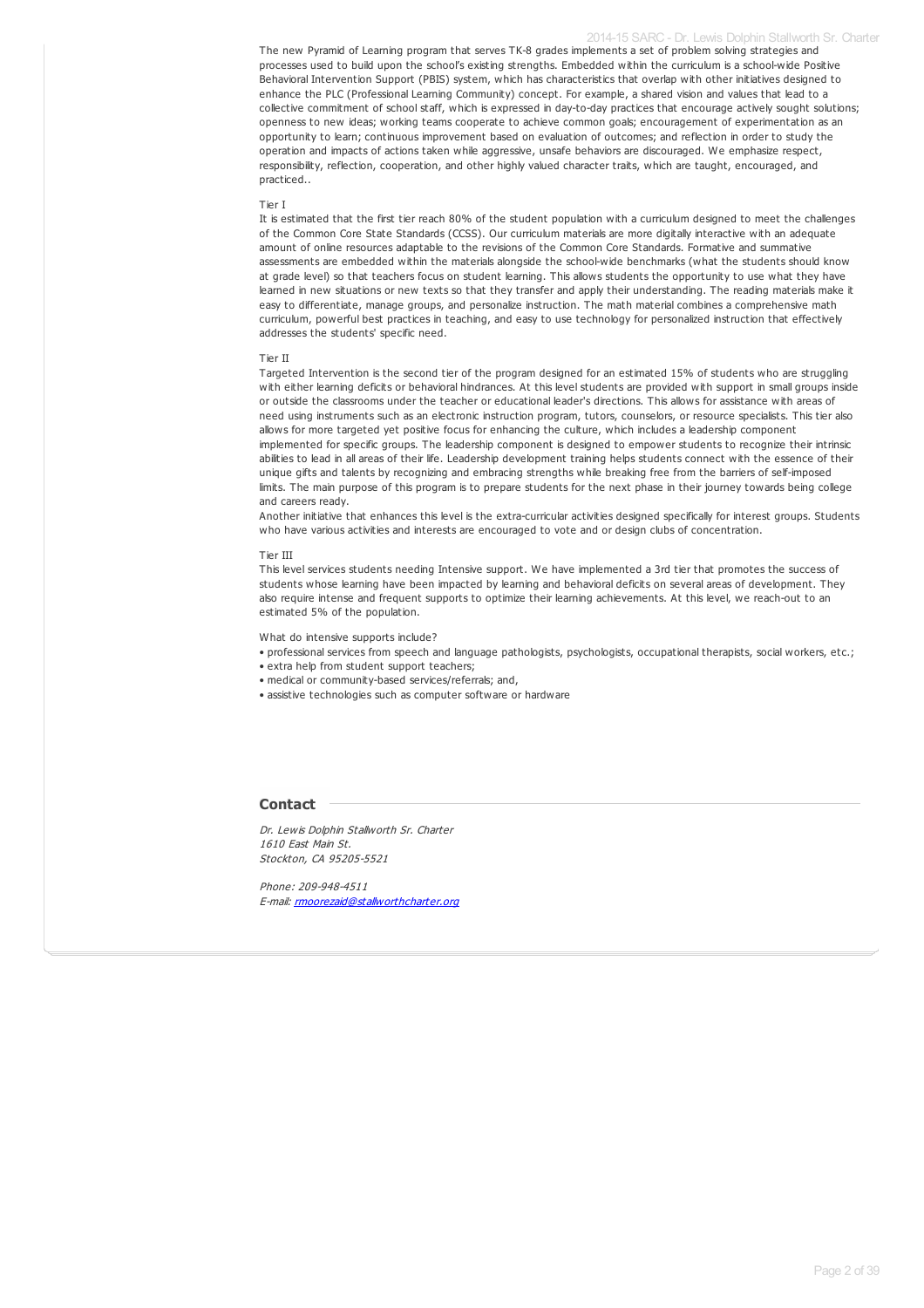# **About This School**

#### **Contact Information - Most Recent Year**

|                                       | <b>District Contact Information - Most Recent Year</b> | Scho |
|---------------------------------------|--------------------------------------------------------|------|
| <b>District Name</b> Stockton Unified |                                                        | Sc   |
| <b>Phone Number</b> (209) 933-7000    |                                                        | St   |
| Superintendent Julie Penn             |                                                        | Cit  |
| <b>E-mail Address</b>                 | jpenn@stocktonusd.net                                  | Ph   |
| Web Site                              | www.stocktonusd.net                                    | Pri  |
|                                       |                                                        |      |

|                                  | <b>School Contact Information - Most Recent Year</b> |
|----------------------------------|------------------------------------------------------|
| <b>School Name</b>               | Dr. Lewis Dolphin Stallworth Sr. Charter             |
| <b>Street</b>                    | 1610 East Main St.                                   |
|                                  | City, State, Zip Stockton, Ca, 95205-5521            |
| <b>Phone Number</b> 209-948-4511 |                                                      |
| Principal                        | Robin Moorezaid, Principal                           |
| <b>E-mail Address</b>            | rmoorezaid@stallworthcharter.org                     |
| <b>Web Site</b>                  | www.stallworthcharter.org                            |
| School (CDS) Code                | <b>County-District-</b> 39686760117853               |

Last updated: 2/1/2016

#### **School Description and Mission Statement - Most Recent Year**

Dr. Lewis D. Stallworth Sr., Charter School, Inc. (DLDSSCSI) is an Independent Charter. Dr. Lewis Dolphin Stallworth, Sr., founded this Charter School to provide a safe environment where students can develop into competent, responsible, adaptive citizens who are physically fit, healthy lifelong learners and capable problem solvers.

The Vision for Stallworth Charter is one that fosters unity, honors interdependence, and encourages a sense of purpose through the educational process in a way that benefits the community and family.

The Mission Statement: To produce students who will be academically sound and socially responsible, while embracing the rapid environment changes and diversity in this 21st Century.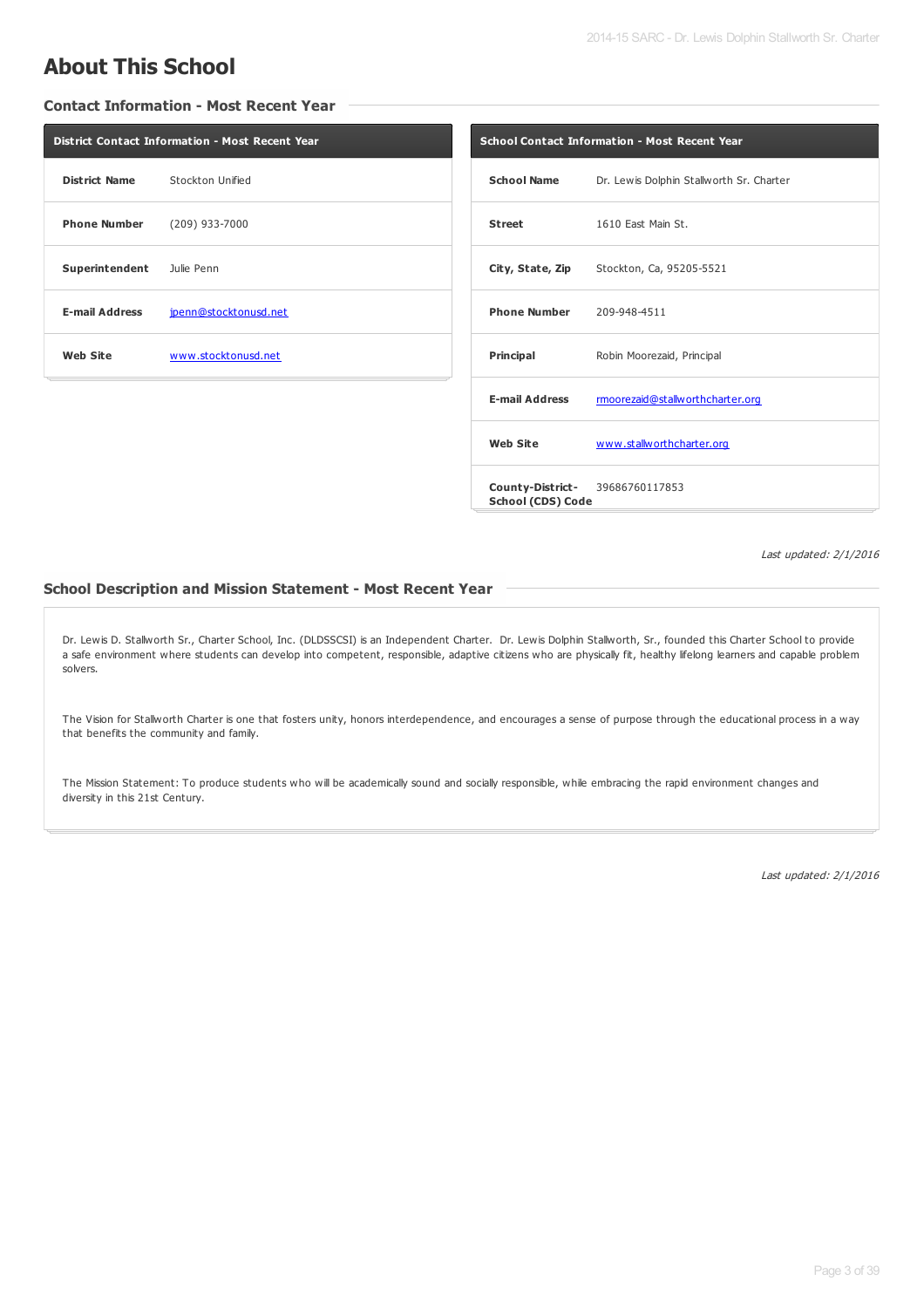## **Student Enrollment by Grade Level (School Year 2014-15)**

| <b>Grade Level</b>      | <b>Number of Students</b> |
|-------------------------|---------------------------|
| Kindergarten            | 56                        |
| Grade 1                 | 27                        |
| Grade 2                 | 25                        |
| Grade 3                 | 23                        |
| Grade 4                 | 23                        |
| Grade 5                 | 19                        |
| Grade 6                 | 11                        |
| Grade 7                 | 17                        |
| Grade 8                 | 14                        |
| <b>Total Enrollment</b> | 215                       |



Last updated: 2/1/2016

# **Student Enrollment by Student Group (School Year 2014-15)**

| <b>Student Group</b>                | <b>Percent of Total Enrollment</b> |
|-------------------------------------|------------------------------------|
| Black or African American           | 30.7%                              |
| American Indian or Alaska Native    | 1.9%                               |
| Asian                               | $0.0\%$                            |
| Filipino                            | 0.0%                               |
| Hispanic or Latino                  | 53.5 %                             |
| Native Hawaiian or Pacific Islander | $0.0\%$                            |
| White                               | 6.5%                               |
| Two or More Races                   | 7.4%                               |
| Socioeconomically Disadvantaged     | 100.0%                             |
| English Learners                    | 22.3%                              |
| Students with Disabilities          | 8.8 %                              |
| Foster Youth                        | 5.6 %                              |

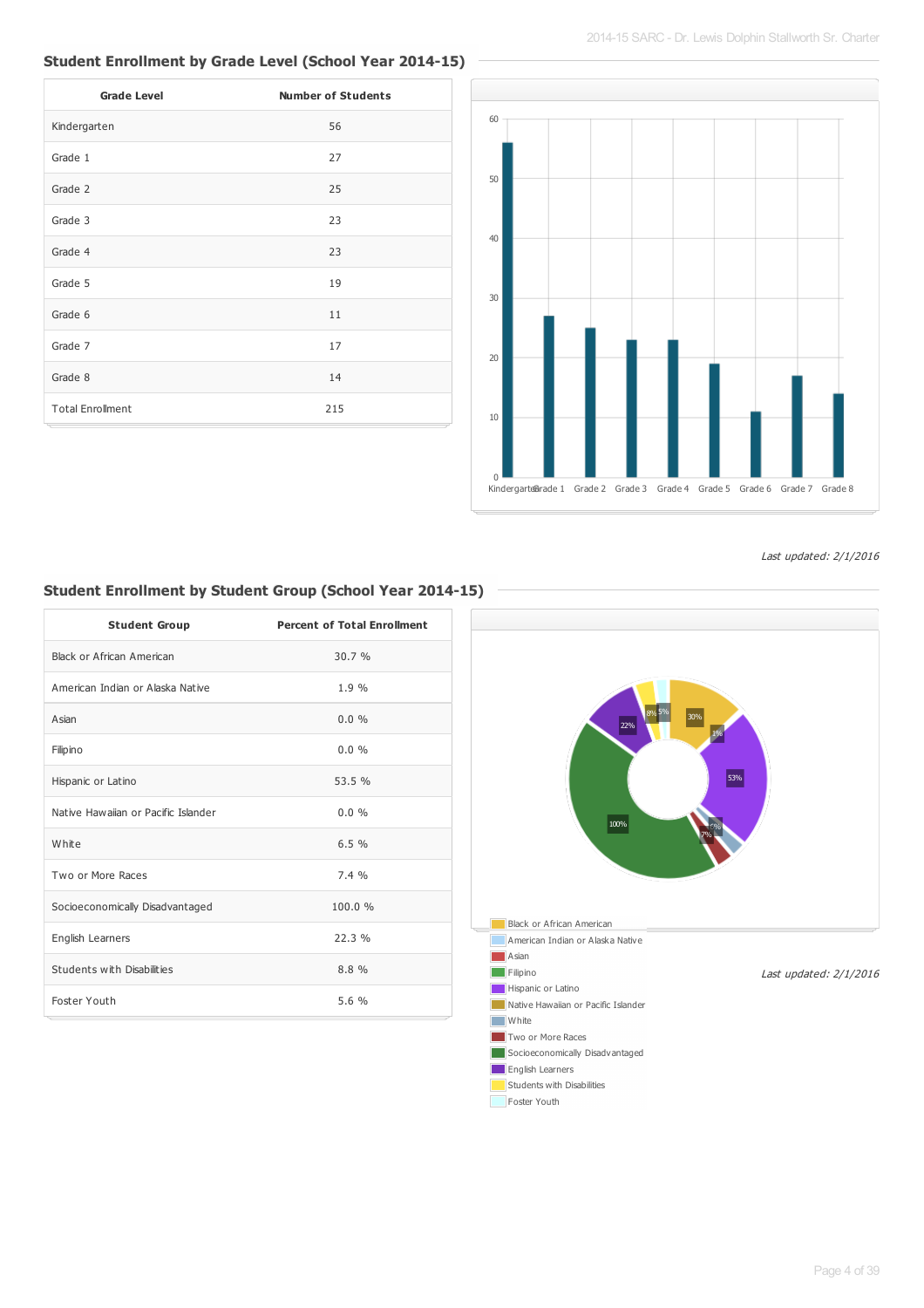# **A. Conditions of Learning**

# **State Priority: Basic**

The SARC provides the following information relevant to the State priority: Basic (Priority 1):

- Degree to which teachers are appropriately assigned and fully credentialed in the subject area and for the pupils they are teaching;
- Pupils have access to standards-aligned instructional materials; and
- School facilities are maintained in good repair

### **Teacher Credentials**

| <b>Teachers</b>                                                                   |                | School         |                | <b>District</b> |
|-----------------------------------------------------------------------------------|----------------|----------------|----------------|-----------------|
|                                                                                   | $2013 -$<br>14 | $2014 -$<br>15 | $2015 -$<br>16 | $2015 -$<br>16  |
| With Full Credential                                                              | 7              | $\overline{4}$ | 5              |                 |
| Without Full Credential                                                           | 2              | 4              | 5              |                 |
| Teachers Teaching Outside Subject<br>Area of Competence (with full<br>credential) | $\Omega$       | $\mathbf{1}$   | 0              |                 |



Last updated: 2/1/2016

#### **Teacher Misassignments and Vacant Teacher Positions**

| <b>Indicator</b>                                  | $2013 -$<br>14 | $2014 -$<br>15 | $2015 -$<br>16 |
|---------------------------------------------------|----------------|----------------|----------------|
| Misassignments of Teachers of English<br>Learners | 1              | $\mathcal{L}$  | 5              |
| Total Teacher Misassignments*                     | 1              | $\mathcal{L}$  | 5              |
| Vacant Teacher Positions                          |                |                |                |



Note: "Misassignments" refers to the number of positions filled by teachers who lack legal authorization to teach that grade level, subject area, student group, etc.

\* Total Teacher Misassignments includes the number of Misassignments of Teachers of English learners.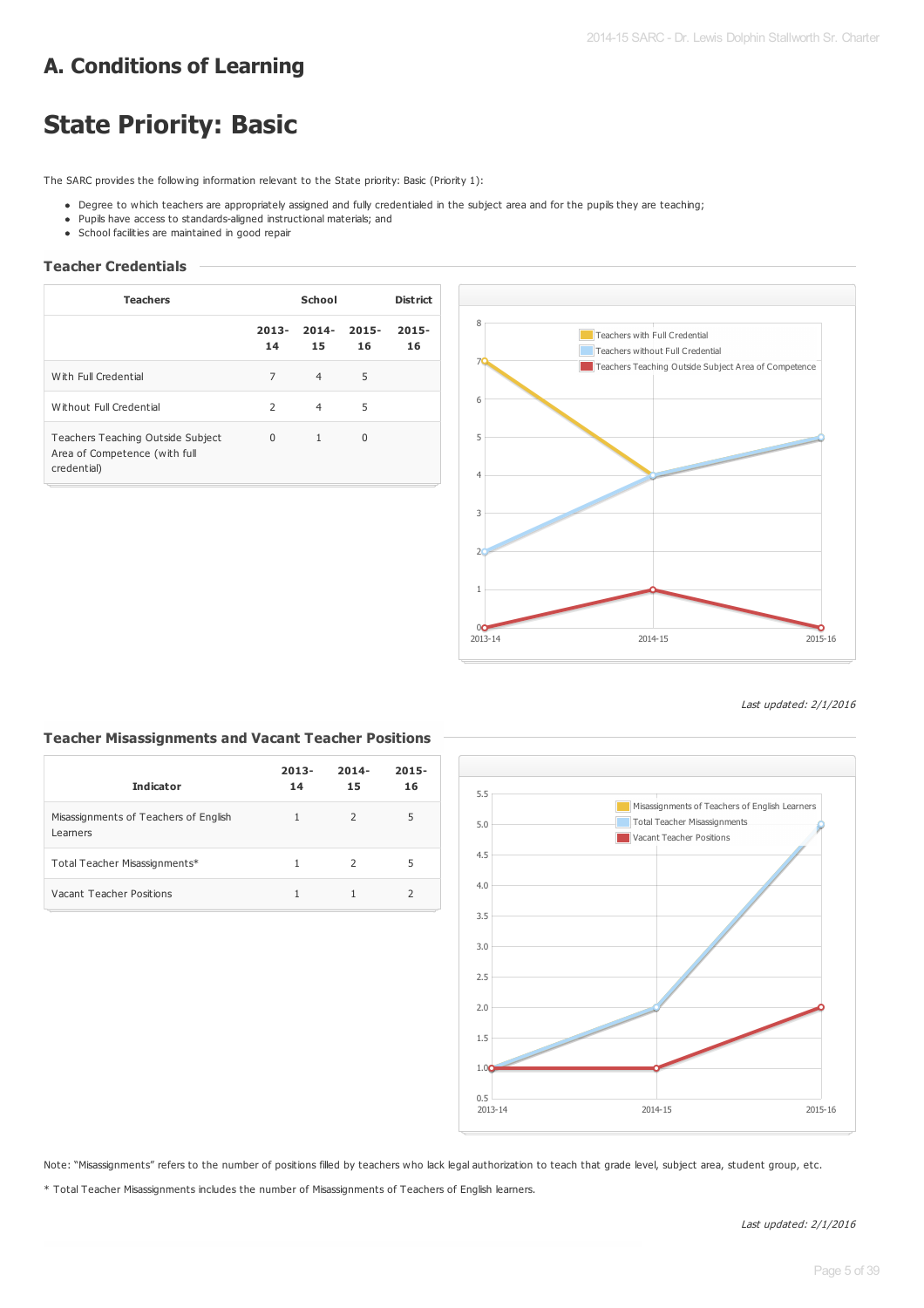#### **Core Academic Classes Taught by Highly Qualified Teachers (School Year 2014-15)**

| <b>Location of Classes</b>          | Percent of Classes In Core Academic Subjects Taught by<br><b>Highly Qualified Teachers</b> | Percent of Classes In Core Academic Subjects Not Taught by<br><b>Highly Qualified Teachers</b> |
|-------------------------------------|--------------------------------------------------------------------------------------------|------------------------------------------------------------------------------------------------|
| This School                         | 100.0%                                                                                     | $0.0\%$                                                                                        |
| All Schools in District             | 96.0%                                                                                      | 4.0%                                                                                           |
| High-Poverty Schools<br>in District | 96.0%                                                                                      | 4.0%                                                                                           |
| Low-Poverty Schools<br>in District  | $0.0\%$                                                                                    | $0.0\%$                                                                                        |

Note: High-poverty schools are defined as those schools with student eligibility of approximately 40 percent or more in the free and reduced price meals program. Lowpoverty schools are those with student eligibility of approximately 39 percent or less in the free and reduced price meals program.

#### **Quality, Currency, Availability of Textbooks and Instructional Materials - Most Recent Year**

Year and month in which data were collected: July 2014

| Subject                              | Textbooks and Instructional Materials/year of<br><b>Adoption</b> | <b>From Most Recent</b><br>Adoption? | Percent Students Lacking Own Assigned<br>Copy |
|--------------------------------------|------------------------------------------------------------------|--------------------------------------|-----------------------------------------------|
| Reading/Language Arts                | Reading Street Text (Grade K-6)                                  | Yes                                  | 0.0 %                                         |
|                                      | Reading & Writing Street Student Notebook (Grades K              |                                      |                                               |
|                                      | $-6)$                                                            |                                      |                                               |
|                                      | Literature Volume 1 and 2 (Grade 7-8)                            |                                      |                                               |
|                                      | Teacher Additions Reading accompanied each Student<br>Text       |                                      |                                               |
| Mathematics                          |                                                                  | Yes                                  | $0.0 \%$                                      |
|                                      | enVision Math (Grades K - 5)                                     |                                      |                                               |
|                                      | Digits (Grades 6 - 8)                                            |                                      |                                               |
|                                      | enVision Math Student Workbook                                   |                                      |                                               |
|                                      | enVision Math Student Comparison Workbook                        |                                      |                                               |
|                                      | Teachers Editon ot accompany Student Text                        |                                      |                                               |
|                                      | Industructional CD's fo each Grade                               |                                      |                                               |
| Science                              | Nav Energy Foundations                                           |                                      | $0.0 \%$                                      |
|                                      | Nav Energy in Physcial Systems                                   |                                      |                                               |
|                                      | Science Navigator Process Skills                                 |                                      |                                               |
|                                      | Science Nav Energy Foundations Teacher Kit                       |                                      |                                               |
|                                      | Science Nav Energy in Living Systems Teacher Kit                 |                                      |                                               |
|                                      | Science Nav in Physical Process Skills Teacher Kit               |                                      |                                               |
| History-Social Science               | Reflections: Making a New Nation (Grade 5)                       |                                      | $0.0 \%$                                      |
|                                      | Reflections: Ancient Civizatins (Grade 6)                        |                                      |                                               |
|                                      | Medieval and Early Modern Times (Grade 7)                        |                                      |                                               |
|                                      | America: History of Our Nation (Grade 8)                         |                                      |                                               |
| Foreign Language                     |                                                                  |                                      | $0.0 \%$                                      |
| Health                               |                                                                  |                                      | $0.0 \%$                                      |
| Visual and Performing Arts           |                                                                  |                                      | $0.0 \%$                                      |
| Science Lab Eqpmt (Grades<br>$9-12)$ |                                                                  |                                      | $0.0 \%$                                      |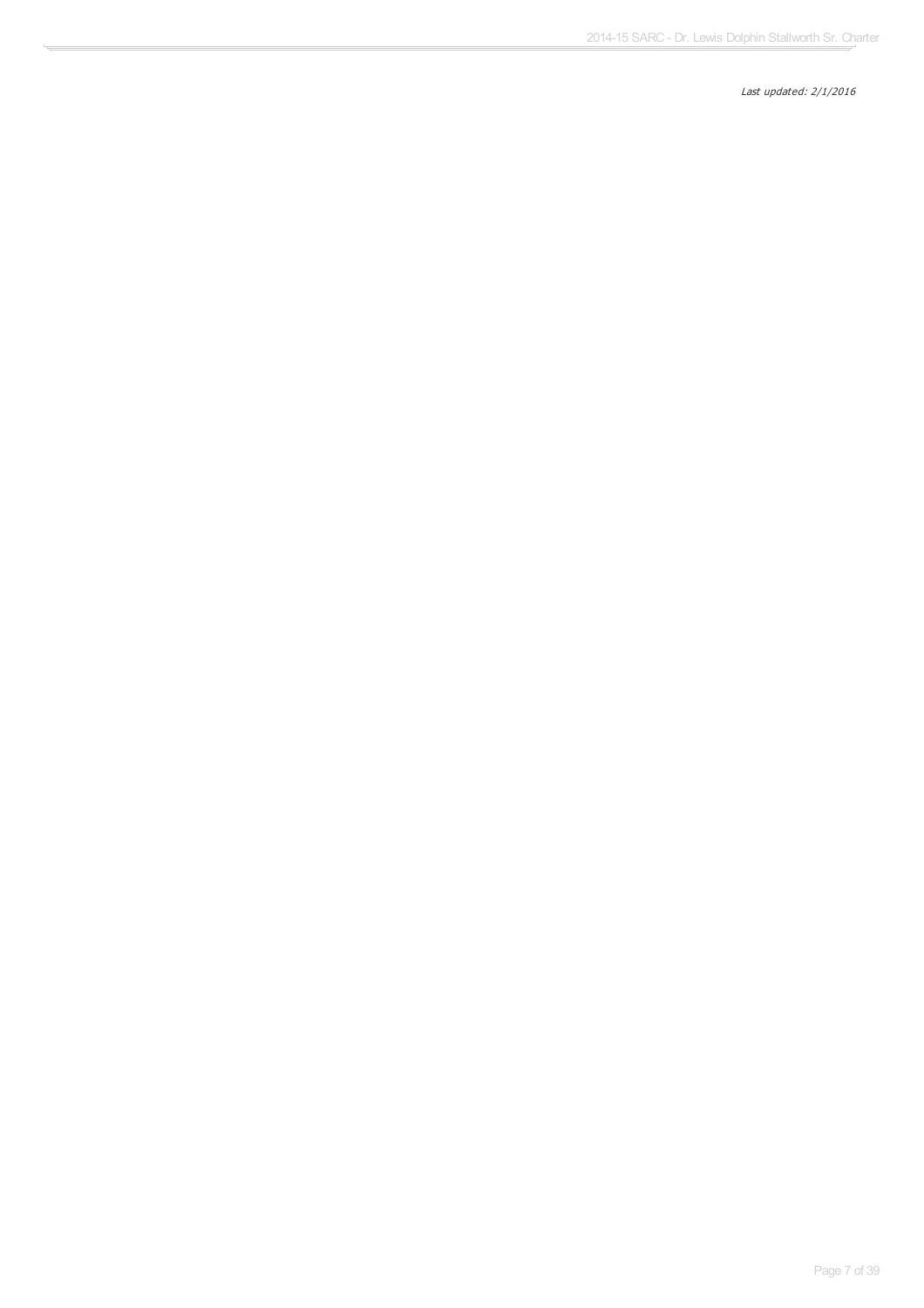#### **School Facility Conditions and Planned Improvements - Most Recent Year**

The safety and cleanliness of the school is adequate. The school is secured and safe for all students. The school is cleaned and maintained daily. All interior repairs are made as needed.

Our recent facility improvements included new sprinkler heads, motion lights in all bathroom and hallways for security, painted hallways, classrooms, gymnasim and outside stairways. We installed new paper towel and tissue holders in all restrooms, cleaned vents and hoods in kitchen, and installed extra outlets where needed to ensure safety to prevent possible outages. Extra mulch was added to the playground to ensure a greater levels of safety for student play, the gates were repaired to ensure safe passage, and additional handles were added to permit easy access for exiting. Gates are kept locked for additional security. Offices and classrooms were painted and remodeled. New tile and sneeze guard added in kitchen area. Built new Computer Lad for students. Added additonal offices for counseling and student support. Added additional classrooms due to increased enrollment. Classrooms air ducks were opened to improve ventalaiton and airconditionin in classrooms. Alarm and security updated in all buildings and replaced alarm bell by Bay Alarm Systems. Replaired and replaced hand ralls for student safety on stairways. Water fountains were purchased for indoors and outdoors use for students and faculty.

No repairs are needed for the structure or roof, the school is structurally sound.

Last updated: 2/1/2016

#### **School Facility Good Repair Status - Most Recent Year**

Year and month in which data were collected: June 2015

| <b>System Inspected</b>                                            | Rating | <b>Repair Needed and</b><br><b>Action Taken or</b><br><b>Planned</b> |
|--------------------------------------------------------------------|--------|----------------------------------------------------------------------|
| Systems: Gas Leaks, Mechanical/HVAC,<br>Sewer                      | Good   |                                                                      |
| Interior: Interior Surfaces                                        | Good   |                                                                      |
| Cleanliness: Overall Cleanliness,<br>Pest/Vermin Infestation       | Good   |                                                                      |
| <b>Electrical: Electrical</b>                                      | Good   |                                                                      |
| Restrooms/Fountains: Restrooms,<br>Sinks/Fountains                 | Good   |                                                                      |
| Safety: Fire Safety, Hazardous Materials                           | Good   |                                                                      |
| Structural: Structural Damage, Roofs                               | Good   |                                                                      |
| External: Playground/School Grounds,<br>Windows/Doors/Gates/Fences | Good   |                                                                      |

#### **Overall Facility Rate - Most Recent Year**

Year and month in which data were collected: June 2015

Overall Rating Good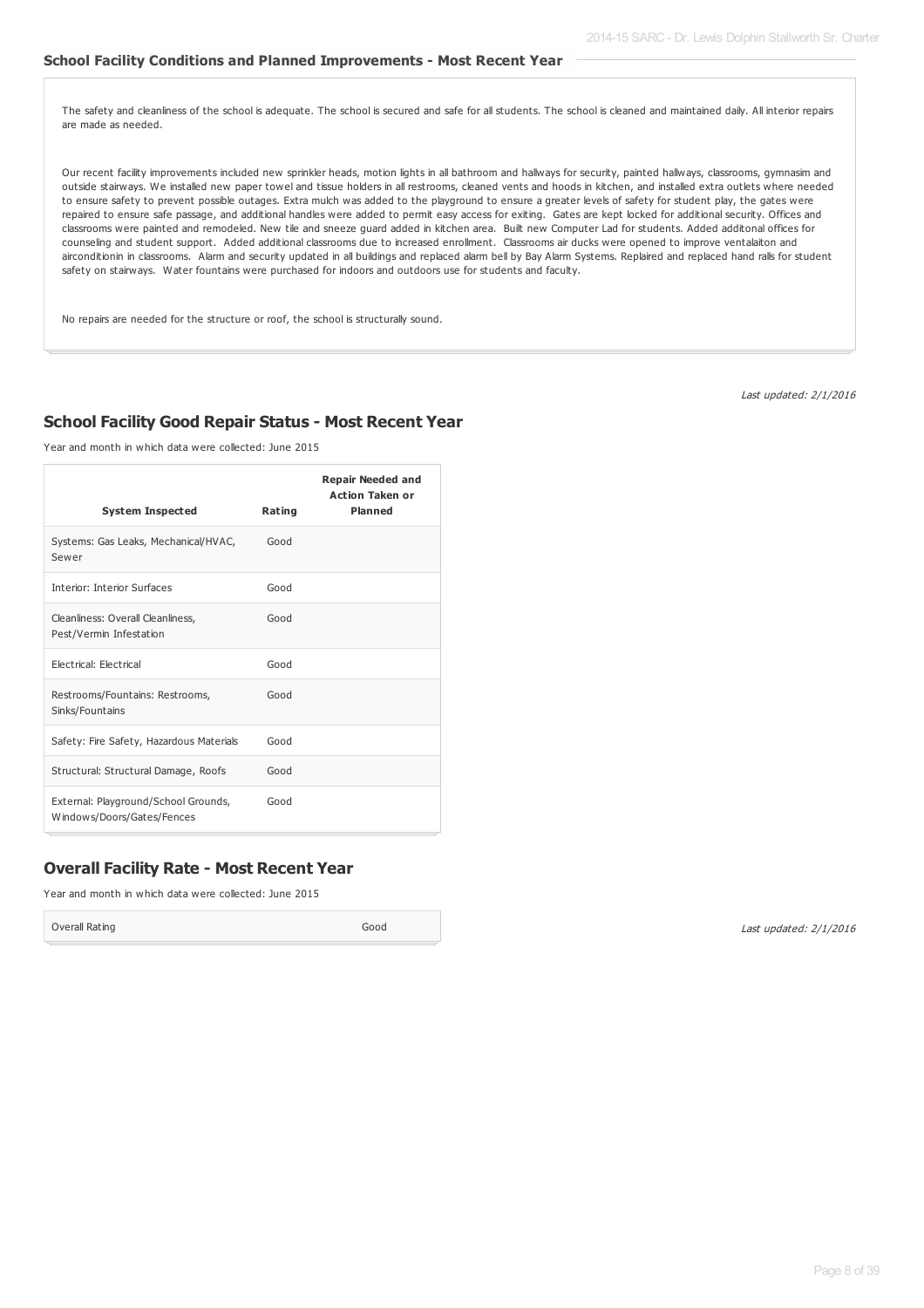# **B. Pupil Outcomes**

# **State Priority: Pupil Achievement**

The SARC provides the following information relevant to the State priority: Pupil Achievement (Priority 4):

- Statewide assessments (i.e., California Assessment of Student Performance and Progress [CAASPP], Science California Standards Tests); and
- The percentage of pupils who have successfully completed courses that satisfy the requirements for entrance to the University of California and the California State University, or career technical education sequences or programs of study

#### **California Assessment of Student Performance and Progress Results for All Students (School Year 2014-15)**

Test Resuts are as follows

|                                                      | Percent of Students Meeting or Exceeding the State Standards |                 |              |
|------------------------------------------------------|--------------------------------------------------------------|-----------------|--------------|
| Subject                                              | <b>School</b>                                                | <b>District</b> | <b>State</b> |
| English Language Arts / Literacy (grades 3-8 and 11) | $0.0\%$                                                      | 23.0%           | 44.0%        |
| Mathematics (grades 3-8 and 11)                      | 0.0%                                                         | 17.0%           | 33.0%        |

Note: Percentages are not calculated when the number of students tested is ten or less, either because the number of students in this category is too small for statistical accuracy or to protect student privacy. Double dashes (--) appear in the table when the number of students tested is ten or less.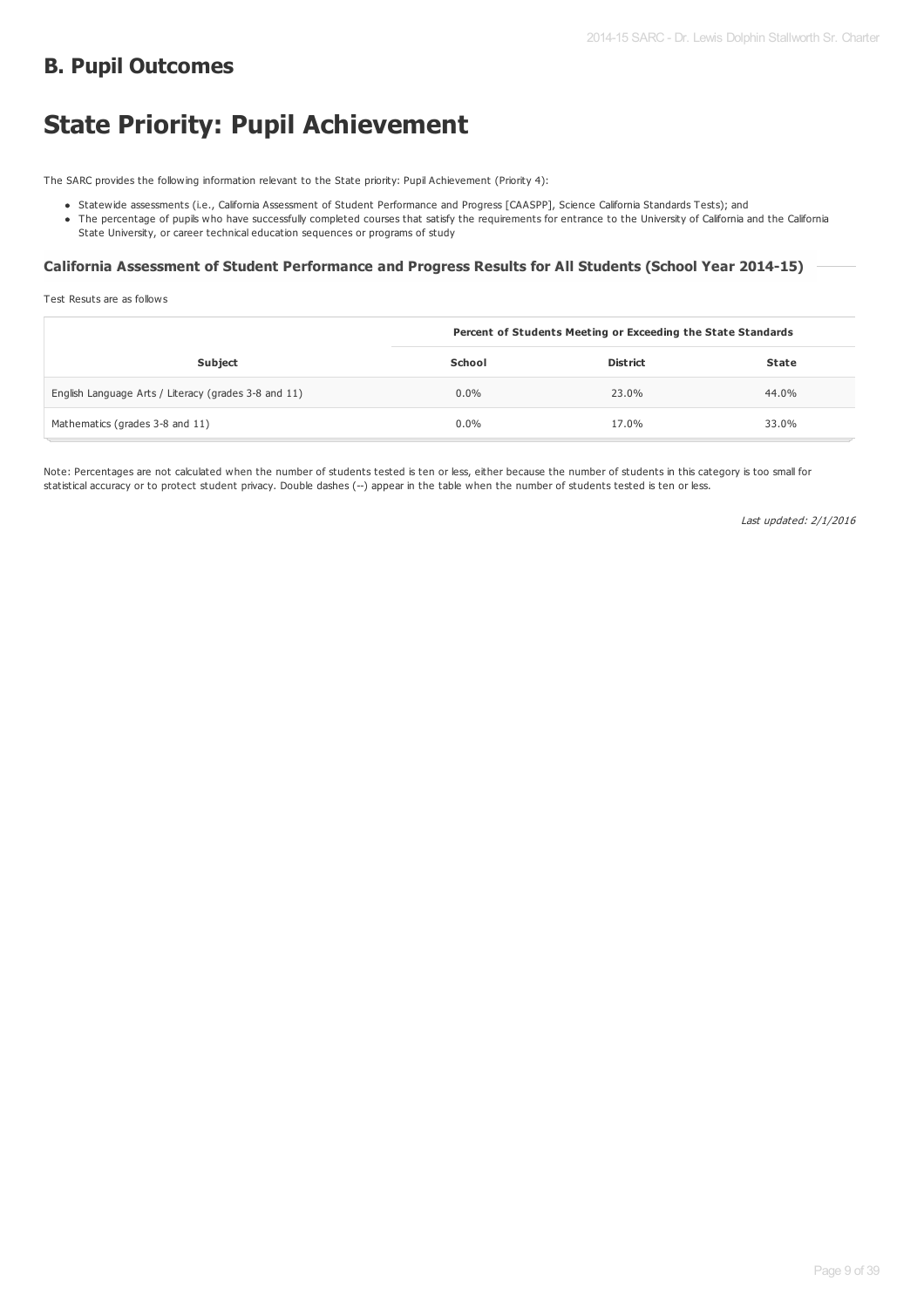## **CAASPP Assessment Results - English Language Arts (ELA)**

#### **Disaggregated by Student Groups, Grades Three through Eight and Eleven (School Year 2014-15)**

#### **ELA - Grade 3**

| <b>Student Group</b>                                           | <b>Total</b><br><b>Enrollment</b> | <b>Number</b><br><b>Tested</b> | Percent<br><b>Tested</b> | Percent<br><b>Achievement</b><br>Level 1* | Percent<br><b>Achievement</b><br>Level 2*           | Percent<br><b>Achievement</b><br>Level 3* | Percent<br><b>Achievement</b><br>Level 4* |
|----------------------------------------------------------------|-----------------------------------|--------------------------------|--------------------------|-------------------------------------------|-----------------------------------------------------|-------------------------------------------|-------------------------------------------|
| All Students                                                   | 30                                | 29                             | 96.7%                    | 3.0%                                      | 0.0%                                                | 0.0%                                      | 0.0%                                      |
| Male                                                           | 30                                | 16                             | 53.3%                    | 0.0%                                      | 0.0%                                                | 0.0%                                      | $0.0\%$                                   |
| Female                                                         | 30                                | 13                             | 43.3%                    | 8.0%                                      | 0.0%                                                | 0.0%                                      | $0.0\%$                                   |
| <b>Black or African American</b>                               | 30                                | 12                             | 40.0%                    | 8.0%                                      | 0.0%                                                | 0.0%                                      | 0.0%                                      |
| American Indian or Alaska Native                               | $\mathbf 0$                       | $\bf 0$                        | 0.0%                     | 0.0%                                      | 0.0%                                                | 0.0%                                      | $0.0\%$                                   |
| Asian                                                          | 30                                | $\mathbf 0$                    | 0.0%                     | $\hspace{0.05cm} -\hspace{0.05cm}$        | $\hspace{0.05cm} -\hspace{0.05cm} -\hspace{0.05cm}$ | $\hspace{0.05cm} -$                       | $\hspace{0.05cm} \ldots$                  |
| Filipino                                                       | $\mathbf 0$                       | $\bf 0$                        | 0.0%                     | 0.0%                                      | 0.0%                                                | 0.0%                                      | 0.0%                                      |
| Hispanic or Latino                                             | 30                                | 10                             | 33.3%                    | $\hspace{0.05cm} \ldots$                  | $\hspace{0.05cm} -\hspace{0.05cm} -\hspace{0.05cm}$ | $\overline{\phantom{a}}$                  | $\hspace{0.05cm} \ldots$                  |
| Native Hawaiian or Pacific Islander                            | $\mathbf 0$                       | $\mathbf{0}$                   | 0.0%                     | 0.0%                                      | 0.0%                                                | 0.0%                                      | 0.0%                                      |
| White                                                          | 30                                | 3                              | 10.0%                    | $\overline{\phantom{a}}$                  | $\overline{\phantom{a}}$                            | $\hspace{0.05cm} \ldots$                  | $\overline{\phantom{a}}$                  |
| Two or More Races                                              | 30                                | $\overline{4}$                 | 13.3%                    | $\hspace{0.05cm} \ldots$                  | $-\!$                                               | $\overline{\phantom{a}}$                  | $\hspace{0.05cm} -$                       |
| Socioeconomically Disadvantaged                                | 30                                | 28                             | 93.3%                    | 4.0%                                      | 0.0%                                                | 0.0%                                      | 0.0%                                      |
| English Learners                                               | 30                                | 5                              | 16.7%                    | $\hspace{0.05cm} \ldots$                  | $\hspace{0.05cm} -\hspace{0.05cm} -\hspace{0.05cm}$ | $\hspace{0.05cm} -$                       | $\overline{\phantom{a}}$                  |
| Students with Disabilities                                     | 30                                | $\overline{4}$                 | 13.3%                    | $\hspace{0.05cm} \ldots$                  | $\hspace{0.05cm} -\hspace{0.05cm} -\hspace{0.05cm}$ | $\overline{\phantom{a}}$                  | $\hspace{0.05cm} \ldots$                  |
| <b>Students Receiving Migrant</b><br><b>Education Services</b> | $\mathbf{0}$                      | $\mathbf{0}$                   | 0.0%                     | 0.0%                                      | 0.0%                                                | 0.0%                                      | 0.0%                                      |
| Foster Youth                                                   |                                   |                                | $\overline{\phantom{a}}$ | $\hspace{0.05cm} \ldots$                  | $\hspace{0.05cm} -\hspace{0.05cm} -\hspace{0.05cm}$ | $\overline{\phantom{a}}$                  | $\hspace{0.05cm} \ldots$                  |

Double dashes (--) appear in the table when the number of students is ten or less, either because the number of students in this category is too small for statistical accuracy or to protect student privacy.

Note: The number of students tested includes students that did not receive a score; however the number of students tested is not the number that was used to calculate the achievement level percentages. The achievement level percentages are calculated using students with scores.

 $*$  Level 1 = Standard not met Level 2 = Standard nearly met

Level  $3 =$  Standard met

Level 4 = Standard exceeded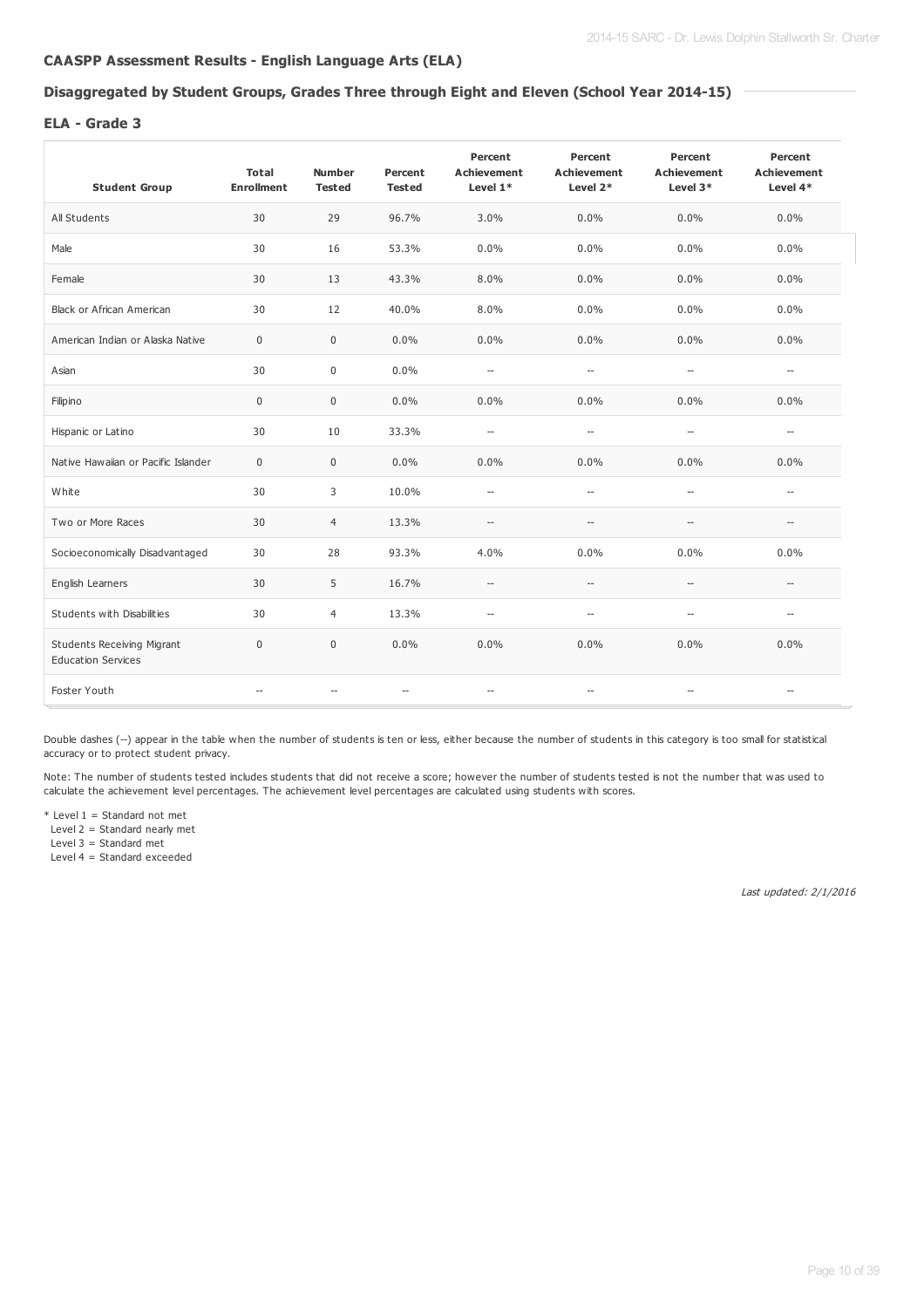| <b>Student Group</b>                                           | <b>Total</b><br><b>Enrollment</b> | <b>Number</b><br><b>Tested</b> | Percent<br><b>Tested</b> | Percent<br><b>Achievement</b><br>Level 1* | Percent<br><b>Achievement</b><br>Level 2* | Percent<br><b>Achievement</b><br>Level $3*$ | Percent<br><b>Achievement</b><br>Level 4* |
|----------------------------------------------------------------|-----------------------------------|--------------------------------|--------------------------|-------------------------------------------|-------------------------------------------|---------------------------------------------|-------------------------------------------|
| All Students                                                   | 28                                | 23                             | 82.1%                    | 0.0%                                      | 0.0%                                      | 0.0%                                        | 0.0%                                      |
| Male                                                           | 28                                | 14                             | 50.0%                    | 0.0%                                      | 0.0%                                      | 0.0%                                        | 0.0%                                      |
| Female                                                         | 28                                | 9                              | 32.1%                    | $\overline{\phantom{a}}$                  | $\overline{\phantom{a}}$                  | $\overline{\phantom{a}}$                    | $\overline{\phantom{0}}$                  |
| <b>Black or African American</b>                               | 28                                | 9                              | 32.1%                    | $\overline{\phantom{a}}$                  | $\overline{\phantom{a}}$                  | $\overline{\phantom{a}}$                    | $-$                                       |
| American Indian or Alaska Native                               | $\mathbf 0$                       | $\mathbf 0$                    | 0.0%                     | 0.0%                                      | 0.0%                                      | 0.0%                                        | 0.0%                                      |
| Asian                                                          | $\mathbf 0$                       | $\mathbf 0$                    | 0.0%                     | 0.0%                                      | 0.0%                                      | 0.0%                                        | 0.0%                                      |
| Filipino                                                       | $\mathbf 0$                       | $\mathbf 0$                    | 0.0%                     | 0.0%                                      | 0.0%                                      | 0.0%                                        | 0.0%                                      |
| Hispanic or Latino                                             | 28                                | 12                             | 42.9%                    | 0.0%                                      | 0.0%                                      | 0.0%                                        | 0.0%                                      |
| Native Hawaiian or Pacific Islander                            | $\mathbf 0$                       | $\mathbf 0$                    | 0.0%                     | 0.0%                                      | 0.0%                                      | 0.0%                                        | 0.0%                                      |
| White                                                          | $\mathbf 0$                       | $\mathbf 0$                    | 0.0%                     | 0.0%                                      | 0.0%                                      | 0.0%                                        | 0.0%                                      |
| Two or More Races                                              | 28                                | $\mathbf{1}$                   | 3.6%                     | $\overline{\phantom{a}}$                  | $\overline{\phantom{a}}$                  | $\overline{\phantom{a}}$                    | $\overline{a}$                            |
| Socioeconomically Disadvantaged                                | 28                                | 22                             | 78.6%                    | 0.0%                                      | 0.0%                                      | 0.0%                                        | 0.0%                                      |
| English Learners                                               | 28                                | 6                              | 21.4%                    | $\overline{\phantom{a}}$                  | $\overline{\phantom{0}}$                  | $\overline{a}$                              |                                           |
| Students with Disabilities                                     | 28                                | 8                              | 28.6%                    | $\overline{\phantom{a}}$                  | $\overline{\phantom{a}}$                  | $\overline{a}$                              |                                           |
| <b>Students Receiving Migrant</b><br><b>Education Services</b> | $\mathbf 0$                       | $\mathbf 0$                    | 0.0%                     | 0.0%                                      | 0.0%                                      | 0.0%                                        | 0.0%                                      |
| Foster Youth                                                   |                                   |                                | $\overline{\phantom{a}}$ | $\overline{a}$                            | $\overline{\phantom{a}}$                  | $\overline{a}$                              | --                                        |

Double dashes (--) appear in the table when the number of students is ten or less, either because the number of students in this category is too small for statistical accuracy or to protect student privacy.

Note: The number of students tested includes students that did not receive a score; however the number of students tested is not the number that was used to calculate the achievement level percentages. The achievement level percentages are calculated using students with scores.

\* Level 1 = Standard not met

Level 2 = Standard nearly met

Level 3 = Standard met

Level 4 = Standard exceeded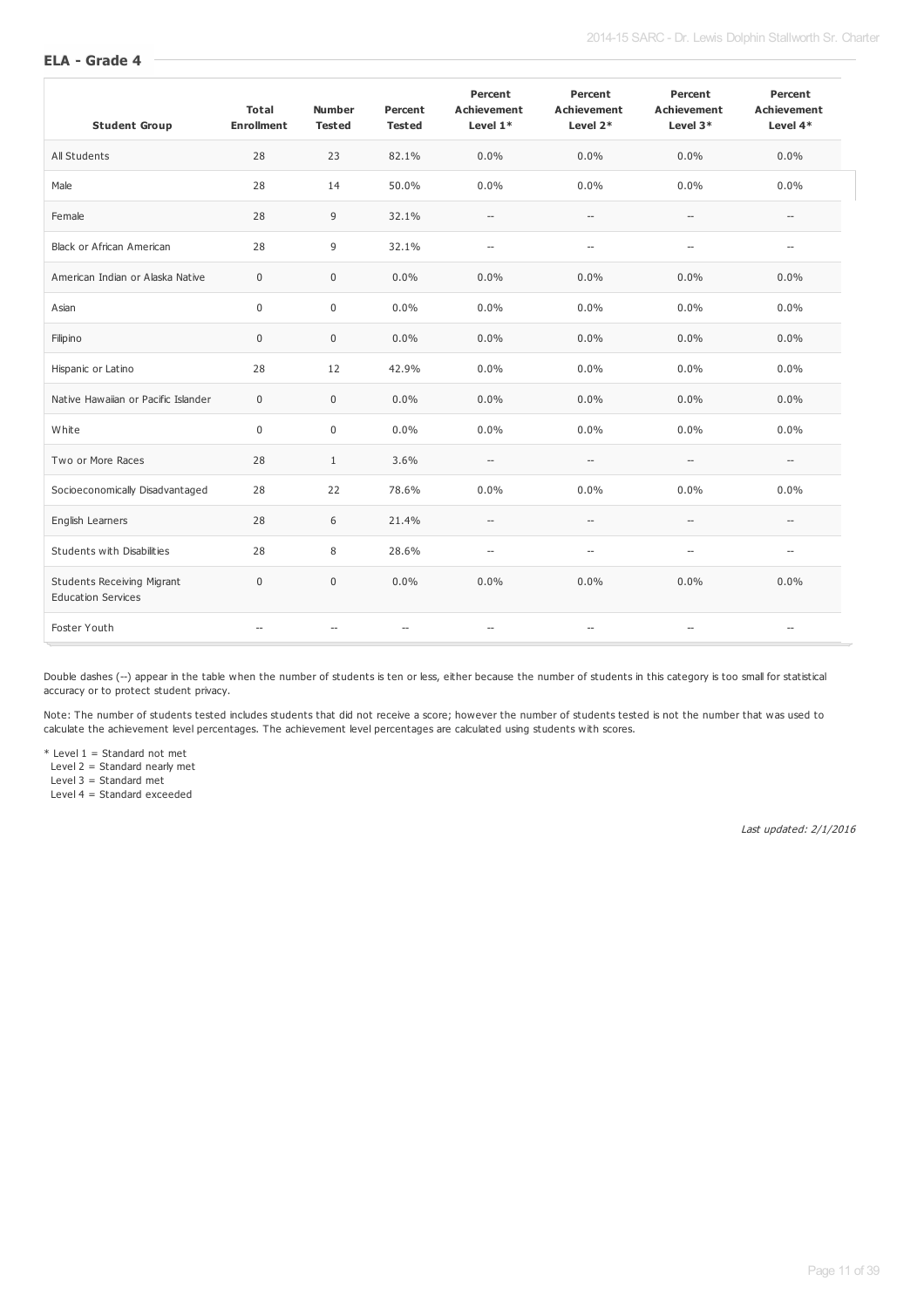| <b>Student Group</b>                                           | <b>Total</b><br><b>Enrollment</b> | <b>Number</b><br><b>Tested</b> | Percent<br><b>Tested</b> | Percent<br><b>Achievement</b><br>Level $1*$ | Percent<br><b>Achievement</b><br>Level 2*           | Percent<br><b>Achievement</b><br>Level 3*           | Percent<br><b>Achievement</b><br>Level $4*$ |
|----------------------------------------------------------------|-----------------------------------|--------------------------------|--------------------------|---------------------------------------------|-----------------------------------------------------|-----------------------------------------------------|---------------------------------------------|
| All Students                                                   | 20                                | 20                             | 100.0%                   | $0.0\%$                                     | 0.0%                                                | 0.0%                                                | $0.0\%$                                     |
| Male                                                           | 20                                | $\overline{9}$                 | 45.0%                    | $\overline{a}$                              | $\overline{\phantom{a}}$                            | $\overline{\phantom{a}}$                            | $\overline{a}$                              |
| Female                                                         | 20                                | 11                             | 55.0%                    | 0.0%                                        | 0.0%                                                | 0.0%                                                | 0.0%                                        |
| Black or African American                                      | 20                                | 6                              | 30.0%                    | $\overline{\phantom{a}}$                    | $\overline{\phantom{a}}$                            | $\overline{\phantom{a}}$                            | $\overline{\phantom{0}}$                    |
| American Indian or Alaska Native                               | 20                                | $\mathbf{1}$                   | 5.0%                     | $\hspace{0.05cm} -\hspace{0.05cm}$          | $\hspace{0.05cm} -\hspace{0.05cm} -\hspace{0.05cm}$ | $\overline{\phantom{a}}$                            | $\overline{\phantom{0}}$                    |
| Asian                                                          | $\mathbf 0$                       | $\mathbf 0$                    | 0.0%                     | 0.0%                                        | 0.0%                                                | 0.0%                                                | 0.0%                                        |
| Filipino                                                       | $\mathsf 0$                       | $\mathbf 0$                    | 0.0%                     | 0.0%                                        | 0.0%                                                | 0.0%                                                | 0.0%                                        |
| Hispanic or Latino                                             | 20                                | $\overline{7}$                 | 35.0%                    | $\overline{a}$                              | $\hspace{0.05cm} -\hspace{0.05cm} -\hspace{0.05cm}$ | $\overline{a}$                                      | $\overline{a}$                              |
| Native Hawaiian or Pacific Islander                            | $\mathbf 0$                       | $\mathbf 0$                    | 0.0%                     | 0.0%                                        | 0.0%                                                | 0.0%                                                | 0.0%                                        |
| White                                                          | 20                                | $\mathbf{1}$                   | 5.0%                     | $\overline{\phantom{a}}$                    | $\hspace{0.05cm} -\hspace{0.05cm} -\hspace{0.05cm}$ | $\overline{\phantom{a}}$                            | $\overline{\phantom{a}}$                    |
| Two or More Races                                              | 20                                | 5                              | 25.0%                    | $\overline{\phantom{a}}$                    | $\hspace{0.05cm} -\hspace{0.05cm} -\hspace{0.05cm}$ | $-$                                                 | $\overline{\phantom{a}}$                    |
| Socioeconomically Disadvantaged                                | 20                                | 20                             | 100.0%                   | 0.0%                                        | 0.0%                                                | 0.0%                                                | 0.0%                                        |
| English Learners                                               | 20                                | 6                              | 30.0%                    | $\overline{\phantom{a}}$                    | $\overline{\phantom{a}}$                            | $-$                                                 |                                             |
| Students with Disabilities                                     | 20                                | 3                              | 15.0%                    | $\overline{\phantom{a}}$                    | $\overline{\phantom{a}}$                            | $\overline{a}$                                      |                                             |
| <b>Students Receiving Migrant</b><br><b>Education Services</b> | $\mathbf 0$                       | $\mathbf{0}$                   | 0.0%                     | 0.0%                                        | 0.0%                                                | 0.0%                                                | 0.0%                                        |
| Foster Youth                                                   |                                   |                                | $\overline{\phantom{a}}$ | $\overline{\phantom{a}}$                    | $\overline{\phantom{a}}$                            | $\hspace{0.05cm} -\hspace{0.05cm} -\hspace{0.05cm}$ | $\overline{\phantom{a}}$                    |

Double dashes (--) appear in the table when the number of students is ten or less, either because the number of students in this category is too small for statistical accuracy or to protect student privacy.

Note: The number of students tested includes students that did not receive a score; however the number of students tested is not the number that was used to calculate the achievement level percentages. The achievement level percentages are calculated using students with scores.

\* Level 1 = Standard not met

Level 2 = Standard nearly met

Level 3 = Standard met

Level 4 = Standard exceeded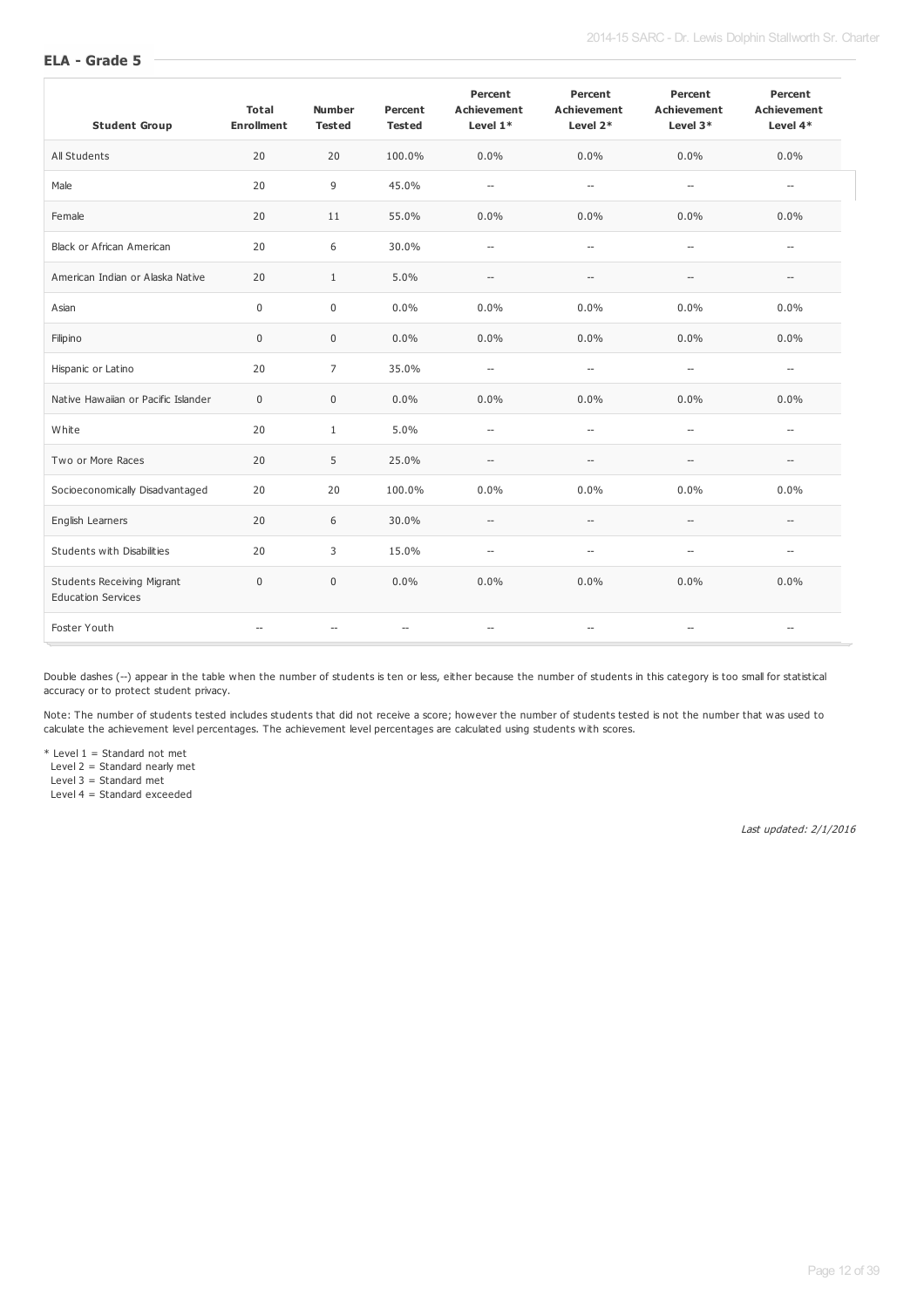| <b>Student Group</b>                                           | <b>Total</b><br><b>Enrollment</b> | <b>Number</b><br><b>Tested</b> | Percent<br><b>Tested</b> | Percent<br><b>Achievement</b><br>Level $1*$ | Percent<br><b>Achievement</b><br>Level 2* | Percent<br><b>Achievement</b><br>Level 3* | Percent<br><b>Achievement</b><br>Level 4* |
|----------------------------------------------------------------|-----------------------------------|--------------------------------|--------------------------|---------------------------------------------|-------------------------------------------|-------------------------------------------|-------------------------------------------|
| All Students                                                   | 13                                | 12                             | 92.3%                    | 8.0%                                        | 0.0%                                      | 0.0%                                      | 0.0%                                      |
| Male                                                           | 13                                | 6                              | 46.2%                    | $\overline{\phantom{a}}$                    | $\overline{\phantom{a}}$                  | $\overline{\phantom{a}}$                  | $\overline{\phantom{a}}$                  |
| Female                                                         | 13                                | 6                              | 46.2%                    | $\overline{\phantom{a}}$                    | $\overline{\phantom{a}}$                  | $\overline{\phantom{a}}$                  | $\overline{a}$                            |
| <b>Black or African American</b>                               | 13                                | $\overline{4}$                 | 30.8%                    | $\overline{\phantom{a}}$                    | $\overline{\phantom{a}}$                  | $\overline{\phantom{a}}$                  | $\overline{\phantom{0}}$                  |
| American Indian or Alaska Native                               | $\pmb{0}$                         | $\mathbf 0$                    | 0.0%                     | 0.0%                                        | 0.0%                                      | 0.0%                                      | 0.0%                                      |
| Asian                                                          | $\mathbf 0$                       | 0                              | 0.0%                     | $0.0\%$                                     | 0.0%                                      | 0.0%                                      | 0.0%                                      |
| Filipino                                                       | $\pmb{0}$                         | $\mathbf 0$                    | 0.0%                     | $0.0\%$                                     | 0.0%                                      | 0.0%                                      | 0.0%                                      |
| Hispanic or Latino                                             | 13                                | 6                              | 46.2%                    | $\overline{\phantom{a}}$                    | $\overline{\phantom{a}}$                  | $\overline{\phantom{a}}$                  | $\overline{\phantom{a}}$                  |
| Native Hawaiian or Pacific Islander                            | $\mathbf 0$                       | $\mathbf 0$                    | 0.0%                     | $0.0\%$                                     | 0.0%                                      | 0.0%                                      | 0.0%                                      |
| White                                                          | 13                                | $\mathbf{1}$                   | 7.7%                     | $\overline{\phantom{a}}$                    | $\overline{\phantom{a}}$                  | $\hspace{0.05cm} \ldots$                  | $\overline{\phantom{a}}$                  |
| Two or More Races                                              | 13                                | $\mathbf{1}$                   | 7.7%                     | $\hspace{0.05cm} \ldots$                    | $-$                                       | $\overline{\phantom{a}}$                  | $-$                                       |
| Socioeconomically Disadvantaged                                | 13                                | 11                             | 84.6%                    | $0.0\%$                                     | 0.0%                                      | 0.0%                                      | 0.0%                                      |
| English Learners                                               | 13                                | 3                              | 23.1%                    | $\hspace{0.05cm} \ldots$                    | $-$                                       | $\overline{a}$                            |                                           |
| Students with Disabilities                                     | 13                                | $\mathbf{1}$                   | 7.7%                     | $\overline{\phantom{a}}$                    | $\overline{\phantom{a}}$                  | $\overline{\phantom{a}}$                  | $\overline{a}$                            |
| <b>Students Receiving Migrant</b><br><b>Education Services</b> | $\mathbf 0$                       | $\mathbf 0$                    | $0.0\%$                  | 0.0%                                        | 0.0%                                      | 0.0%                                      | 0.0%                                      |
| Foster Youth                                                   | $\overline{a}$                    | --                             | $\overline{\phantom{a}}$ | $\overline{\phantom{a}}$                    | $\overline{\phantom{a}}$                  | $\overline{\phantom{a}}$                  | $\overline{\phantom{a}}$                  |

Double dashes (--) appear in the table when the number of students is ten or less, either because the number of students in this category is too small for statistical accuracy or to protect student privacy.

Note: The number of students tested includes students that did not receive a score; however the number of students tested is not the number that was used to calculate the achievement level percentages. The achievement level percentages are calculated using students with scores.

\* Level 1 = Standard not met

Level 2 = Standard nearly met

Level 3 = Standard met

Level 4 = Standard exceeded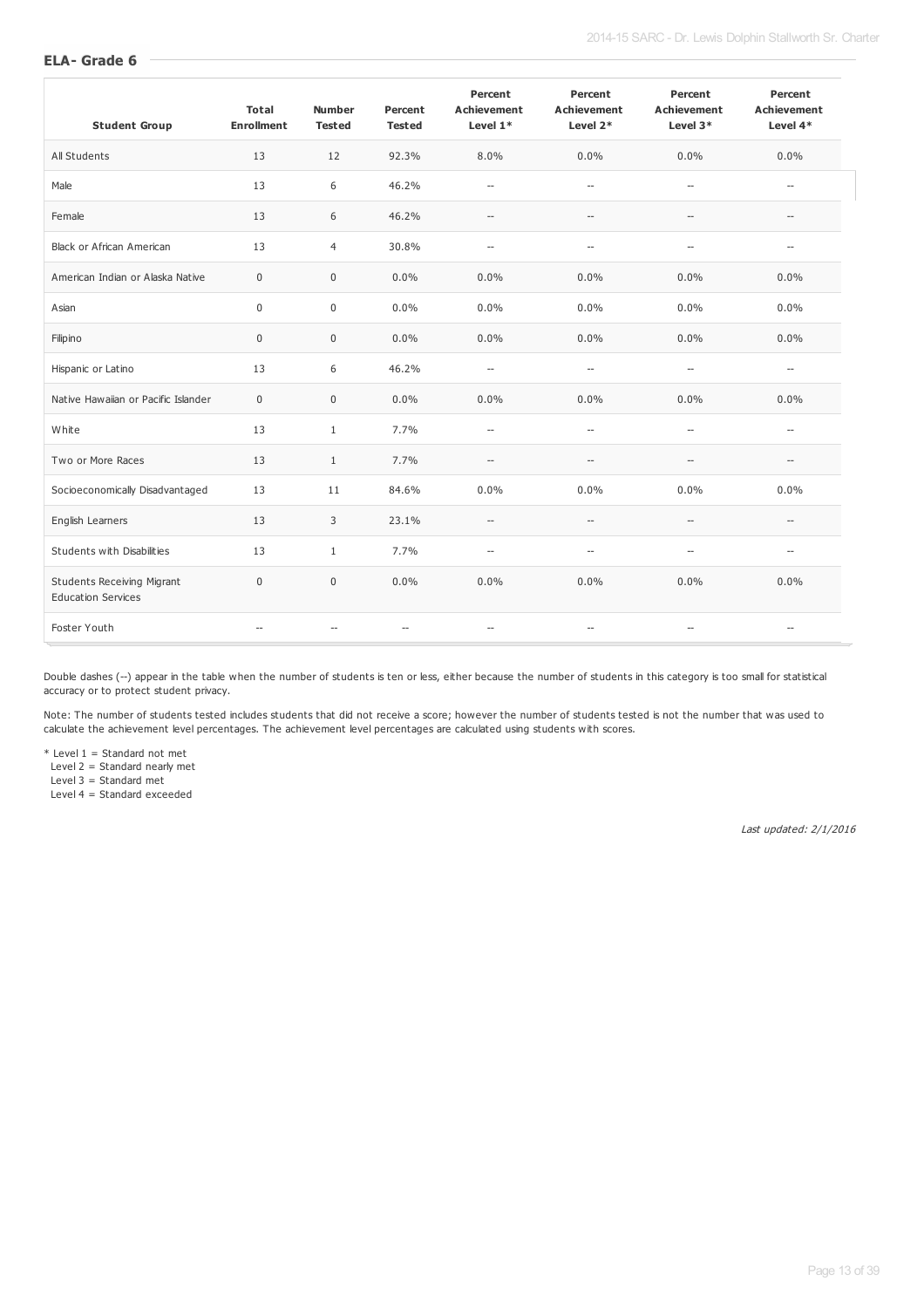| <b>Student Group</b>                                           | <b>Total</b><br><b>Enrollment</b> | <b>Number</b><br><b>Tested</b> | Percent<br><b>Tested</b> | Percent<br><b>Achievement</b><br>Level $1*$ | Percent<br><b>Achievement</b><br>Level 2*           | Percent<br><b>Achievement</b><br>Level $3*$ | Percent<br><b>Achievement</b><br>Level $4*$ |
|----------------------------------------------------------------|-----------------------------------|--------------------------------|--------------------------|---------------------------------------------|-----------------------------------------------------|---------------------------------------------|---------------------------------------------|
| All Students                                                   | 17                                | 14                             | 82.4%                    | $0.0\%$                                     | 0.0%                                                | 0.0%                                        | 0.0%                                        |
| Male                                                           | 17                                | 6                              | 35.3%                    | $\overline{\phantom{a}}$                    | $\overline{\phantom{a}}$                            | $\overline{\phantom{a}}$                    | $\overline{a}$                              |
| Female                                                         | 17                                | 8                              | 47.1%                    | $\overline{\phantom{a}}$                    | $\hspace{0.05cm} -\hspace{0.05cm} -\hspace{0.05cm}$ | $\overline{\phantom{a}}$                    | $\overline{\phantom{a}}$                    |
| Black or African American                                      | 17                                | $\overline{4}$                 | 23.5%                    | $\overline{\phantom{a}}$                    | $\overline{\phantom{a}}$                            | $\overline{\phantom{a}}$                    | $\overline{\phantom{a}}$                    |
| American Indian or Alaska Native                               | $\pmb{0}$                         | $\mathbf 0$                    | 0.0%                     | 0.0%                                        | 0.0%                                                | 0.0%                                        | 0.0%                                        |
| Asian                                                          | $\mathbf 0$                       | 0                              | 0.0%                     | $0.0\%$                                     | $0.0\%$                                             | 0.0%                                        | 0.0%                                        |
| Filipino                                                       | $\mathbf 0$                       | $\mathbf 0$                    | 0.0%                     | $0.0\%$                                     | 0.0%                                                | 0.0%                                        | 0.0%                                        |
| Hispanic or Latino                                             | 17                                | $\overline{7}$                 | 41.2%                    | $\overline{\phantom{a}}$                    | $\overline{\phantom{a}}$                            | $\overline{\phantom{a}}$                    | $\overline{\phantom{a}}$                    |
| Native Hawaiian or Pacific Islander                            | $\pmb{0}$                         | 0                              | 0.0%                     | $0.0\%$                                     | 0.0%                                                | 0.0%                                        | 0.0%                                        |
| White                                                          | 17                                | $\mathbf{1}$                   | 5.9%                     | $\overline{\phantom{a}}$                    | $\overline{\phantom{a}}$                            | $\sim$                                      | $\overline{a}$                              |
| Two or More Races                                              | 17                                | $\mathbf{1}$                   | 5.9%                     | $\overline{\phantom{a}}$                    | $\overline{\phantom{a}}$                            | $\overline{\phantom{a}}$                    | --                                          |
| Socioeconomically Disadvantaged                                | 17                                | 14                             | 82.4%                    | 0.0%                                        | 0.0%                                                | 0.0%                                        | 0.0%                                        |
| English Learners                                               | 17                                | $\overline{4}$                 | 23.5%                    | $\overline{\phantom{a}}$                    | $\overline{\phantom{a}}$                            | $\overline{a}$                              |                                             |
| Students with Disabilities                                     | 17                                | $\overline{4}$                 | 23.5%                    | $\overline{\phantom{a}}$                    | $\overline{a}$                                      | $\sim$                                      | $\overline{a}$                              |
| <b>Students Receiving Migrant</b><br><b>Education Services</b> | $\mathbf 0$                       | 0                              | 0.0%                     | $0.0\%$                                     | 0.0%                                                | 0.0%                                        | 0.0%                                        |
| Foster Youth                                                   |                                   | --                             | $\overline{\phantom{a}}$ | $\overline{\phantom{a}}$                    | $\overline{\phantom{a}}$                            | $\hspace{0.05cm} -\hspace{0.05cm}$          | $\overline{\phantom{a}}$                    |

Double dashes (--) appear in the table when the number of students is ten or less, either because the number of students in this category is too small for statistical accuracy or to protect student privacy.

Note: The number of students tested includes students that did not receive a score; however the number of students tested is not the number that was used to calculate the achievement level percentages. The achievement level percentages are calculated using students with scores.

\* Level 1 = Standard not met

Level 2 = Standard nearly met

Level 3 = Standard met

Level 4 = Standard exceeded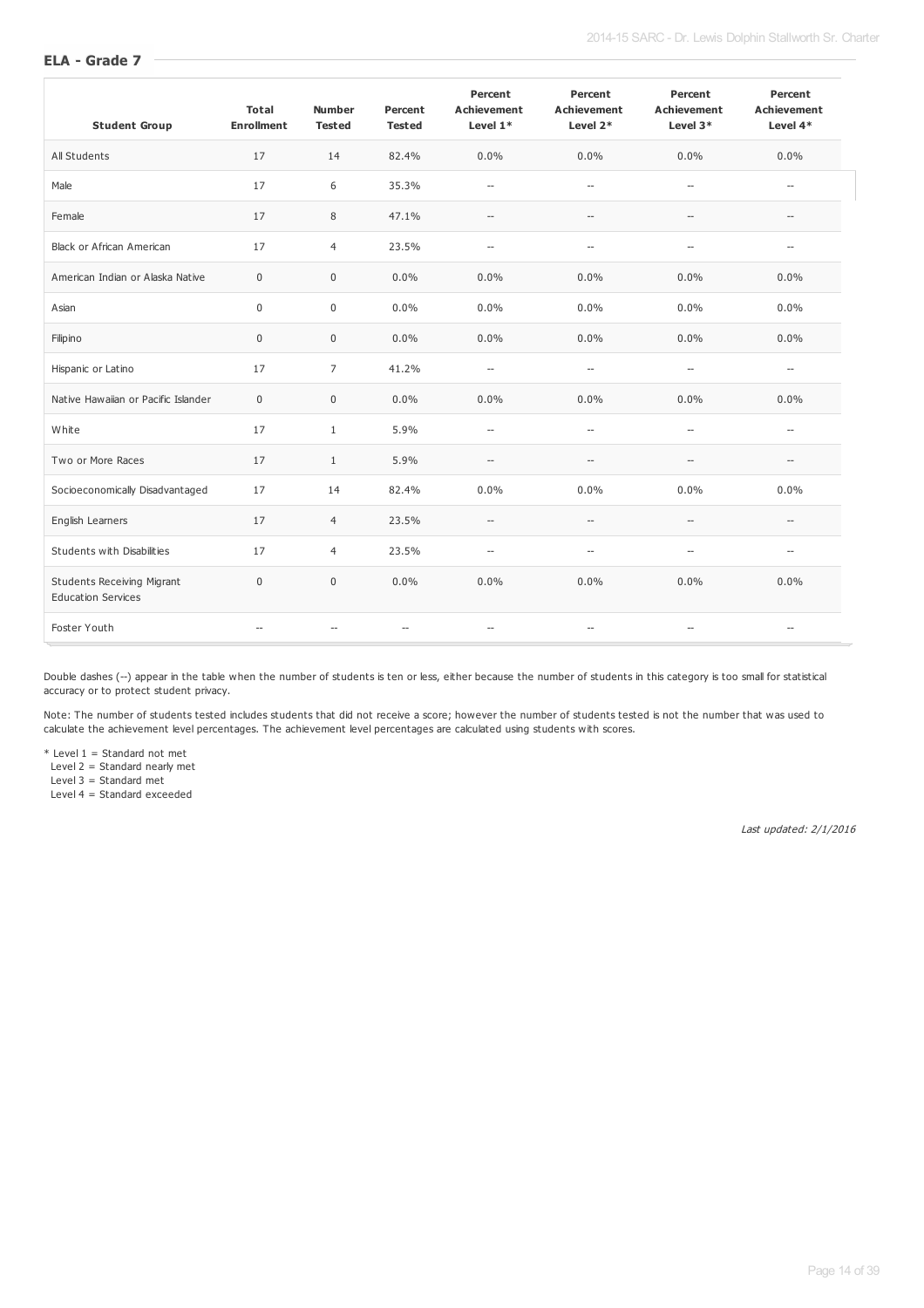| <b>Student Group</b>                                           | <b>Total</b><br><b>Enrollment</b> | <b>Number</b><br><b>Tested</b> | Percent<br><b>Tested</b> | Percent<br><b>Achievement</b><br>Level $1*$ | Percent<br><b>Achievement</b><br>Level 2*           | Percent<br><b>Achievement</b><br>Level 3*           | Percent<br><b>Achievement</b><br>Level $4*$ |
|----------------------------------------------------------------|-----------------------------------|--------------------------------|--------------------------|---------------------------------------------|-----------------------------------------------------|-----------------------------------------------------|---------------------------------------------|
| All Students                                                   | 13                                | 11                             | 84.6%                    | $0.0\%$                                     | 0.0%                                                | 0.0%                                                | $0.0\%$                                     |
| Male                                                           | 13                                | 6                              | 46.2%                    | $\overline{\phantom{a}}$                    | $\overline{\phantom{a}}$                            | $\overline{\phantom{a}}$                            | $\overline{\phantom{0}}$                    |
| Female                                                         | 13                                | 5                              | 38.5%                    | $\hspace{0.05cm} -\hspace{0.05cm}$          | $\hspace{0.05cm} -\hspace{0.05cm} -\hspace{0.05cm}$ | $\hspace{0.05cm} -\hspace{0.05cm} -\hspace{0.05cm}$ | $\hspace{0.05cm} -\hspace{0.05cm}$          |
| <b>Black or African American</b>                               | 13                                | 5                              | 38.5%                    | $\overline{a}$                              | $\overline{\phantom{a}}$                            | $\overline{\phantom{a}}$                            | $\overline{a}$                              |
| American Indian or Alaska Native                               | 13                                | $\mathbf{1}$                   | 7.7%                     | $\overline{\phantom{a}}$                    | $\qquad \qquad -$                                   | $\overline{\phantom{a}}$                            | $\overline{\phantom{a}}$                    |
| Asian                                                          | $\mathbf 0$                       | $\mathbf 0$                    | 0.0%                     | 0.0%                                        | 0.0%                                                | 0.0%                                                | 0.0%                                        |
| Filipino                                                       | $\mathbf 0$                       | $\mathbf 0$                    | 0.0%                     | 0.0%                                        | 0.0%                                                | 0.0%                                                | 0.0%                                        |
| Hispanic or Latino                                             | 13                                | 5                              | 38.5%                    | $\overline{\phantom{a}}$                    | $\hspace{0.05cm} -\hspace{0.05cm} -\hspace{0.05cm}$ | $\overline{\phantom{a}}$                            | $\overline{\phantom{a}}$                    |
| Native Hawaiian or Pacific Islander                            | $\mathsf 0$                       | $\mathbf 0$                    | 0.0%                     | 0.0%                                        | 0.0%                                                | 0.0%                                                | 0.0%                                        |
| White                                                          | $\mathbf 0$                       | $\mathbf 0$                    | 0.0%                     | 0.0%                                        | 0.0%                                                | 0.0%                                                | 0.0%                                        |
| Two or More Races                                              | $\mathbf 0$                       | $\mathbf 0$                    | 0.0%                     | 0.0%                                        | 0.0%                                                | 0.0%                                                | 0.0%                                        |
| Socioeconomically Disadvantaged                                | 13                                | 11                             | 84.6%                    | 0.0%                                        | 0.0%                                                | 0.0%                                                | 0.0%                                        |
| English Learners                                               | 13                                | 3                              | 23.1%                    | $\hspace{0.05cm} \ldots$                    | $\hspace{0.05cm} -\hspace{0.05cm} -\hspace{0.05cm}$ | $-$                                                 |                                             |
| Students with Disabilities                                     | 13                                | $\overline{2}$                 | 15.4%                    | $\overline{\phantom{a}}$                    | $\overline{\phantom{a}}$                            | $\overline{\phantom{a}}$                            | --                                          |
| <b>Students Receiving Migrant</b><br><b>Education Services</b> | $\mathbf 0$                       | $\mathbf{0}$                   | 0.0%                     | 0.0%                                        | 0.0%                                                | 0.0%                                                | 0.0%                                        |
| Foster Youth                                                   | $\sim$                            | --                             | $\overline{\phantom{a}}$ | $\overline{\phantom{a}}$                    | $\overline{\phantom{a}}$                            | $-$                                                 | $\overline{\phantom{a}}$                    |

Double dashes (--) appear in the table when the number of students is ten or less, either because the number of students in this category is too small for statistical accuracy or to protect student privacy.

Note: The number of students tested includes students that did not receive a score; however the number of students tested is not the number that was used to calculate the achievement level percentages. The achievement level percentages are calculated using students with scores.

\* Level 1 = Standard not met

Level 2 = Standard nearly met

Level 3 = Standard met

Level 4 = Standard exceeded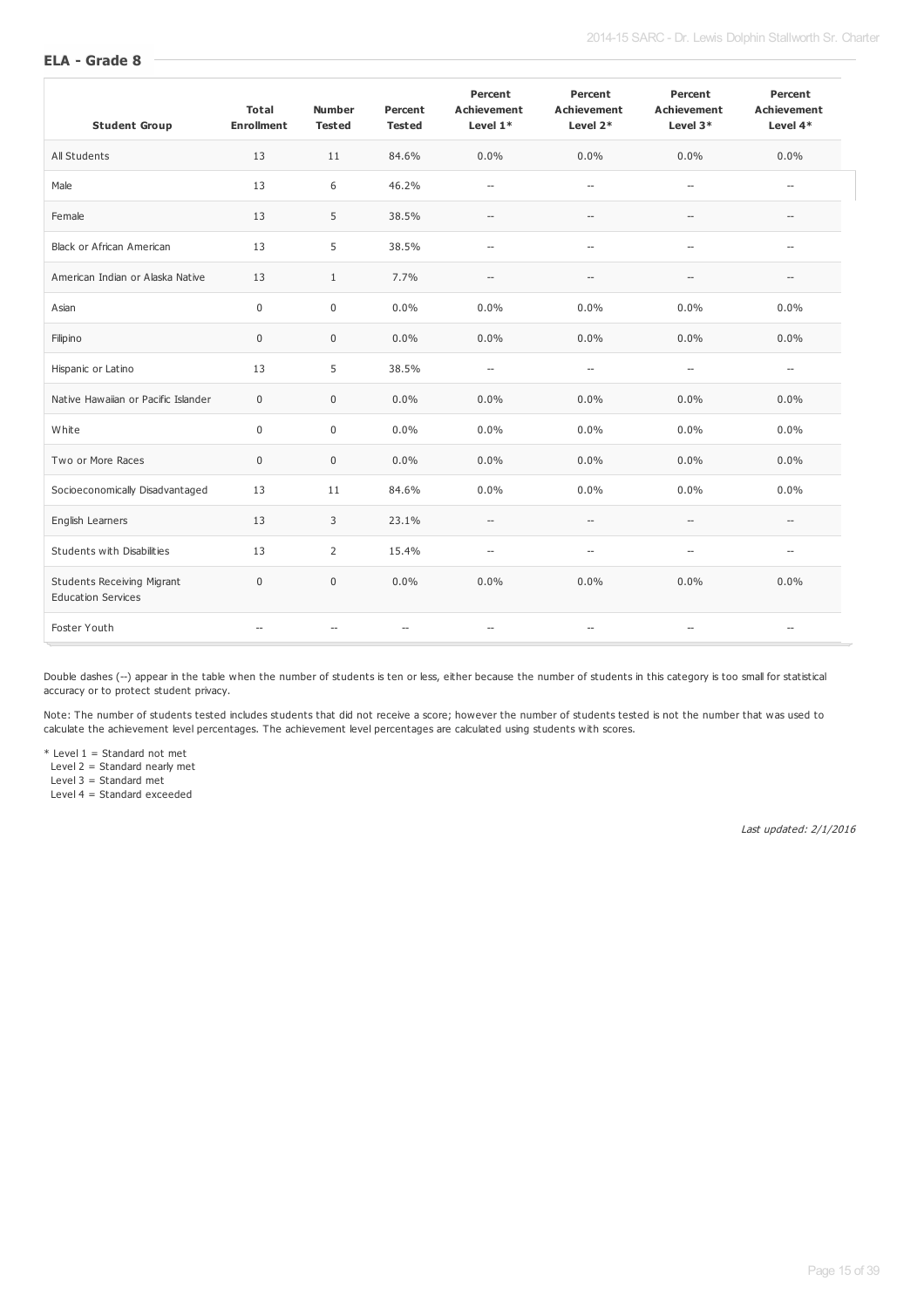| <b>Student Group</b>                                           | <b>Total</b><br><b>Enrollment</b> | <b>Number</b><br><b>Tested</b> | Percent<br><b>Tested</b>           | Percent<br><b>Achievement</b><br>Level $1*$ | Percent<br><b>Achievement</b><br>Level 2*           | Percent<br><b>Achievement</b><br>Level 3*           | Percent<br><b>Achievement</b><br>Level 4* |
|----------------------------------------------------------------|-----------------------------------|--------------------------------|------------------------------------|---------------------------------------------|-----------------------------------------------------|-----------------------------------------------------|-------------------------------------------|
| All Students                                                   | $\hspace{0.05cm} \ldots$          | $\overline{\phantom{a}}$       | $\hspace{0.05cm} -\hspace{0.05cm}$ | $\hspace{0.05cm} -\hspace{0.05cm}$          | $\hspace{0.05cm} -\hspace{0.05cm} -\hspace{0.05cm}$ | $\hspace{0.05cm} -\hspace{0.05cm} -\hspace{0.05cm}$ | $\hspace{0.05cm} -\hspace{0.05cm}$        |
| Male                                                           | $\overline{\phantom{a}}$          | $\overline{\phantom{a}}$       | $\overline{\phantom{a}}$           | $\overline{\phantom{a}}$                    | $\hspace{0.05cm} -\hspace{0.05cm} -\hspace{0.05cm}$ | $\overline{\phantom{a}}$                            | $\overline{\phantom{a}}$                  |
| Female                                                         | $\overline{a}$                    | $\overline{\phantom{a}}$       | $\qquad \qquad -$                  | $\overline{\phantom{a}}$                    | $\hspace{0.05cm} -\hspace{0.05cm} -\hspace{0.05cm}$ | $\overline{\phantom{a}}$                            | $\hspace{0.05cm} -\hspace{0.05cm}$        |
| <b>Black or African American</b>                               | $-$                               | $\sim$                         | $\overline{\phantom{a}}$           | $\overline{\phantom{a}}$                    | $\hspace{0.05cm} -\hspace{0.05cm}$                  | $\overline{\phantom{a}}$                            | $\hspace{0.05cm} -\hspace{0.05cm}$        |
| American Indian or Alaska Native                               | $\overline{\phantom{0}}$          | $\overline{\phantom{a}}$       | $\hspace{0.05cm} -\hspace{0.05cm}$ | $\overline{\phantom{a}}$                    | $\hspace{0.05cm} -\hspace{0.05cm} -\hspace{0.05cm}$ | $\overline{\phantom{a}}$                            | $\hspace{0.05cm} -\hspace{0.05cm}$        |
| Asian                                                          | $\overline{\phantom{a}}$          | $\overline{\phantom{a}}$       | $-$                                | $\overline{\phantom{a}}$                    | $\hspace{0.05cm} -\hspace{0.05cm} -\hspace{0.05cm}$ | $\overline{\phantom{a}}$                            | $\hspace{0.05cm} -\hspace{0.05cm}$        |
| Filipino                                                       | $\overline{\phantom{0}}$          | $\overline{\phantom{a}}$       | $- -$                              | $\overline{\phantom{a}}$                    | $\hspace{0.05cm} -\hspace{0.05cm}$                  | $\overline{\phantom{a}}$                            | $\overline{\phantom{a}}$                  |
| Hispanic or Latino                                             | $\overline{\phantom{a}}$          | $\overline{\phantom{a}}$       | $- -$                              | $\overline{\phantom{a}}$                    | $\hspace{0.05cm} -\hspace{0.05cm}$                  | $\overline{\phantom{a}}$                            | $\overline{\phantom{a}}$                  |
| Native Hawaiian or Pacific Islander                            | $\overline{\phantom{0}}$          | $\overline{\phantom{a}}$       | $-$                                | $\hspace{0.05cm} -\hspace{0.05cm}$          | $\hspace{0.05cm} -\hspace{0.05cm}$                  | $\overline{\phantom{a}}$                            | $\overline{\phantom{a}}$                  |
| White                                                          | $\overline{\phantom{a}}$          | $\overline{\phantom{a}}$       | $-$                                | $\overline{\phantom{a}}$                    | $\overline{\phantom{a}}$                            | $\overline{\phantom{a}}$                            | $\overline{\phantom{a}}$                  |
| Two or More Races                                              | $\hspace{0.05cm} \ldots$          | $\overline{\phantom{a}}$       | $\hspace{0.05cm} -\hspace{0.05cm}$ | $\hspace{0.05cm} -$                         | $\hspace{0.05cm} -\hspace{0.05cm}$                  | $\hspace{0.05cm} \ldots$                            | $-$                                       |
| Socioeconomically Disadvantaged                                | $-$                               | $\sim$                         | $\overline{\phantom{a}}$           | $\overline{\phantom{a}}$                    | $\hspace{0.05cm} -\hspace{0.05cm}$                  | $\hspace{0.05cm} -\hspace{0.05cm}$                  | $\overline{a}$                            |
| English Learners                                               | $\overline{\phantom{a}}$          | $\overline{\phantom{a}}$       | $\hspace{0.05cm} -\hspace{0.05cm}$ | $\overline{a}$                              | $-$                                                 | $\overline{\phantom{a}}$                            | $\overline{a}$                            |
| Students with Disabilities                                     | $\hspace{0.05cm} \ldots$          | $\overline{a}$                 | $\overline{\phantom{a}}$           | $\overline{\phantom{a}}$                    | $\hspace{0.05cm} -\hspace{0.05cm} -\hspace{0.05cm}$ | $\overline{\phantom{a}}$                            | --                                        |
| <b>Students Receiving Migrant</b><br><b>Education Services</b> | $-$                               | $\overline{\phantom{a}}$       | $\overline{\phantom{a}}$           | $\hspace{0.05cm} -\hspace{0.05cm}$          | $\hspace{0.05cm} -\hspace{0.05cm} -\hspace{0.05cm}$ | $\hspace{0.05cm} -\hspace{0.05cm} -\hspace{0.05cm}$ | $\overline{\phantom{0}}$                  |
| Foster Youth                                                   | $\hspace{0.05cm} \ldots$          | $\overline{\phantom{a}}$       | $\hspace{0.05cm} -\hspace{0.05cm}$ | $\overline{\phantom{a}}$                    | $\hspace{0.05cm} -\hspace{0.05cm} -\hspace{0.05cm}$ | $\overline{\phantom{a}}$                            | $\hspace{0.05cm} \ldots$                  |

Double dashes (--) appear in the table when the number of students is ten or less, either because the number of students in this category is too small for statistical accuracy or to protect student privacy.

Note: The number of students tested includes students that did not receive a score; however the number of students tested is not the number that was used to calculate the achievement level percentages. The achievement level percentages are calculated using students with scores.

\* Level 1 = Standard not met

Level 2 = Standard nearly met

Level 3 = Standard met

Level 4 = Standard exceeded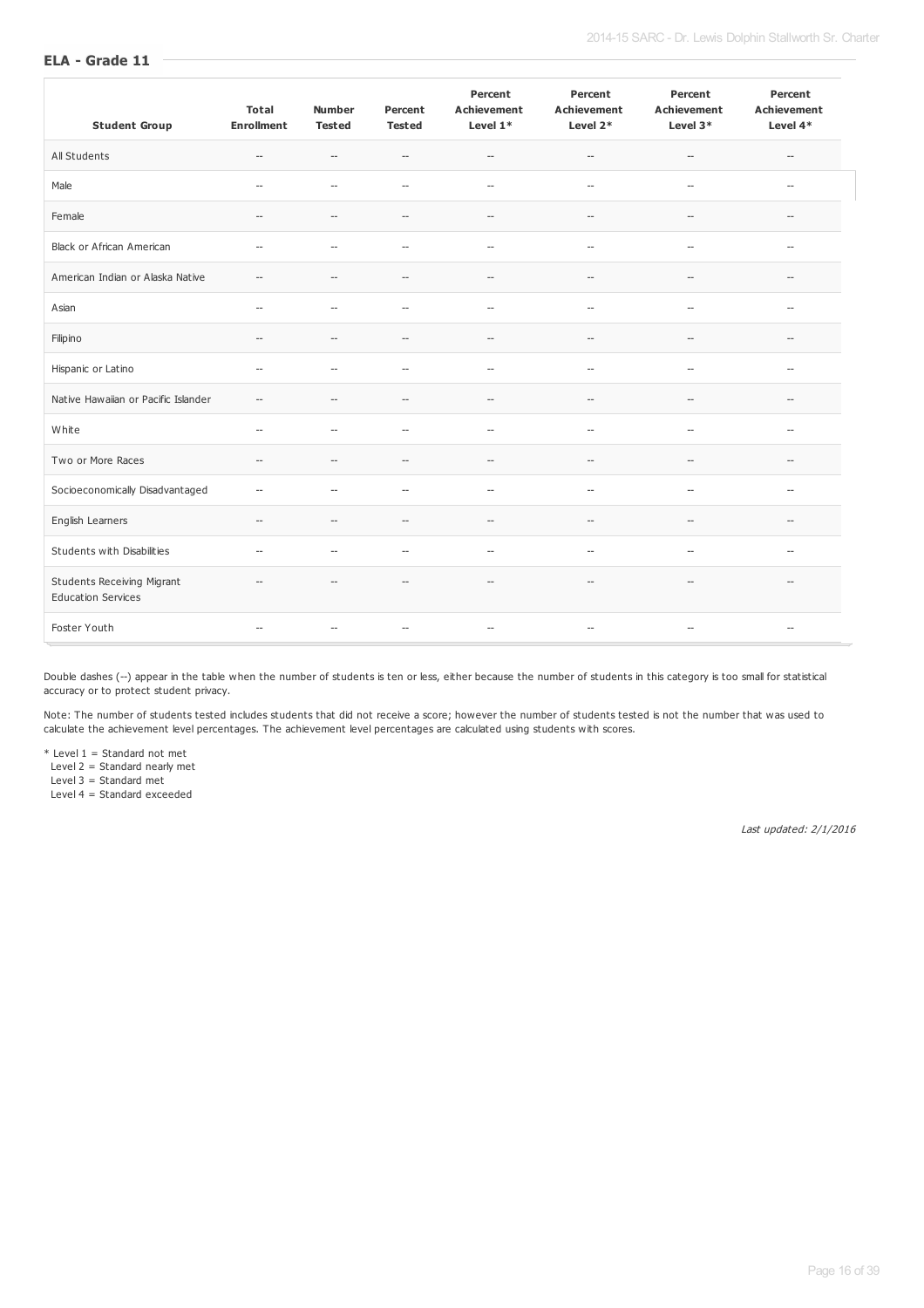#### **CAASPP Assessment Results - Mathematics**

#### **Disaggregated by Student Groups, Grades Three through Eight and Eleven (School Year 2014-15)**

#### **Mathematics - Grade 3**

| <b>Student Group</b>                                           | <b>Total</b><br><b>Enrollment</b> | <b>Number</b><br><b>Tested</b> | Percent<br><b>Tested</b>           | Percent<br><b>Achievement</b><br>Level 1* | Percent<br><b>Achievement</b><br>Level 2*           | Percent<br><b>Achievement</b><br>Level 3* | Percent<br><b>Achievement</b><br>Level 4* |
|----------------------------------------------------------------|-----------------------------------|--------------------------------|------------------------------------|-------------------------------------------|-----------------------------------------------------|-------------------------------------------|-------------------------------------------|
| All Students                                                   | 30                                | 27                             | 90.0%                              | 0.0%                                      | 0.0%                                                | $0.0\%$                                   | $0.0\%$                                   |
| Male                                                           | 30                                | 15                             | 50.0%                              | 0.0%                                      | 0.0%                                                | $0.0\%$                                   | $0.0\%$                                   |
| Female                                                         | 30                                | 12                             | 40.0%                              | 0.0%                                      | 0.0%                                                | $0.0\%$                                   | $0.0\%$                                   |
| <b>Black or African American</b>                               | 30                                | 10                             | 33.3%                              | $\overline{\phantom{a}}$                  | $\overline{\phantom{a}}$                            | $\hspace{0.05cm} -$                       | $\overline{\phantom{a}}$                  |
| American Indian or Alaska Native                               | $\mathbf 0$                       | $\mathbf 0$                    | 0.0%                               | 0.0%                                      | 0.0%                                                | 0.0%                                      | $0.0\%$                                   |
| Asian                                                          | 30                                | $\pmb{0}$                      | 0.0%                               | $\overline{\phantom{a}}$                  | $\overline{\phantom{a}}$                            | $\overline{\phantom{a}}$                  | $\hspace{0.05cm} \ldots$                  |
| Filipino                                                       | $\mathbf 0$                       | $\bf 0$                        | 0.0%                               | 0.0%                                      | 0.0%                                                | 0.0%                                      | $0.0\%$                                   |
| Hispanic or Latino                                             | 30                                | 10                             | 33.3%                              | $\overline{\phantom{a}}$                  | $\overline{\phantom{a}}$                            | $\overline{\phantom{a}}$                  | $\hspace{0.05cm} \ldots$                  |
| Native Hawaiian or Pacific Islander                            | $\mathbf 0$                       | $\mathbf{0}$                   | 0.0%                               | 0.0%                                      | 0.0%                                                | 0.0%                                      | $0.0\%$                                   |
| White                                                          | 30                                | 3                              | 10.0%                              | $\hspace{0.05cm} -$                       | $\overline{\phantom{a}}$                            | $\overline{\phantom{a}}$                  | $\hspace{0.05cm} \ldots$                  |
| Two or More Races                                              | 30                                | $\overline{4}$                 | 13.3%                              | $\hspace{0.05cm} -\hspace{0.05cm}$        | $\overline{\phantom{a}}$                            | $\hspace{0.05cm} \ldots$                  | $\hspace{0.05cm} -\hspace{0.05cm}$        |
| Socioeconomically Disadvantaged                                | 30                                | 26                             | 86.7%                              | 0.0%                                      | 0.0%                                                | 0.0%                                      | 0.0%                                      |
| English Learners                                               | 30                                | 5                              | 16.7%                              | $\hspace{0.05cm} \ldots$                  | $\hspace{0.05cm} -\hspace{0.05cm} -\hspace{0.05cm}$ | $\hspace{0.05cm} -$                       | $\overline{\phantom{a}}$                  |
| Students with Disabilities                                     | 30                                | $\overline{4}$                 | 13.3%                              | $\hspace{0.05cm} \ldots$                  | $\hspace{0.05cm} -\hspace{0.05cm} -\hspace{0.05cm}$ | $\hspace{0.05cm} \ldots$                  | $\hspace{0.05cm} \ldots$                  |
| <b>Students Receiving Migrant</b><br><b>Education Services</b> | $\mathbf{0}$                      | $\mathbf{0}$                   | 0.0%                               | 0.0%                                      | 0.0%                                                | 0.0%                                      | $0.0\%$                                   |
| Foster Youth                                                   |                                   |                                | $\hspace{0.05cm} -\hspace{0.05cm}$ | --                                        | $\hspace{0.05cm} -\hspace{0.05cm}$                  | $\overline{\phantom{a}}$                  | $\hspace{0.05cm} \ldots$                  |

Double dashes (--) appear in the table when the number of students is ten or less, either because the number of students in this category is too small for statistical accuracy or to protect student privacy.

Note: The number of students tested includes students that did not receive a score; however the number of students tested is not the number that was used to calculate the achievement level percentages. The achievement level percentages are calculated using students with scores.

 $*$  Level 1 = Standard not met Level 2 = Standard nearly met

Level  $3 =$  Standard met

Level 4 = Standard exceeded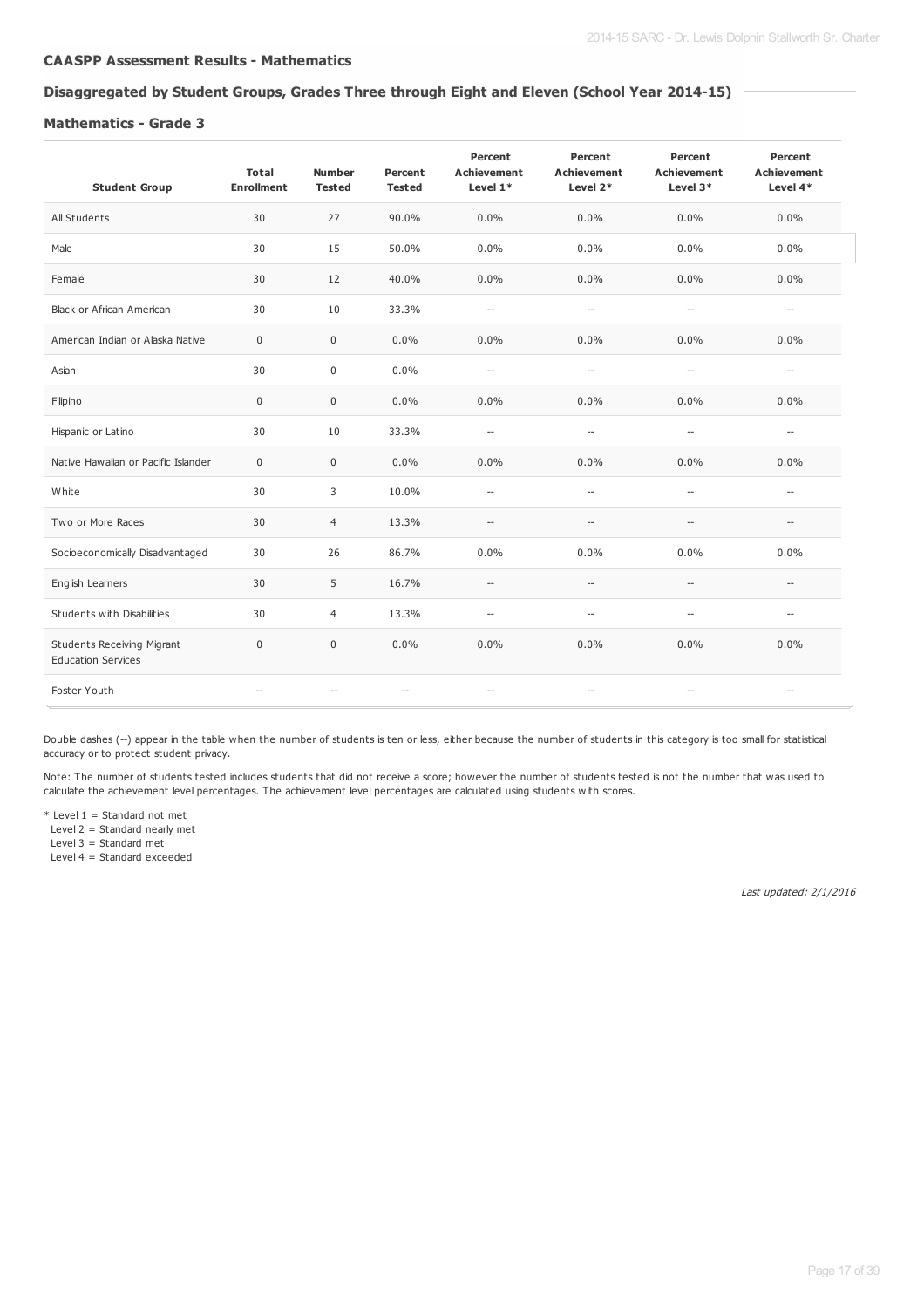| <b>Student Group</b>                                           | <b>Total</b><br><b>Enrollment</b> | <b>Number</b><br><b>Tested</b> | Percent<br><b>Tested</b> | Percent<br><b>Achievement</b><br>Level 1* | Percent<br><b>Achievement</b><br>Level 2*           | Percent<br><b>Achievement</b><br>Level 3* | Percent<br><b>Achievement</b><br>Level $4*$ |
|----------------------------------------------------------------|-----------------------------------|--------------------------------|--------------------------|-------------------------------------------|-----------------------------------------------------|-------------------------------------------|---------------------------------------------|
| All Students                                                   | 28                                | 23                             | 82.1%                    | $0.0\%$                                   | 0.0%                                                | 0.0%                                      | $0.0\%$                                     |
| Male                                                           | 28                                | 14                             | 50.0%                    | $0.0\%$                                   | 0.0%                                                | 0.0%                                      | $0.0\%$                                     |
| Female                                                         | 28                                | 9                              | 32.1%                    | $\hspace{0.05cm} \ldots$                  | $\hspace{0.05cm} -\hspace{0.05cm} -\hspace{0.05cm}$ | $\overline{\phantom{a}}$                  | $\overline{a}$                              |
| <b>Black or African American</b>                               | 28                                | 9                              | 32.1%                    | $\overline{a}$                            | $\overline{\phantom{a}}$                            | $\overline{\phantom{a}}$                  | $\overline{\phantom{a}}$                    |
| American Indian or Alaska Native                               | $\mathbf 0$                       | $\mathbf 0$                    | 0.0%                     | $0.0\%$                                   | 0.0%                                                | 0.0%                                      | 0.0%                                        |
| Asian                                                          | $\mathbf 0$                       | $\mathbf 0$                    | 0.0%                     | $0.0\%$                                   | $0.0\%$                                             | 0.0%                                      | $0.0\%$                                     |
| Filipino                                                       | $\mathbf 0$                       | $\mathbf 0$                    | 0.0%                     | $0.0\%$                                   | 0.0%                                                | 0.0%                                      | $0.0\%$                                     |
| Hispanic or Latino                                             | 28                                | 12                             | 42.9%                    | $0.0\%$                                   | 0.0%                                                | 0.0%                                      | $0.0\%$                                     |
| Native Hawaiian or Pacific Islander                            | $\mathbf 0$                       | $\mathbf 0$                    | 0.0%                     | $0.0\%$                                   | 0.0%                                                | 0.0%                                      | $0.0\%$                                     |
| White                                                          | $\Omega$                          | $\Omega$                       | 0.0%                     | $0.0\%$                                   | 0.0%                                                | 0.0%                                      | $0.0\%$                                     |
| Two or More Races                                              | 28                                | $\mathbf{1}$                   | 3.6%                     | $\hspace{0.05cm} \ldots$                  | $\hspace{0.05cm} -\hspace{0.05cm} -\hspace{0.05cm}$ | $\hspace{0.05cm} -\hspace{0.05cm}$        | $\overline{\phantom{a}}$                    |
| Socioeconomically Disadvantaged                                | 28                                | 22                             | 78.6%                    | $0.0\%$                                   | 0.0%                                                | 0.0%                                      | 0.0%                                        |
| English Learners                                               | 28                                | 6                              | 21.4%                    | $\hspace{0.05cm} -\hspace{0.05cm}$        | $\qquad \qquad -$                                   | $\overline{\phantom{a}}$                  | $\overline{a}$                              |
| Students with Disabilities                                     | 28                                | 8                              | 28.6%                    | $\overline{\phantom{a}}$                  | $\overline{\phantom{a}}$                            | $\overline{\phantom{a}}$                  | $\overline{a}$                              |
| <b>Students Receiving Migrant</b><br><b>Education Services</b> | $\mathbf 0$                       | $\mathbf 0$                    | 0.0%                     | 0.0%                                      | 0.0%                                                | 0.0%                                      | 0.0%                                        |
| Foster Youth                                                   | $\overline{a}$                    | $\overline{\phantom{a}}$       | $\overline{\phantom{a}}$ | $\overline{\phantom{a}}$                  | $\hspace{0.05cm} -\hspace{0.05cm} -\hspace{0.05cm}$ | $\overline{\phantom{a}}$                  | $\overline{a}$                              |

Double dashes (--) appear in the table when the number of students is ten or less, either because the number of students in this category is too small for statistical accuracy or to protect student privacy.

Note: The number of students tested includes students that did not receive a score; however the number of students tested is not the number that was used to calculate the achievement level percentages. The achievement level percentages are calculated using students with scores.

\* Level 1 = Standard not met

Level 2 = Standard nearly met

Level 3 = Standard met

Level 4 = Standard exceeded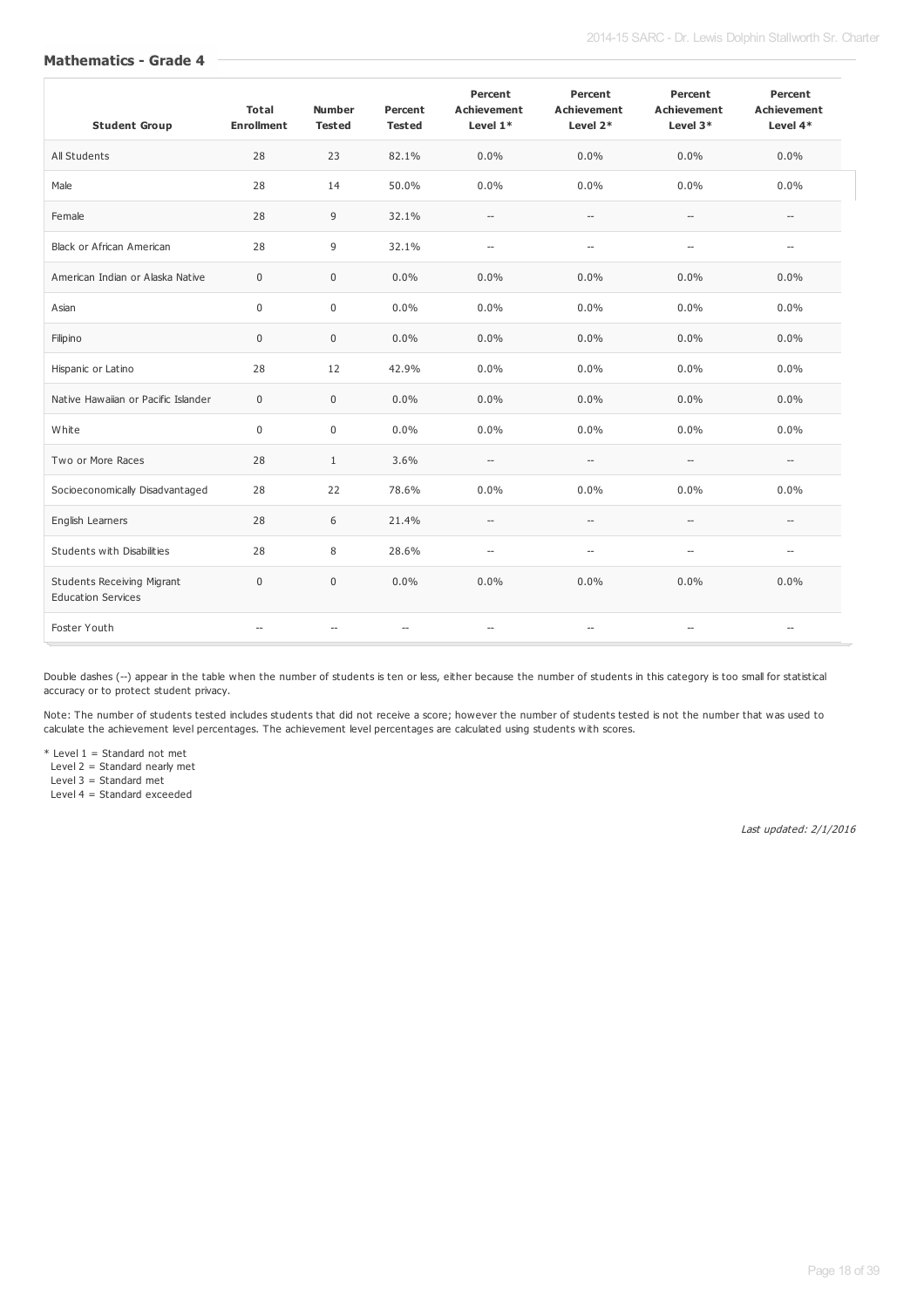| <b>Student Group</b>                                           | <b>Total</b><br><b>Enrollment</b> | <b>Number</b><br><b>Tested</b> | Percent<br><b>Tested</b> | Percent<br><b>Achievement</b><br>Level $1*$ | Percent<br><b>Achievement</b><br>Level 2*           | Percent<br><b>Achievement</b><br>Level 3* | Percent<br><b>Achievement</b><br>Level $4*$ |
|----------------------------------------------------------------|-----------------------------------|--------------------------------|--------------------------|---------------------------------------------|-----------------------------------------------------|-------------------------------------------|---------------------------------------------|
| All Students                                                   | 20                                | 20                             | 100.0%                   | $0.0\%$                                     | 0.0%                                                | 0.0%                                      | $0.0\%$                                     |
| Male                                                           | 20                                | 9                              | 45.0%                    | $\overline{a}$                              | $\overline{\phantom{a}}$                            | $\overline{\phantom{a}}$                  | $\overline{a}$                              |
| Female                                                         | 20                                | 11                             | 55.0%                    | $0.0\%$                                     | 0.0%                                                | 0.0%                                      | 0.0%                                        |
| <b>Black or African American</b>                               | 20                                | 6                              | 30.0%                    | $\overline{\phantom{a}}$                    | $\overline{\phantom{a}}$                            | $\overline{\phantom{a}}$                  | $\overline{a}$                              |
| American Indian or Alaska Native                               | 20                                | $\mathbf{1}$                   | 5.0%                     | $\overline{\phantom{a}}$                    | $\overline{\phantom{a}}$                            | $\overline{\phantom{a}}$                  | $\overline{\phantom{a}}$                    |
| Asian                                                          | $\Omega$                          | $\Omega$                       | 0.0%                     | $0.0\%$                                     | 0.0%                                                | 0.0%                                      | $0.0\%$                                     |
| Filipino                                                       | $\mathbf 0$                       | $\mathbf 0$                    | 0.0%                     | 0.0%                                        | 0.0%                                                | 0.0%                                      | 0.0%                                        |
| Hispanic or Latino                                             | 20                                | $\overline{7}$                 | 35.0%                    | $\overline{\phantom{a}}$                    | $\qquad \qquad -$                                   | $\overline{\phantom{a}}$                  | $\overline{a}$                              |
| Native Hawaiian or Pacific Islander                            | $\mathbf 0$                       | $\mathbf 0$                    | 0.0%                     | 0.0%                                        | 0.0%                                                | 0.0%                                      | 0.0%                                        |
| White                                                          | 20                                | $\mathbf{1}$                   | 5.0%                     | $\overline{\phantom{a}}$                    | $\qquad \qquad -$                                   | $\overline{\phantom{a}}$                  | --                                          |
| Two or More Races                                              | 20                                | 5                              | 25.0%                    | $\hspace{0.05cm} \ldots$                    | $\overline{\phantom{a}}$                            | $\overline{\phantom{a}}$                  | $\overline{\phantom{a}}$                    |
| Socioeconomically Disadvantaged                                | 20                                | 20                             | 100.0%                   | 0.0%                                        | 0.0%                                                | 0.0%                                      | 0.0%                                        |
| English Learners                                               | 20                                | 6                              | 30.0%                    | $\hspace{0.05cm} \ldots$                    | $\hspace{0.05cm} -\hspace{0.05cm}$                  | $\overline{\phantom{a}}$                  | $\overline{\phantom{a}}$                    |
| Students with Disabilities                                     | 20                                | 3                              | 15.0%                    | $\overline{\phantom{a}}$                    | $\overline{\phantom{a}}$                            | $\overline{\phantom{a}}$                  | $\overline{\phantom{a}}$                    |
| <b>Students Receiving Migrant</b><br><b>Education Services</b> | $\mathbf 0$                       | $\mathbf 0$                    | 0.0%                     | 0.0%                                        | 0.0%                                                | 0.0%                                      | 0.0%                                        |
| Foster Youth                                                   | $\sim$                            | $-$                            | $-$                      | $\overline{\phantom{a}}$                    | $\hspace{0.05cm} -\hspace{0.05cm} -\hspace{0.05cm}$ | $-$                                       | --                                          |

Double dashes (--) appear in the table when the number of students is ten or less, either because the number of students in this category is too small for statistical accuracy or to protect student privacy.

Note: The number of students tested includes students that did not receive a score; however the number of students tested is not the number that was used to calculate the achievement level percentages. The achievement level percentages are calculated using students with scores.

\* Level 1 = Standard not met

Level 2 = Standard nearly met

Level 3 = Standard met

Level 4 = Standard exceeded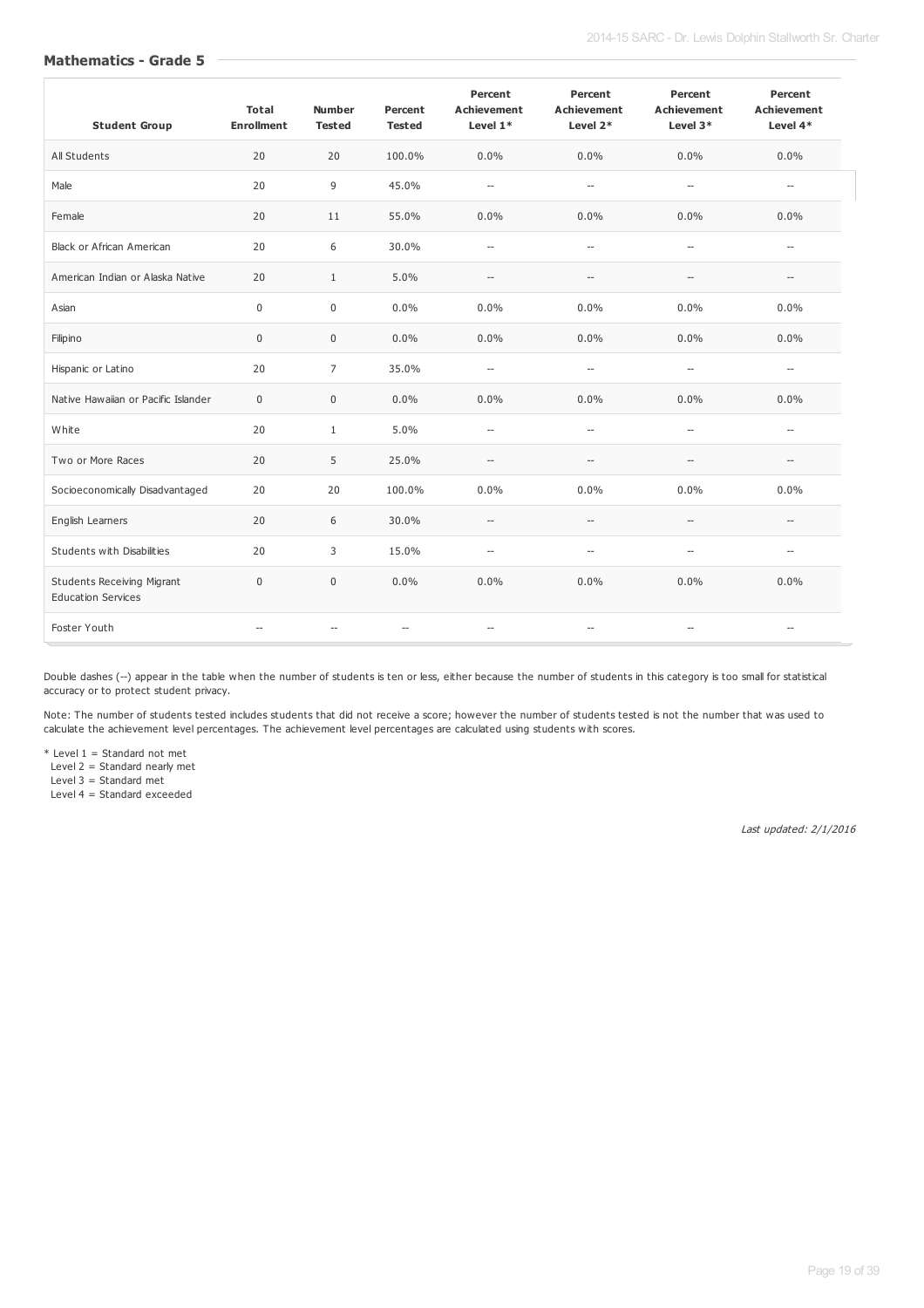| <b>Student Group</b>                                           | <b>Total</b><br><b>Enrollment</b> | <b>Number</b><br><b>Tested</b> | Percent<br><b>Tested</b> | Percent<br><b>Achievement</b><br>Level 1* | Percent<br><b>Achievement</b><br>Level 2*           | Percent<br><b>Achievement</b><br>Level $3*$ | Percent<br><b>Achievement</b><br>Level $4*$ |
|----------------------------------------------------------------|-----------------------------------|--------------------------------|--------------------------|-------------------------------------------|-----------------------------------------------------|---------------------------------------------|---------------------------------------------|
| All Students                                                   | 13                                | 11                             | 84.6%                    | $0.0\%$                                   | 0.0%                                                | 0.0%                                        | $0.0\%$                                     |
| Male                                                           | 13                                | 5                              | 38.5%                    | $\overline{a}$                            | $\overline{\phantom{a}}$                            | $\overline{\phantom{a}}$                    | $\overline{\phantom{a}}$                    |
| Female                                                         | 13                                | 6                              | 46.2%                    | $\hspace{0.05cm} -\hspace{0.05cm}$        | $\overline{\phantom{a}}$                            | $\overline{\phantom{a}}$                    | $\overline{\phantom{0}}$                    |
| <b>Black or African American</b>                               | 13                                | 3                              | 23.1%                    | $\overline{\phantom{a}}$                  | $\overline{\phantom{a}}$                            | $\overline{\phantom{a}}$                    | $\overline{a}$                              |
| American Indian or Alaska Native                               | $\mathbf 0$                       | $\mathbf 0$                    | 0.0%                     | $0.0\%$                                   | 0.0%                                                | 0.0%                                        | 0.0%                                        |
| Asian                                                          | $\mathbf 0$                       | $\mathbf 0$                    | 0.0%                     | $0.0\%$                                   | 0.0%                                                | 0.0%                                        | $0.0\%$                                     |
| Filipino                                                       | $\mathbf 0$                       | $\mathbf 0$                    | 0.0%                     | 0.0%                                      | 0.0%                                                | 0.0%                                        | 0.0%                                        |
| Hispanic or Latino                                             | 13                                | 6                              | 46.2%                    | $\overline{a}$                            | $\overline{\phantom{a}}$                            | $\overline{\phantom{a}}$                    | $\overline{a}$                              |
| Native Hawaiian or Pacific Islander                            | $\mathbf 0$                       | $\mathbf 0$                    | 0.0%                     | 0.0%                                      | 0.0%                                                | 0.0%                                        | 0.0%                                        |
| White                                                          | 13                                | $\mathbf{1}$                   | 7.7%                     | $\overline{a}$                            | $\overline{\phantom{a}}$                            | $\overline{\phantom{a}}$                    | $\overline{a}$                              |
| Two or More Races                                              | 13                                | $\mathbf{1}$                   | 7.7%                     | $\overline{\phantom{a}}$                  | $\overline{\phantom{a}}$                            | $\overline{\phantom{a}}$                    | $\overline{\phantom{0}}$                    |
| Socioeconomically Disadvantaged                                | 13                                | 11                             | 84.6%                    | 0.0%                                      | 0.0%                                                | 0.0%                                        | 0.0%                                        |
| English Learners                                               | 13                                | 3                              | 23.1%                    | $\overline{\phantom{a}}$                  | $\overline{\phantom{a}}$                            | $\overline{\phantom{a}}$                    | $\overline{a}$                              |
| Students with Disabilities                                     | 13                                | $\mathbf{1}$                   | 7.7%                     | $\overline{\phantom{a}}$                  | $\overline{\phantom{a}}$                            | $\overline{\phantom{a}}$                    | $\overline{a}$                              |
| <b>Students Receiving Migrant</b><br><b>Education Services</b> | $\mathbf 0$                       | $\mathbf 0$                    | 0.0%                     | 0.0%                                      | 0.0%                                                | 0.0%                                        | 0.0%                                        |
| Foster Youth                                                   | $\overline{a}$                    | $-$                            | $-$                      | $\overline{\phantom{a}}$                  | $\hspace{0.05cm} -\hspace{0.05cm} -\hspace{0.05cm}$ | $-$                                         | $-$                                         |

Double dashes (--) appear in the table when the number of students is ten or less, either because the number of students in this category is too small for statistical accuracy or to protect student privacy.

Note: The number of students tested includes students that did not receive a score; however the number of students tested is not the number that was used to calculate the achievement level percentages. The achievement level percentages are calculated using students with scores.

\* Level 1 = Standard not met

Level 2 = Standard nearly met

Level 3 = Standard met

Level 4 = Standard exceeded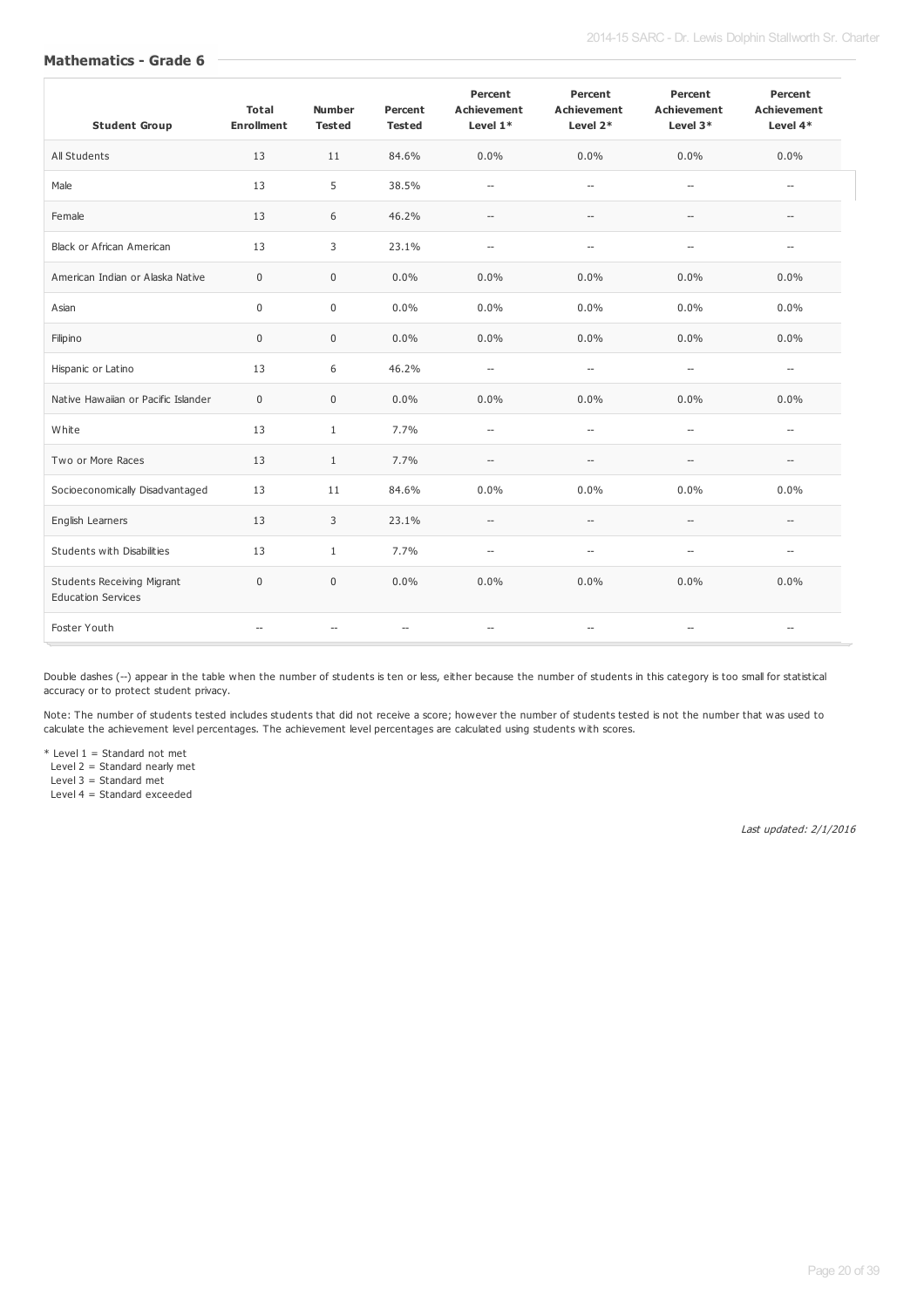| <b>Student Group</b>                                           | <b>Total</b><br><b>Enrollment</b> | <b>Number</b><br><b>Tested</b> | Percent<br><b>Tested</b> | Percent<br><b>Achievement</b><br>Level 1* | Percent<br><b>Achievement</b><br>Level 2*           | Percent<br><b>Achievement</b><br>Level $3*$         | Percent<br><b>Achievement</b><br>Level $4*$ |
|----------------------------------------------------------------|-----------------------------------|--------------------------------|--------------------------|-------------------------------------------|-----------------------------------------------------|-----------------------------------------------------|---------------------------------------------|
| All Students                                                   | 17                                | 14                             | 82.4%                    | $0.0\%$                                   | 0.0%                                                | 0.0%                                                | $0.0\%$                                     |
| Male                                                           | 17                                | 6                              | 35.3%                    | $\overline{a}$                            | $\overline{\phantom{a}}$                            | $\overline{\phantom{a}}$                            | $\overline{\phantom{a}}$                    |
| Female                                                         | 17                                | 8                              | 47.1%                    | $\hspace{0.05cm} \ldots$                  | $\hspace{0.05cm} -\hspace{0.05cm} -\hspace{0.05cm}$ | $\hspace{0.05cm} -\hspace{0.05cm} -\hspace{0.05cm}$ | $\hspace{0.05cm} -\hspace{0.05cm}$          |
| <b>Black or African American</b>                               | 17                                | $\overline{4}$                 | 23.5%                    | $\overline{a}$                            | $\overline{\phantom{a}}$                            | $\overline{\phantom{a}}$                            | $\overline{a}$                              |
| American Indian or Alaska Native                               | $\mathbf 0$                       | $\mathbf 0$                    | 0.0%                     | 0.0%                                      | 0.0%                                                | 0.0%                                                | 0.0%                                        |
| Asian                                                          | $\mathbf 0$                       | $\mathbf 0$                    | 0.0%                     | $0.0\%$                                   | 0.0%                                                | 0.0%                                                | $0.0\%$                                     |
| Filipino                                                       | $\mathbf 0$                       | $\mathbf 0$                    | 0.0%                     | 0.0%                                      | 0.0%                                                | 0.0%                                                | 0.0%                                        |
| Hispanic or Latino                                             | 17                                | $\overline{7}$                 | 41.2%                    | $\overline{\phantom{a}}$                  | $\overline{\phantom{a}}$                            | $\overline{\phantom{a}}$                            | $\overline{\phantom{a}}$                    |
| Native Hawaiian or Pacific Islander                            | $\mathbf 0$                       | $\mathbf 0$                    | 0.0%                     | 0.0%                                      | 0.0%                                                | 0.0%                                                | 0.0%                                        |
| White                                                          | 17                                | $\mathbf{1}$                   | 5.9%                     | $\overline{\phantom{a}}$                  | $\overline{\phantom{a}}$                            | $\overline{\phantom{a}}$                            | $\overline{a}$                              |
| Two or More Races                                              | 17                                | $\mathbf{1}$                   | 5.9%                     | $\overline{\phantom{a}}$                  | $\hspace{0.05cm} -\hspace{0.05cm} -\hspace{0.05cm}$ | $\overline{\phantom{a}}$                            | $\overline{a}$                              |
| Socioeconomically Disadvantaged                                | 17                                | 14                             | 82.4%                    | 0.0%                                      | 0.0%                                                | 0.0%                                                | 0.0%                                        |
| English Learners                                               | 17                                | $\overline{4}$                 | 23.5%                    | $\hspace{0.05cm} \ldots$                  | $\overline{\phantom{a}}$                            | $\overline{\phantom{a}}$                            | $\overline{a}$                              |
| Students with Disabilities                                     | 17                                | $\overline{4}$                 | 23.5%                    | $\overline{\phantom{a}}$                  | $\overline{\phantom{a}}$                            | $\overline{a}$                                      | $\overline{\phantom{a}}$                    |
| <b>Students Receiving Migrant</b><br><b>Education Services</b> | $\mathbf 0$                       | $\mathbf{0}$                   | 0.0%                     | 0.0%                                      | 0.0%                                                | 0.0%                                                | 0.0%                                        |
| Foster Youth                                                   | $\overline{a}$                    | --                             | $\overline{\phantom{a}}$ | $\overline{\phantom{a}}$                  | $\overline{\phantom{a}}$                            | $-$                                                 | $\overline{\phantom{a}}$                    |

Double dashes (--) appear in the table when the number of students is ten or less, either because the number of students in this category is too small for statistical accuracy or to protect student privacy.

Note: The number of students tested includes students that did not receive a score; however the number of students tested is not the number that was used to calculate the achievement level percentages. The achievement level percentages are calculated using students with scores.

\* Level 1 = Standard not met

Level 2 = Standard nearly met

Level 3 = Standard met

Level 4 = Standard exceeded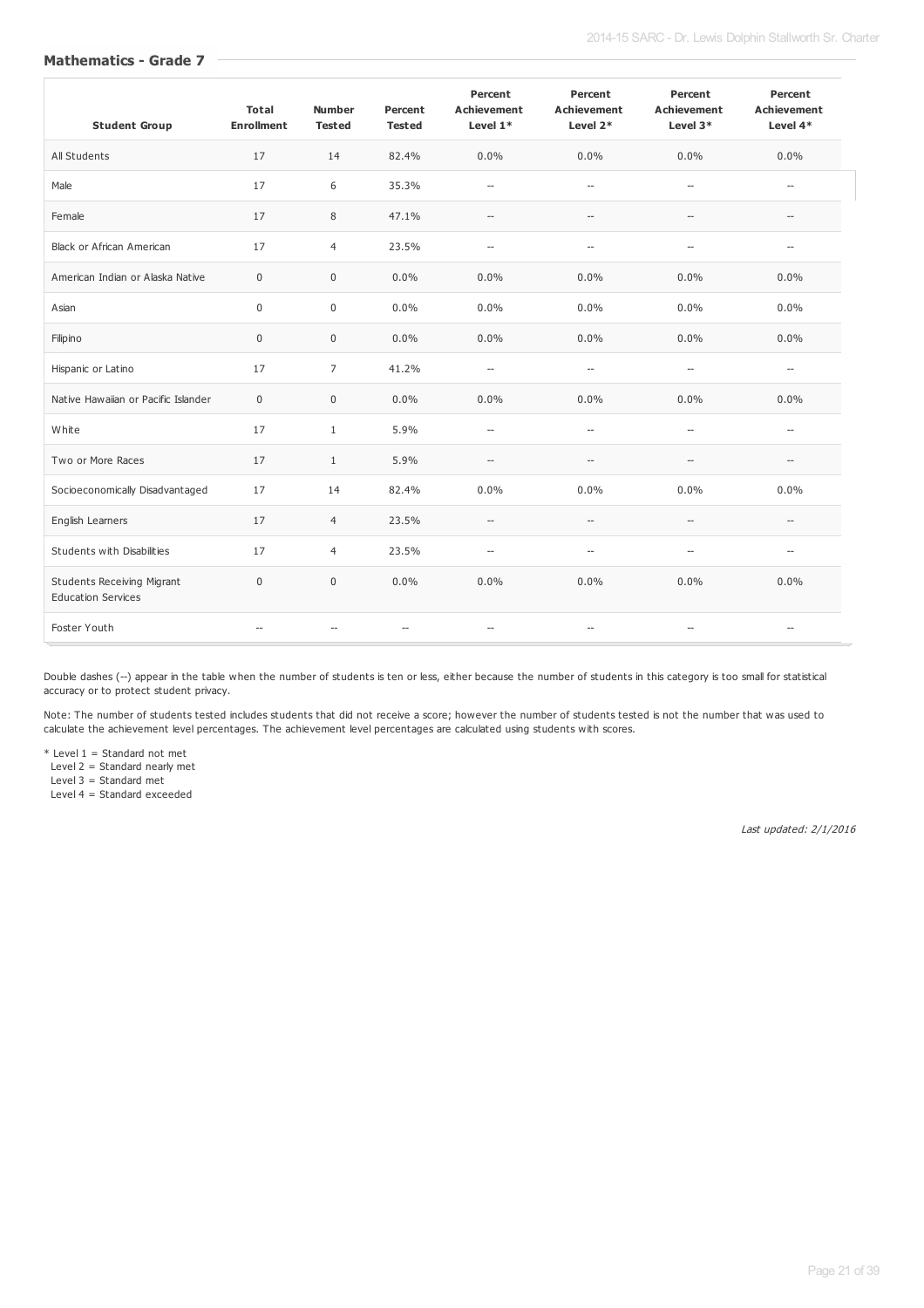| <b>Student Group</b>                                           | <b>Total</b><br><b>Enrollment</b> | <b>Number</b><br><b>Tested</b> | Percent<br><b>Tested</b> | Percent<br><b>Achievement</b><br>Level $1*$ | Percent<br><b>Achievement</b><br>Level $2*$         | Percent<br><b>Achievement</b><br>Level 3* | Percent<br><b>Achievement</b><br>Level $4*$ |
|----------------------------------------------------------------|-----------------------------------|--------------------------------|--------------------------|---------------------------------------------|-----------------------------------------------------|-------------------------------------------|---------------------------------------------|
| All Students                                                   | 13                                | 11                             | 84.6%                    | 0.0%                                        | 0.0%                                                | 0.0%                                      | 0.0%                                        |
| Male                                                           | 13                                | 6                              | 46.2%                    | $\overline{\phantom{a}}$                    | $\overline{\phantom{a}}$                            | $\overline{\phantom{a}}$                  | $\overline{\phantom{a}}$                    |
| Female                                                         | 13                                | 5                              | 38.5%                    | $\overline{\phantom{a}}$                    | $\overline{\phantom{a}}$                            | $\overline{\phantom{a}}$                  | $\overline{a}$                              |
| <b>Black or African American</b>                               | 13                                | 5                              | 38.5%                    | $\overline{\phantom{a}}$                    | $\overline{\phantom{a}}$                            | $\overline{\phantom{a}}$                  | $\overline{a}$                              |
| American Indian or Alaska Native                               | 13                                | $\mathbf{1}$                   | 7.7%                     | $\hspace{0.05cm} -$                         | $\overline{\phantom{a}}$                            | $\overline{\phantom{a}}$                  | $\overline{\phantom{a}}$                    |
| Asian                                                          | $\mathbf 0$                       | $\mathbf 0$                    | 0.0%                     | $0.0\%$                                     | 0.0%                                                | 0.0%                                      | $0.0\%$                                     |
| Filipino                                                       | $\mathbf 0$                       | $\mathbf 0$                    | 0.0%                     | $0.0\%$                                     | 0.0%                                                | 0.0%                                      | $0.0\%$                                     |
| Hispanic or Latino                                             | 13                                | 5                              | 38.5%                    | $\overline{\phantom{a}}$                    | $\hspace{0.05cm} -\hspace{0.05cm} -\hspace{0.05cm}$ | $\overline{\phantom{a}}$                  | $\overline{\phantom{0}}$                    |
| Native Hawaiian or Pacific Islander                            | $\mathbf 0$                       | $\mathbf 0$                    | 0.0%                     | $0.0\%$                                     | 0.0%                                                | 0.0%                                      | $0.0\%$                                     |
| White                                                          | $\mathbf 0$                       | $\mathbf 0$                    | 0.0%                     | $0.0\%$                                     | 0.0%                                                | 0.0%                                      | $0.0\%$                                     |
| Two or More Races                                              | $\mathbf 0$                       | $\mathbf 0$                    | 0.0%                     | 0.0%                                        | 0.0%                                                | 0.0%                                      | 0.0%                                        |
| Socioeconomically Disadvantaged                                | 13                                | 11                             | 84.6%                    | 0.0%                                        | 0.0%                                                | 0.0%                                      | 0.0%                                        |
| English Learners                                               | 13                                | 3                              | 23.1%                    | $\hspace{0.05cm} -\hspace{0.05cm}$          | $\overline{\phantom{a}}$                            | $\overline{\phantom{a}}$                  | $\overline{\phantom{a}}$                    |
| Students with Disabilities                                     | 13                                | $\overline{2}$                 | 15.4%                    | $\overline{\phantom{a}}$                    | $\overline{\phantom{a}}$                            | $\overline{\phantom{a}}$                  | $\overline{\phantom{a}}$                    |
| <b>Students Receiving Migrant</b><br><b>Education Services</b> | $\mathbf 0$                       | $\mathbf 0$                    | 0.0%                     | 0.0%                                        | 0.0%                                                | 0.0%                                      | 0.0%                                        |
| Foster Youth                                                   | $\overline{a}$                    | $\overline{\phantom{a}}$       | $\overline{\phantom{0}}$ | $\overline{\phantom{a}}$                    | $\hspace{0.05cm} -\hspace{0.05cm} -\hspace{0.05cm}$ | $\overline{\phantom{a}}$                  | $\overline{a}$                              |

Double dashes (--) appear in the table when the number of students is ten or less, either because the number of students in this category is too small for statistical accuracy or to protect student privacy.

Note: The number of students tested includes students that did not receive a score; however the number of students tested is not the number that was used to calculate the achievement level percentages. The achievement level percentages are calculated using students with scores.

\* Level 1 = Standard not met

Level 2 = Standard nearly met

Level 3 = Standard met

Level 4 = Standard exceeded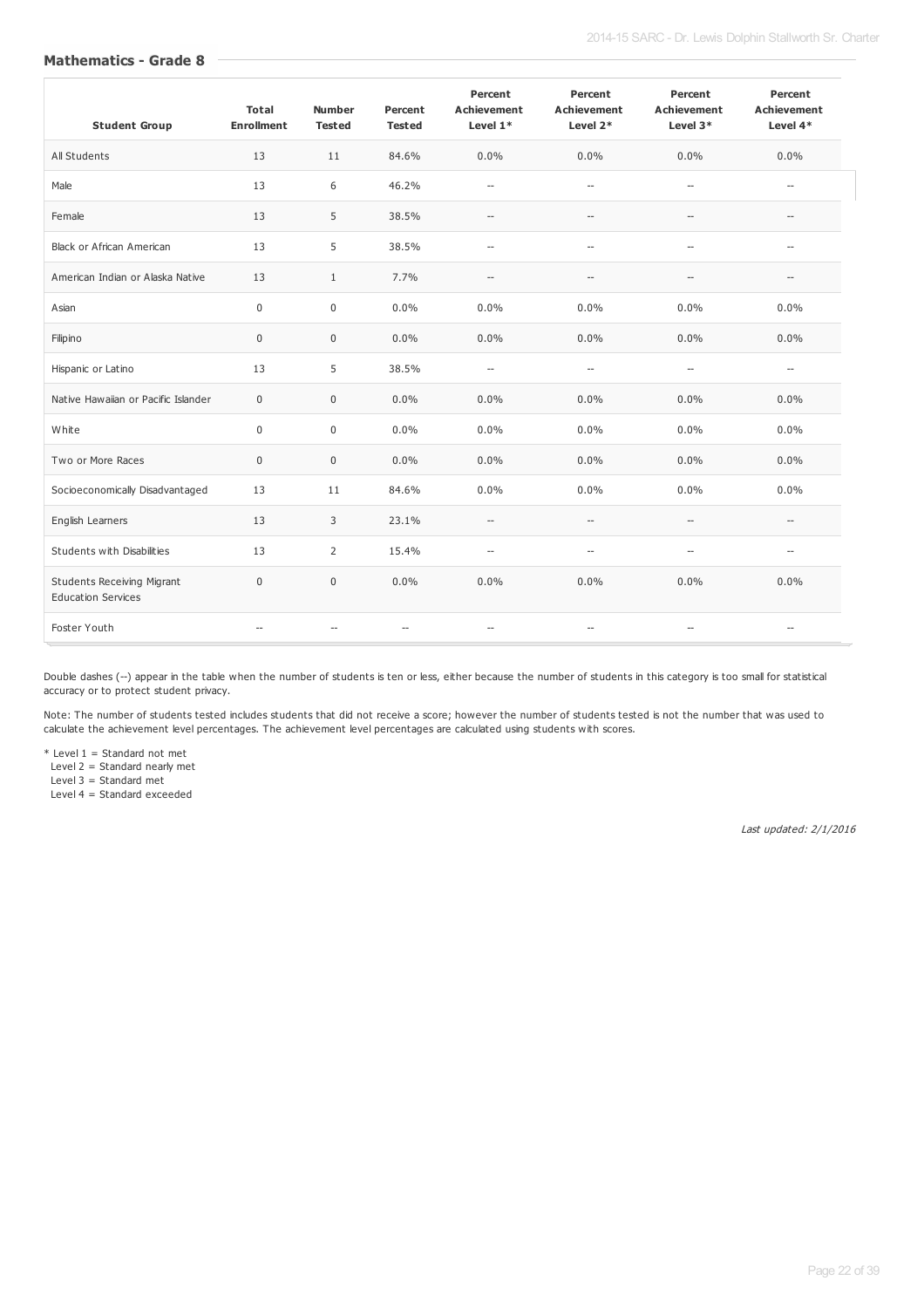| <b>Student Group</b>                                           | <b>Total</b><br><b>Enrollment</b> | <b>Number</b><br><b>Tested</b> | Percent<br><b>Tested</b>                            | Percent<br><b>Achievement</b><br>Level $1*$ | Percent<br><b>Achievement</b><br>Level 2*           | Percent<br><b>Achievement</b><br>Level 3*           | Percent<br><b>Achievement</b><br>Level $4*$ |
|----------------------------------------------------------------|-----------------------------------|--------------------------------|-----------------------------------------------------|---------------------------------------------|-----------------------------------------------------|-----------------------------------------------------|---------------------------------------------|
| All Students                                                   | $\hspace{0.05cm} \ldots$          | $\overline{\phantom{a}}$       | $\hspace{0.05cm} -\hspace{0.05cm} -\hspace{0.05cm}$ | $\hspace{0.05cm} -\hspace{0.05cm}$          | $\hspace{0.05cm} -\hspace{0.05cm} -\hspace{0.05cm}$ | $\overline{\phantom{a}}$                            | $\overline{\phantom{0}}$                    |
| Male                                                           | $\overline{\phantom{a}}$          | $\overline{\phantom{a}}$       | $\hspace{0.05cm} -\hspace{0.05cm}$                  | $\overline{\phantom{a}}$                    | $\overline{\phantom{a}}$                            | $\overline{\phantom{a}}$                            | $\overline{\phantom{a}}$                    |
| Female                                                         | $\overline{\phantom{a}}$          | --                             | $\overline{\phantom{a}}$                            | $\overline{\phantom{a}}$                    | $\overline{\phantom{a}}$                            | $\overline{\phantom{a}}$                            | $\overline{a}$                              |
| <b>Black or African American</b>                               | $\overline{\phantom{a}}$          | $\overline{a}$                 | $\overline{\phantom{a}}$                            | $\overline{\phantom{a}}$                    | $\overline{\phantom{a}}$                            | $\overline{\phantom{a}}$                            | $\overline{a}$                              |
| American Indian or Alaska Native                               | $-$                               | $\overline{\phantom{a}}$       | $\hspace{0.05cm} -\hspace{0.05cm}$                  | $\overline{\phantom{a}}$                    | $\qquad \qquad -$                                   | $\overline{\phantom{a}}$                            | $\overline{\phantom{a}}$                    |
| Asian                                                          | $\overline{\phantom{a}}$          | $\overline{\phantom{a}}$       | $\overline{\phantom{a}}$                            | $\overline{\phantom{a}}$                    | $\overline{\phantom{a}}$                            | $\overline{\phantom{a}}$                            | $\overline{\phantom{a}}$                    |
| Filipino                                                       | $\overline{\phantom{a}}$          | $\overline{\phantom{0}}$       | $\overline{\phantom{a}}$                            | $\overline{\phantom{a}}$                    | $\overline{\phantom{a}}$                            | $\hspace{0.05cm} -\hspace{0.05cm} -\hspace{0.05cm}$ | $\hspace{0.05cm} -\hspace{0.05cm}$          |
| Hispanic or Latino                                             | $\overline{\phantom{a}}$          | $\overline{\phantom{a}}$       | $\overline{\phantom{a}}$                            | $\overline{\phantom{a}}$                    | $\overline{\phantom{a}}$                            | $\overline{\phantom{a}}$                            | $\hspace{0.05cm} -$                         |
| Native Hawaiian or Pacific Islander                            | $\overline{\phantom{a}}$          | $\overline{a}$                 | $\hspace{0.05cm} -\hspace{0.05cm} -\hspace{0.05cm}$ | $\hspace{0.05cm} -\hspace{0.05cm}$          | $\hspace{0.05cm} -\hspace{0.05cm} -\hspace{0.05cm}$ | $\hspace{0.05cm} -\hspace{0.05cm} -\hspace{0.05cm}$ | $\overline{\phantom{a}}$                    |
| White                                                          | $\overline{\phantom{a}}$          | $\overline{\phantom{a}}$       | $\overline{\phantom{a}}$                            | $\overline{\phantom{a}}$                    | $\overline{\phantom{a}}$                            | $\overline{\phantom{a}}$                            | $\overline{\phantom{a}}$                    |
| Two or More Races                                              | $\overline{\phantom{a}}$          | --                             | $\hspace{0.05cm} -\hspace{0.05cm}$                  | $\hspace{0.05cm} -\hspace{0.05cm}$          | $\hspace{0.05cm} -\hspace{0.05cm} -\hspace{0.05cm}$ | $\hspace{0.05cm} -\hspace{0.05cm} -\hspace{0.05cm}$ | --                                          |
| Socioeconomically Disadvantaged                                | $\overline{\phantom{a}}$          | --                             | $\hspace{0.05cm} -\hspace{0.05cm}$                  | $\overline{\phantom{a}}$                    | $\overline{\phantom{a}}$                            | $\overline{\phantom{a}}$                            | $\overline{\phantom{a}}$                    |
| English Learners                                               | $\overline{\phantom{a}}$          | --                             | $\hspace{0.05cm} -\hspace{0.05cm}$                  | $\hspace{0.05cm} -\hspace{0.05cm}$          | $\hspace{0.05cm} -\hspace{0.05cm} -\hspace{0.05cm}$ | $\overline{\phantom{a}}$                            | $\overline{\phantom{0}}$                    |
| Students with Disabilities                                     | $\overline{\phantom{a}}$          | --                             | $\hspace{0.05cm} -\hspace{0.05cm}$                  | $\overline{\phantom{a}}$                    | $\overline{\phantom{a}}$                            | $\overline{\phantom{a}}$                            | $\overline{\phantom{0}}$                    |
| <b>Students Receiving Migrant</b><br><b>Education Services</b> | $\overline{\phantom{a}}$          | $\overline{\phantom{0}}$       | $\hspace{0.05cm} -\hspace{0.05cm}$                  | $\overline{\phantom{a}}$                    | $\hspace{0.05cm} -\hspace{0.05cm}$                  | $\hspace{0.05cm} \ldots$                            | $\overline{\phantom{0}}$                    |
| Foster Youth                                                   | $\overline{\phantom{a}}$          | $\hspace{0.05cm} \ldots$       | $\hspace{0.05cm} -\hspace{0.05cm}$                  | $\hspace{0.05cm} \ldots$                    | $\hspace{0.05cm} -\hspace{0.05cm} -\hspace{0.05cm}$ | $\hspace{0.05cm} \ldots$                            | $\overline{\phantom{a}}$                    |

Double dashes (--) appear in the table when the number of students is ten or less, either because the number of students in this category is too small for statistical accuracy or to protect student privacy.

Note: The number of students tested includes students that did not receive a score; however the number of students tested is not the number that was used to calculate the achievement level percentages. The achievement level percentages are calculated using students with scores.

\* Level 1 = Standard not met

Level 2 = Standard nearly met

Level 3 = Standard met

Level 4 = Standard exceeded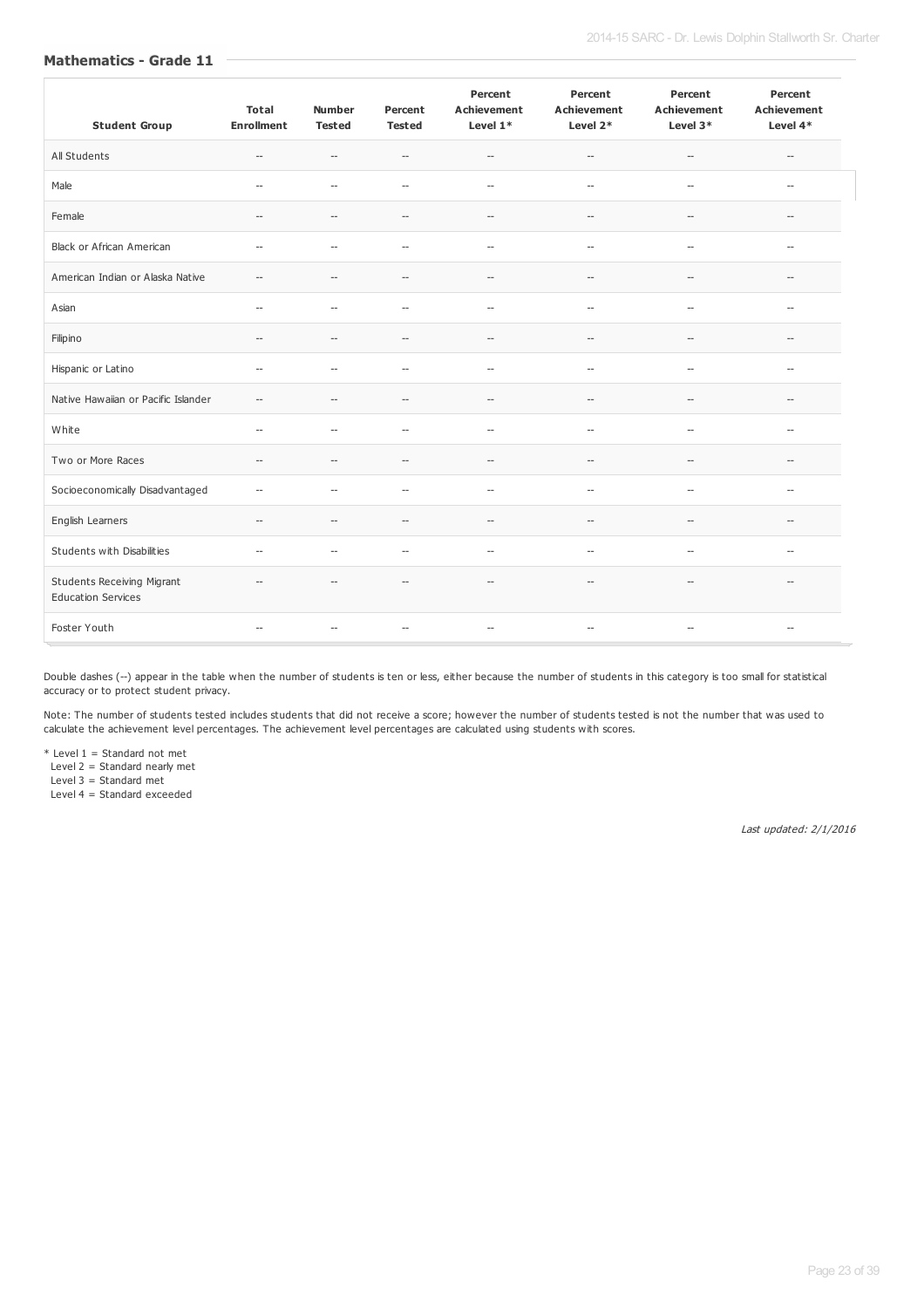#### **California Standards Tests for All Students in Science – Three-Year Comparison**

|                               | Percent of Students Scoring at Proficient or Advanced (meeting or exceeding the state standards) |         |         |                 |         |         |              |         |         |
|-------------------------------|--------------------------------------------------------------------------------------------------|---------|---------|-----------------|---------|---------|--------------|---------|---------|
|                               | School                                                                                           |         |         | <b>District</b> |         |         | <b>State</b> |         |         |
| <b>Subject</b>                | 2012-13                                                                                          | 2013-14 | 2014-15 | 2012-13         | 2013-14 | 2014-15 | 2012-13      | 2013-14 | 2014-15 |
| Science (grades 5, 8, and 10) | $4.0\%$                                                                                          | 25.0%   | 15.0%   | 32.0%           | 31.0%   | 29.0%   | 59.0%        | 60.0%   | 56.0%   |

Note: Scores are not shown when the number of students tested is ten or less, either because the number of students in this category is too small for statistical accuracy or to protect student privacy. Double dashes (--) appear in the table when the number of students tested is ten or less.

Last updated: 2/1/2016

# **California Standards Tests Results by Student Group in Science (School Year 2014-15)**

| <b>Student Group</b>                          | Percent of Students Scoring at Proficient or Advanced |
|-----------------------------------------------|-------------------------------------------------------|
| All Students in the LEA                       | 29.0%                                                 |
| All Students at the School                    | 15.0%                                                 |
| Male                                          | $\hspace{0.05cm} \ldots$                              |
| Female                                        | 9.0%                                                  |
| Black or African American                     | $\overline{\phantom{a}}$                              |
| American Indian or Alaska Native              | $\overline{\phantom{a}}$                              |
| Asian                                         | $\overline{\phantom{a}}$                              |
| Filipino                                      | $\overline{\phantom{a}}$                              |
| Hispanic or Latino                            | $\hspace{0.05cm} -$                                   |
| Native Hawaiian or Pacific Islander           | $\hspace{0.05cm} -\hspace{0.05cm}$                    |
| White                                         | $\hspace{0.05cm} \ldots$                              |
| Two or More Races                             | $\hspace{0.05cm} -$                                   |
| Socioeconomically Disadvantaged               | 15.0%                                                 |
| English Learners                              | $\overline{\phantom{a}}$                              |
| Students with Disabilities                    | $\hspace{0.05cm} \ldots$                              |
| Students Receiving Migrant Education Services | $\hspace{0.05cm} -$                                   |
| Foster Youth                                  | $\overline{\phantom{a}}$                              |

Note: Scores are not shown when the number of students tested is ten or less, either because the number of students in this category is too small for statistical accuracy or to protect student privacy. Double dashes (--) appear in the table when the number of students tested is ten or less.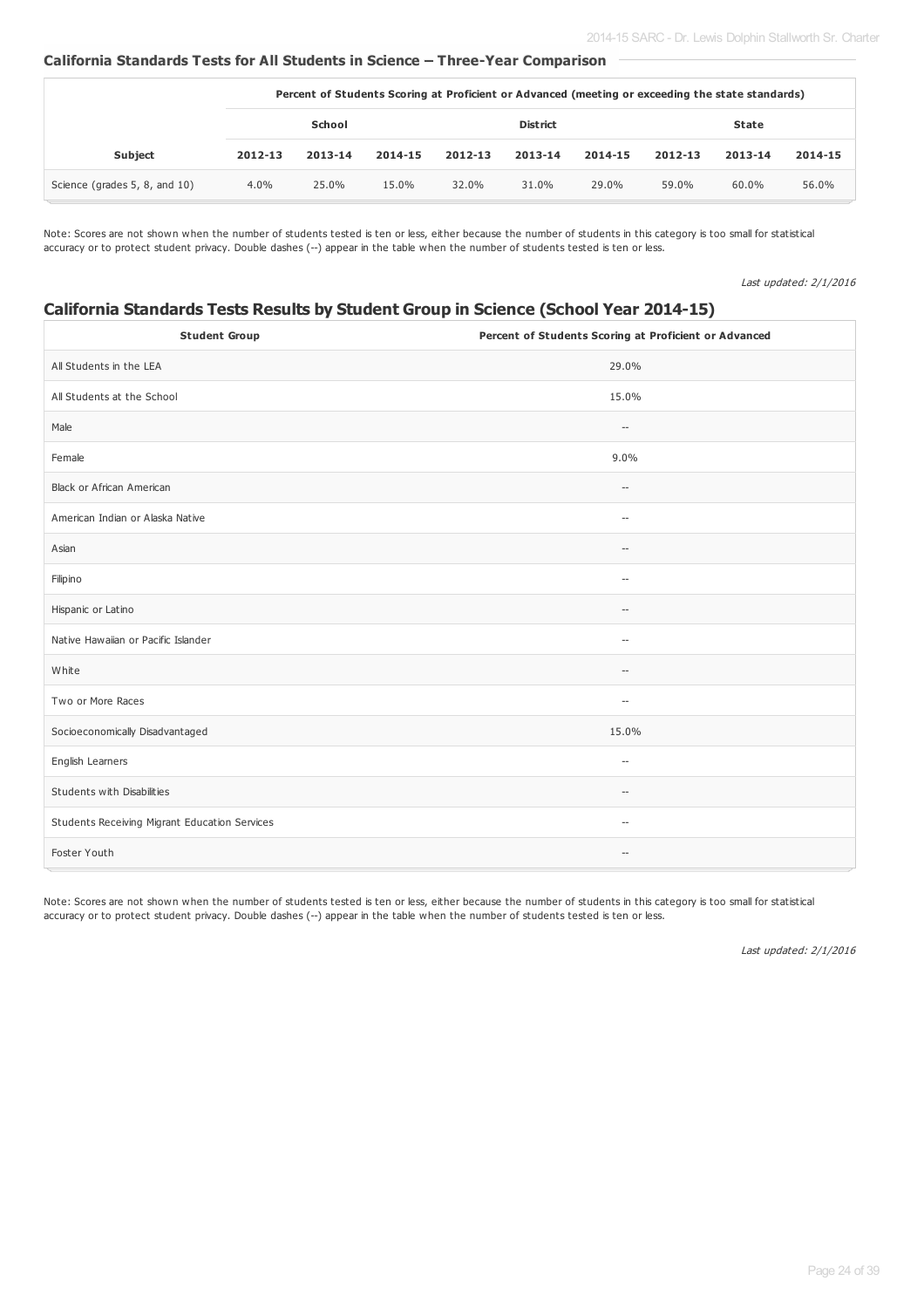## **Career Technical Education Programs (School Year 2014-15)**

For career readiness, Character Education is built in our program called PBIS (Positive Behaviors Intervention System) designed especially for our at risk population of students. Incorporated in their studies they learn team management, conflict resolution, and goal settings for improving work place behaviors, attitudes, acceptance, and accountability.

In addition, the school incorporates a two week program that focuses on various careers using community volunteers to inform students about possible future career choices.

Last updated: 2/1/2016

#### **Career Technical Education Participation (School Year 2014-15)**

| Measure                                                                                                        | <b>CTE Program Participation</b> |
|----------------------------------------------------------------------------------------------------------------|----------------------------------|
| Number of Pupils Participating in CTE                                                                          |                                  |
| Percent of Pupils Completing a CTE Program and Earning a High School Diploma                                   | $- -$                            |
| Percent of CTE Courses Sequenced or Articulated Between the School and Institutions of Postsecondary Education | $\!-$                            |

Last updated: 2/1/2016

#### **Courses for University of California and/or California State University Admission**

| <b>UC/CSU Course Measure</b>                                              | Percent |
|---------------------------------------------------------------------------|---------|
| 2014-15 Pupils Enrolled in Courses Required for UC/CSU Admission          | $0.0\%$ |
| 2013-14 Graduates Who Completed All Courses Required for UC/CSU Admission | $0.0\%$ |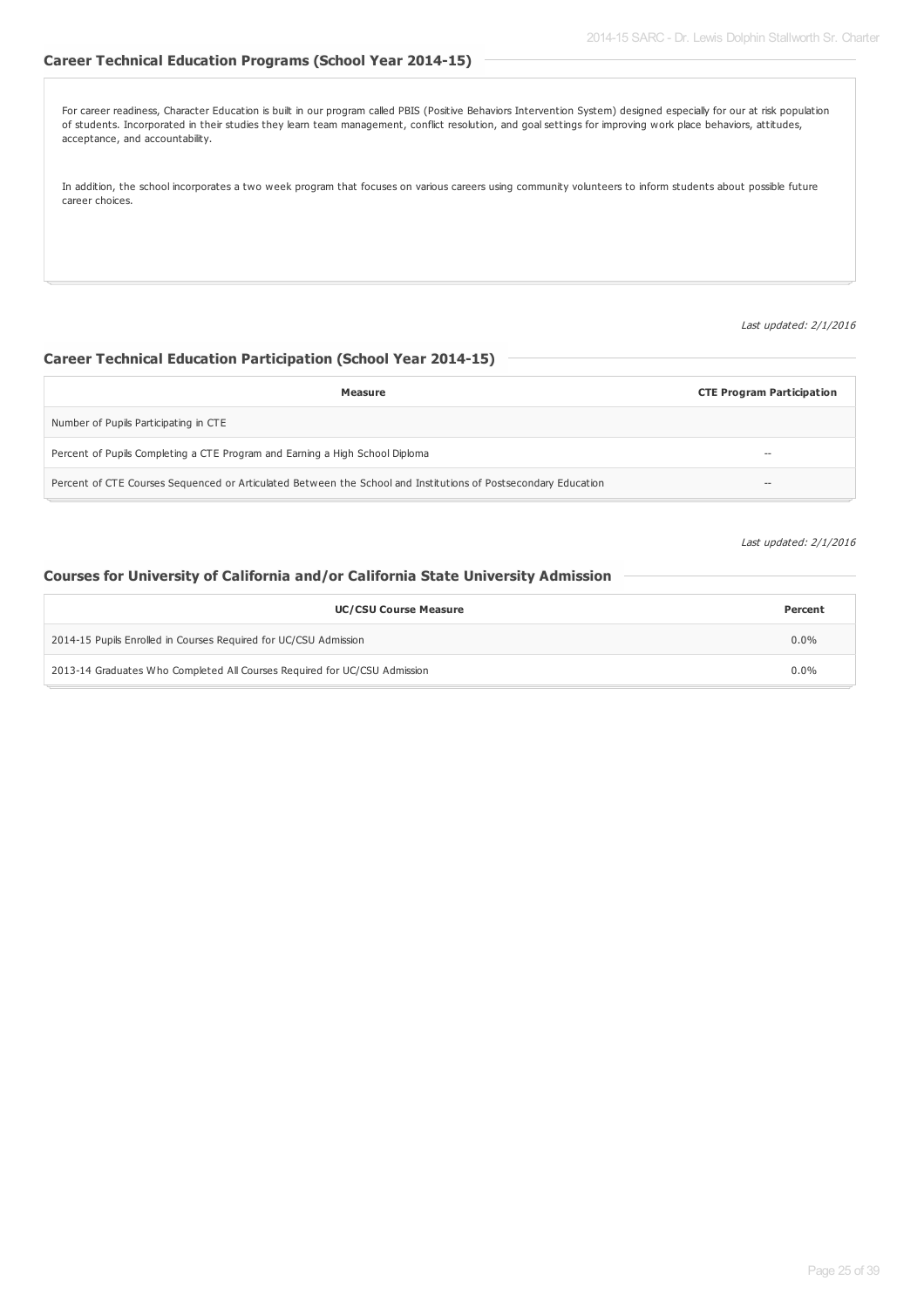# **State Priority: Other Pupil Outcomes**

The SARC provides the following information relevant to the State priority: Other Pupil Outcomes (Priority 8):

Pupil outcomes in the subject areas of English, mathematics, and physical education

#### **California High School Exit Examination Results For Grade Ten Students – Three-Year Comparison (if applicable)**

|                       | Percent of Students Scoring at Proficient or Advanced |         |         |         |                 |         |              |         |         |  |  |
|-----------------------|-------------------------------------------------------|---------|---------|---------|-----------------|---------|--------------|---------|---------|--|--|
|                       |                                                       | School  |         |         | <b>District</b> |         | <b>State</b> |         |         |  |  |
|                       |                                                       |         |         |         |                 |         |              |         |         |  |  |
| <b>Subject</b>        | 2012-13                                               | 2013-14 | 2014-15 | 2012-13 | 2013-14         | 2014-15 | 2012-13      | 2013-14 | 2014-15 |  |  |
| English Language Arts | $0.0\%$                                               | $0.0\%$ | $0.0\%$ | 44.0%   | 35.0%           | 34.0%   | 57.0%        | 56.0%   | 58.0%   |  |  |
| Mathematics           | $0.0\%$                                               | $0.0\%$ | $0.0\%$ | 49.0%   | 42.0%           | 38.0%   | 60.0%        | 62.0%   | 59.0%   |  |  |

Note: Percentages are not calculated when the number of students tested is ten or less, either because the number of students in this category is too small for statistical accuracy or to protect student privacy. Double dashes (--) appear in the table when the number of students tested is ten or less.



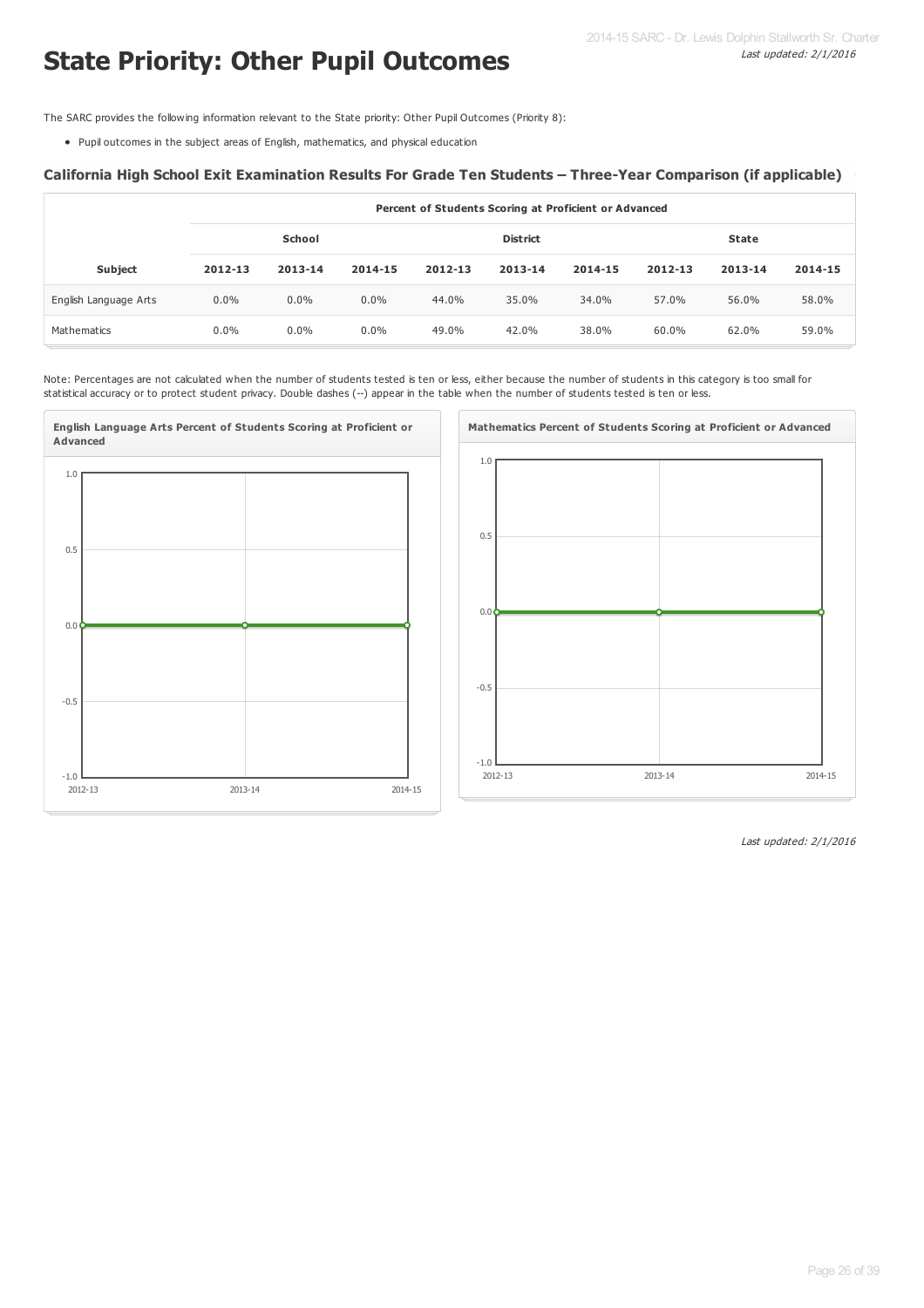#### **California High School Exit Examination Grade Ten Results by Student Group (School Year 2014-15) (if**

#### **applicable)**

|                                                  |                                     | <b>English Language Arts</b>                        |                                                     |                                                     | <b>Mathematics</b>                                  |                                     |  |  |
|--------------------------------------------------|-------------------------------------|-----------------------------------------------------|-----------------------------------------------------|-----------------------------------------------------|-----------------------------------------------------|-------------------------------------|--|--|
| <b>Student Group</b>                             | <b>Percent Not</b><br>Proficient    | Percent<br>Proficient                               | Percent<br>Advanced                                 | <b>Percent Not</b><br><b>Proficient</b>             | Percent<br><b>Proficient</b>                        | Percent<br><b>Advanced</b>          |  |  |
| All Students in the LEA                          | $\hspace{0.05cm} \ldots$            | $\overline{\phantom{a}}$                            | $\overline{\phantom{a}}$                            | $\hspace{0.05cm} -\hspace{0.05cm} -\hspace{0.05cm}$ | $\hspace{0.05cm} -\hspace{0.05cm}$                  | $\hspace{0.05cm} -\hspace{0.05cm}$  |  |  |
| All Students at the School                       | $\overline{\phantom{a}}$            | $\overline{\phantom{a}}$                            | $\overline{\phantom{a}}$                            | $\overline{\phantom{a}}$                            | $\overline{\phantom{a}}$                            | $\overline{a}$                      |  |  |
| Male                                             | $\overline{\phantom{a}}$            | $\overline{\phantom{a}}$                            | $\overline{\phantom{a}}$                            | $\overline{\phantom{a}}$                            | $\overline{\phantom{a}}$                            | $\overline{a}$                      |  |  |
| Female                                           | $\overline{\phantom{a}}$            | $\overline{\phantom{a}}$                            | --                                                  | $\overline{\phantom{a}}$                            | $\overline{\phantom{a}}$                            | $\hspace{0.05cm} -\hspace{0.05cm}$  |  |  |
| Black or African American                        | $\qquad \qquad -$                   | $\overline{\phantom{a}}$                            | $\overline{\phantom{a}}$                            | $\overline{\phantom{a}}$                            | $\hspace{0.05cm} -\hspace{0.05cm}$                  | $\overline{\phantom{a}}$            |  |  |
| American Indian or Alaska Native                 | $\overline{a}$                      | $\overline{\phantom{a}}$                            | $\overline{a}$                                      | $\overline{\phantom{a}}$                            | $\overline{\phantom{a}}$                            | $\overline{a}$                      |  |  |
| Asian                                            | $\hspace{0.05cm}$ $\hspace{0.05cm}$ | $\hspace{0.05cm} -\hspace{0.05cm} -\hspace{0.05cm}$ | $\overline{\phantom{a}}$                            | $\overline{\phantom{a}}$                            | $\overline{\phantom{a}}$                            | $\hspace{0.05cm}$ $\hspace{0.05cm}$ |  |  |
| Filipino                                         | $\overline{\phantom{a}}$            | --                                                  | $\overline{a}$                                      | $\overline{\phantom{a}}$                            | $\overline{\phantom{a}}$                            | $\overline{a}$                      |  |  |
| Hispanic or Latino                               | $\overline{a}$                      | --                                                  | $\overline{\phantom{a}}$                            | $\overline{\phantom{a}}$                            | $\overline{\phantom{a}}$                            | $\overline{\phantom{a}}$            |  |  |
| Native Hawaiian or Pacific Islander              | $\overline{\phantom{a}}$            | $\overline{\phantom{a}}$                            | $\overline{\phantom{a}}$                            | $\overline{a}$                                      | $\overline{\phantom{a}}$                            | $\overline{\phantom{a}}$            |  |  |
| White                                            | $\hspace{0.05cm} \ldots$            | $\overline{\phantom{a}}$                            | $\overline{a}$                                      | $\sim$                                              | $\hspace{0.05cm} -\hspace{0.05cm}$                  | $\overline{a}$                      |  |  |
| Two or More Races                                | $\overline{\phantom{a}}$            | $\overline{a}$                                      | $\overline{\phantom{a}}$                            | $\overline{\phantom{a}}$                            | $\hspace{0.05cm} -\hspace{0.05cm}$                  | $\overline{\phantom{a}}$            |  |  |
| Socioeconomically Disadvantaged                  | $\hspace{0.05cm} -\hspace{0.05cm}$  | $\overline{\phantom{a}}$                            | $\hspace{0.05cm} -\hspace{0.05cm} -\hspace{0.05cm}$ | $\hspace{0.05cm} -\hspace{0.05cm} -\hspace{0.05cm}$ | $\hspace{0.05cm} -\hspace{0.05cm} -\hspace{0.05cm}$ | $\overline{\phantom{a}}$            |  |  |
| English Learners                                 | $\hspace{0.05cm} -\hspace{0.05cm}$  | $\overline{\phantom{a}}$                            | $\hspace{0.05cm} -\hspace{0.05cm} -\hspace{0.05cm}$ | $\hspace{0.05cm} -\hspace{0.05cm} -\hspace{0.05cm}$ | $\hspace{0.05cm} -\hspace{0.05cm} -\hspace{0.05cm}$ | $\overline{\phantom{a}}$            |  |  |
| Students with Disabilities                       | $-$                                 | $\overline{a}$                                      | $-$                                                 | $\overline{a}$                                      | $\overline{\phantom{0}}$                            | $\overline{a}$                      |  |  |
| Students Receiving Migrant Education<br>Services | $\overline{\phantom{a}}$            | $\overline{\phantom{a}}$                            | $\overline{\phantom{a}}$                            | $\overline{\phantom{a}}$                            | $\overline{\phantom{a}}$                            | $\overline{a}$                      |  |  |
| Foster Youth                                     | $\qquad \qquad -$                   | $\qquad \qquad -$                                   | $\qquad \qquad -$                                   | $\hspace{0.05cm} -\hspace{0.05cm}$                  | $-\!$                                               | $\hspace{0.05cm} -$                 |  |  |

Note: Percentages are not calculated when the number of students tested is ten or less, either because the number of students in this category is too small for statistical accuracy or to protect student privacy. Double dashes (--) appear in the table when the number of students tested is ten or less.

Last updated: 2/1/2016

#### **California Physical Fitness Test Results (School Year 2014-15)**

|             | <b>Percent of Students Meeting Fitness Standards</b> |                              |                             |  |  |  |  |
|-------------|------------------------------------------------------|------------------------------|-----------------------------|--|--|--|--|
| Grade Level | <b>Four of Six Standards</b>                         | <b>Five of Six Standards</b> | <b>Six of Six Standards</b> |  |  |  |  |

Note: Percentages are not calculated when the number of students tested is ten or less, either because the number of students in this category is too small for statistical accuracy or to protect student privacy.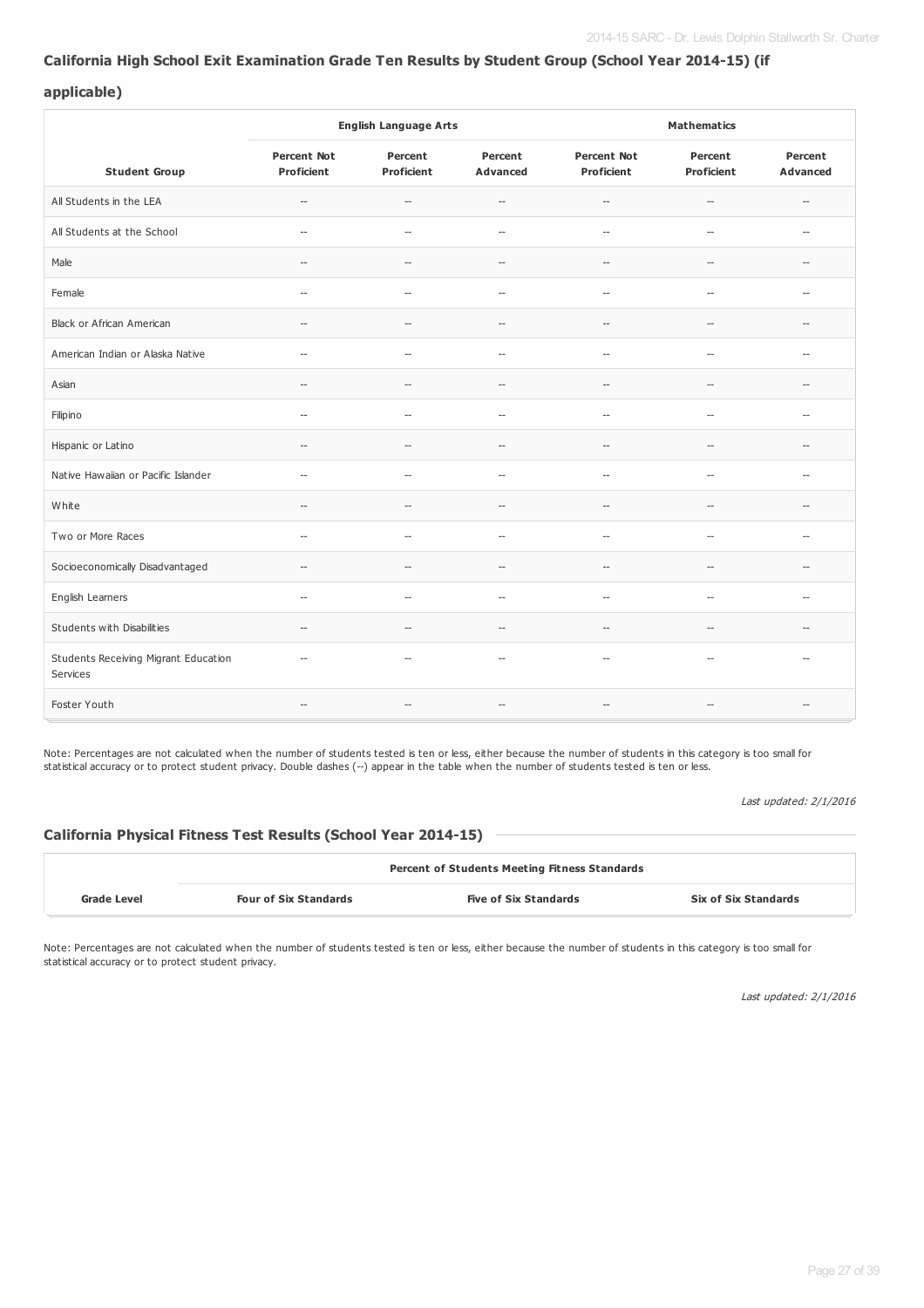# **State Priority: Parental Involvement**

The SARC provides the following information relevant to the State priority: Parental Involvement (Priority 3):

Efforts the school district makes to seek parent input in making decisions for the school district and each schoolsite

## **Opportunities for Parental Involvement - Most Recent Year**

Parents are involved in various aspects at the school. Parents participated in the Safe Route to school program while collaborating with San Joaquin County employees to develop a safe walking and biking route to school. Parents participated in their child's academic progress by collaborating with teachers during ongoing conferences and parent orientation. Parents participate in various school programs and extra-curricular activities. Parents volunteer for the harvest festival, field trips, assemblies, sports activities (flag football, basketball, soccer, and chess tournaments) and in the classrooms.

# **State Priority: Pupil Engagement**

Last updated: 2/1/2016

The SARC provides the following information relevant to the State priority: Pupil Engagement (Priority 5):

- High school dropout rates; and
- High school graduation rates

#### **Dropout Rate and Graduation Rate (Four-Year Cohort Rate)**

|                        | School  |         |         | <b>District</b> |         |         | <b>State</b> |         |         |
|------------------------|---------|---------|---------|-----------------|---------|---------|--------------|---------|---------|
| <b>Indicator</b>       | 2011-12 | 2012-13 | 2013-14 | 2011-12         | 2012-13 | 2013-14 | 2011-12      | 2012-13 | 2013-14 |
| Dropout Rate           | 50.0%   | 44.4%   | $0.0\%$ | 19.4%           | 9.9%    | $0.0\%$ | 13.1%        | 11.4%   | 11.5%   |
| <b>Graduation Rate</b> | 25.00   | 55.60   | 0.00    | 71.10           | 83.10   | 76.40   | 78.87        | 80.44   | 80.95   |

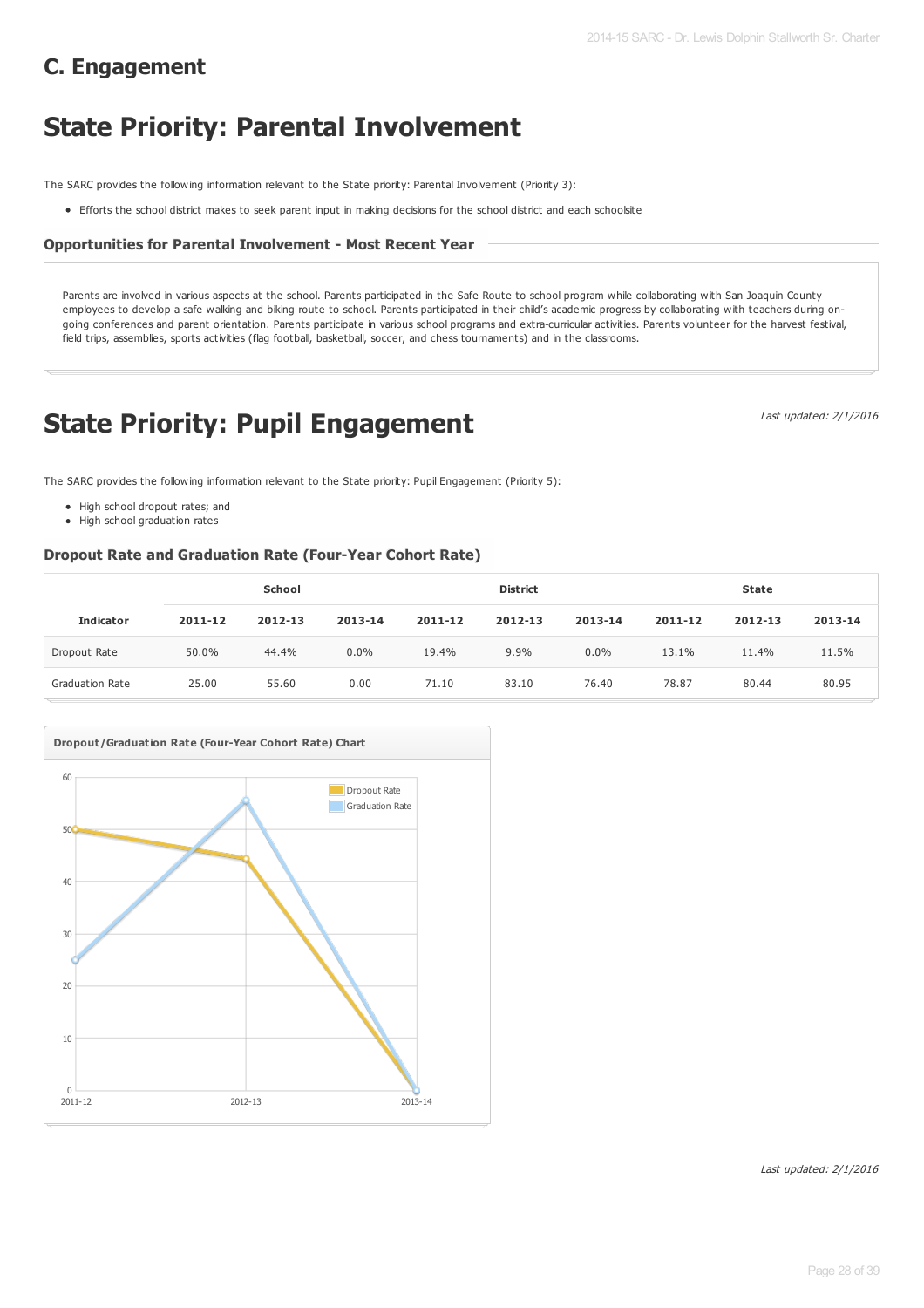# **Completion of High School Graduation Requirements**

|                                     | <b>Graduating Class of 2014</b>                     |                                                     |                                                     |
|-------------------------------------|-----------------------------------------------------|-----------------------------------------------------|-----------------------------------------------------|
| <b>Student Group</b>                | <b>School</b>                                       | <b>District</b>                                     | <b>State</b>                                        |
| All Students                        | $\hspace{0.05cm} \ldots$                            | 70                                                  | 84                                                  |
| Black or African American           | $\hspace{0.05cm} \ldots$                            | 62                                                  | 76                                                  |
| American Indian or Alaska Native    | $\hspace{0.05cm} \ldots$                            | 64                                                  | 78                                                  |
| Asian                               | $\hspace{0.05cm} \ldots$                            | 79                                                  | 92                                                  |
| Filipino                            | $\hspace{0.05cm} -\hspace{0.05cm} -\hspace{0.05cm}$ | 90                                                  | 96                                                  |
| Hispanic or Latino                  | $\overline{\phantom{a}}$                            | 72                                                  | 81                                                  |
| Native Hawaiian or Pacific Islander | $\hspace{0.05cm} \ldots$                            | 59                                                  | 83                                                  |
| White                               | $\overline{\phantom{a}}$                            | 72                                                  | 89                                                  |
| Two or More Races                   | $\qquad \qquad -$                                   | 74                                                  | 82                                                  |
| Socioeconomically Disadvantaged     | $\hspace{0.05cm} \ldots$                            | 69                                                  | 81                                                  |
| English Learners                    | $\hspace{0.05cm} \ldots$                            | 38                                                  | 50                                                  |
| Students with Disabilities          | $\overline{\phantom{a}}$                            | 43                                                  | 61                                                  |
| Foster Youth                        | $\hspace{0.05cm} \ldots$                            | $\hspace{0.05cm} -\hspace{0.05cm} -\hspace{0.05cm}$ | $\hspace{0.05cm} -\hspace{0.05cm} -\hspace{0.05cm}$ |

e.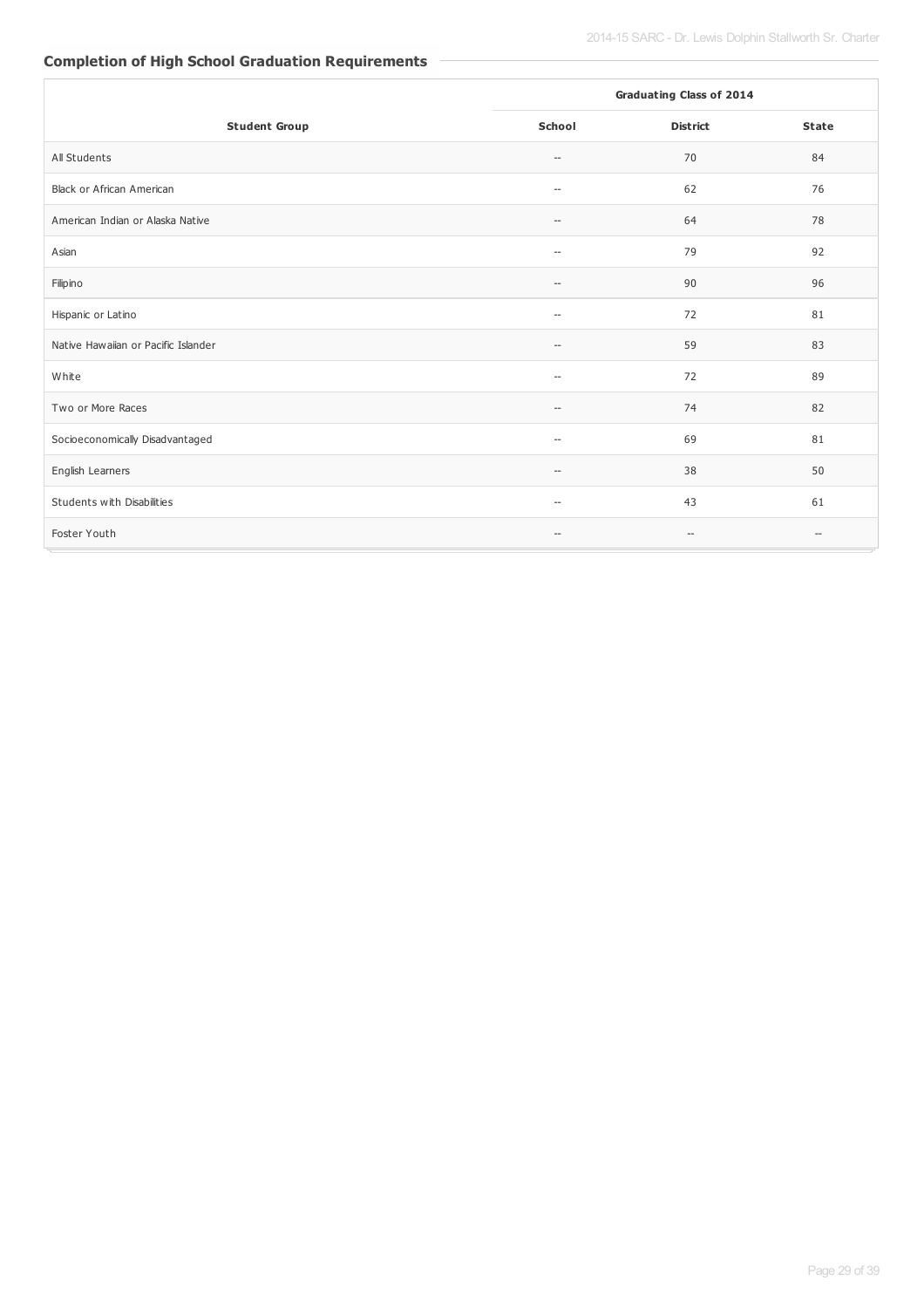# **State Priority: School Climate**

The SARC provides the following information relevant to the State priority: School Climate (Priority 6):

- Pupil suspension rates;
- Pupil expulsion rates; and  $\bullet$
- Other local measures on the sense of safety

#### **Suspensions and Expulsions**

|             | School  |         |         |         | <b>District</b> |         | <b>State</b> |         |         |
|-------------|---------|---------|---------|---------|-----------------|---------|--------------|---------|---------|
| Rate        | 2012-13 | 2013-14 | 2014-15 | 2012-13 | 2013-14         | 2014-15 | 2012-13      | 2013-14 | 2014-15 |
| Suspensions | 14.6    | 20.0    | 17.8    | 11.0    | 10.1            | 9.4     | 5.1          | 4.4     | 3.8     |
| Expulsions  | 0.4     | 0.0     | 0.0     | 0.0     | 0.1             | 0.1     | 0.1          | 0.1     | 0.1     |





#### Last updated: 2/1/2016

## **School Safety Plan - Most Recent Year**

We have prepared the school safety plan to provide a framework in which the school can plan and perform its respective emergency functions during school crisis situations. It was further designed to assist the staff in following safety procedures with the greatest possible speed and safety. Regardless of the prescribed procedures, training, and instruction, we acknowledge that the sound judgment of the Administration and staff is an integral part of safety management.

The Safety Plan was updated July, 2014. Staff training occurred during the week of July 21, 2014 - July 25, 2014. Each teacher implements the plans in their individual classrooms. New emergency exit plans were re-designed and posted throughout the entire school.

Key elements in the safety plan are as follows:

- Safety Prepared Charts in All Classrooms
- Introduction and Statement of Commitment
- Response to Any Emergency
- Emergency Alert System
- Guidelines for Pupil Release in Classroom
- General Staff Responsibility for All Emergencies
- Warning and Notification
	- o Fire
	- o Severe Weather/Earthquakes
	- o Bomb Treat/Weapon
	- o Accident/Physical Injury
	- o Evacuate Building
	- o Internal Disaster
	- o Intruder/Hostage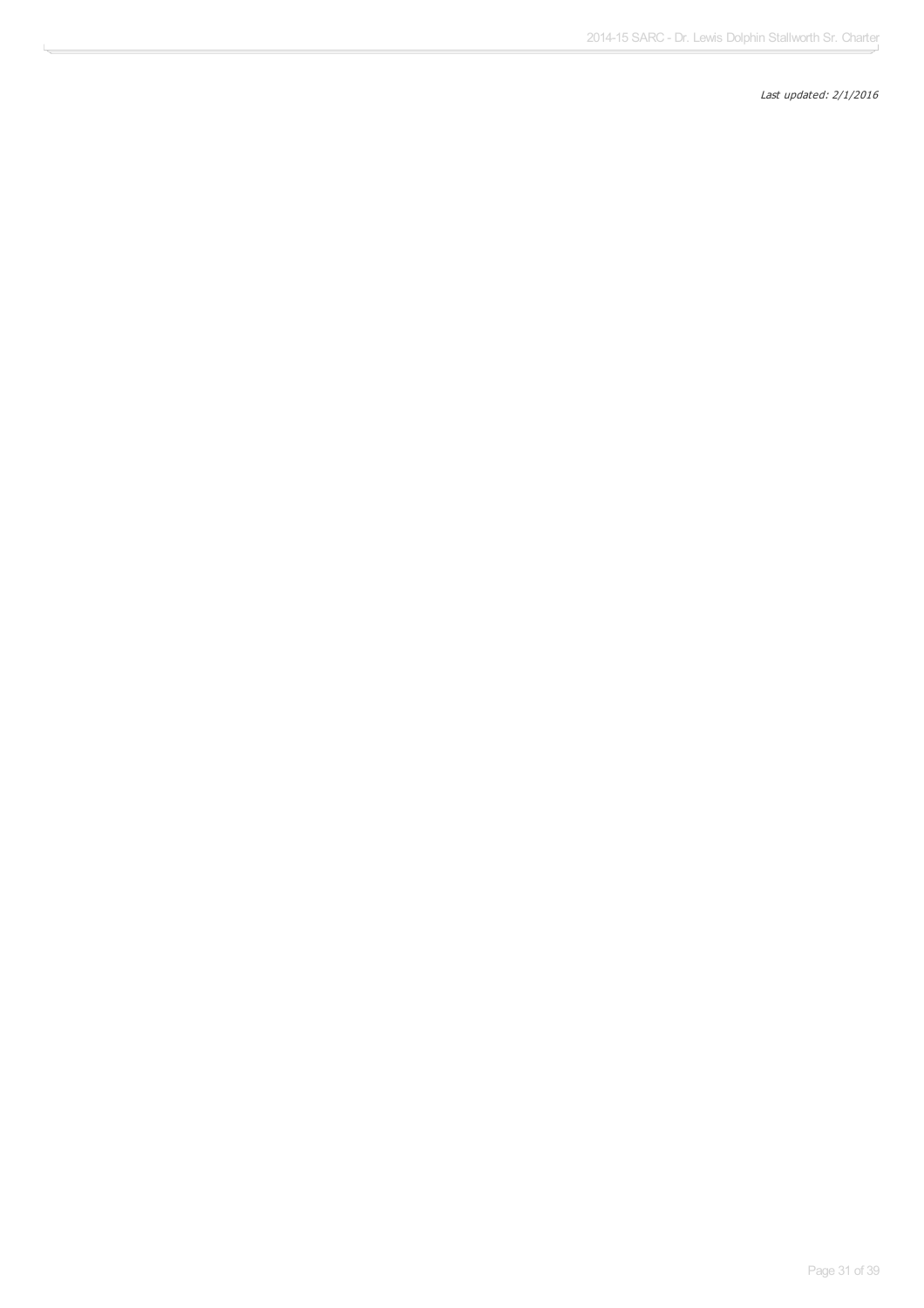# **D. Other SARC Information**

The information in this section is required to be in the SARC but is not included in the state priorities for LCFF.

#### **Adequate Yearly Progress Overall and by Criteria (School Year 2014-15)**

The California Assessment of Student Performance and Progress (CAASPP) test is administered in two sections. While students completed the first section on May 4, through May 14, 2015 the test administrators mistakenly did not administer the other activity, leaving the second section incomplete. As a result, the entire test resulted a score of zero. As per the conversation with an ETS employee this was a reported error of other charter schools, and requires a remedy. For more accurate assessment of our learning outcomes, we recommend that readers consult the Stallworth Charter School's 2014-2015 Measures of Academic Progress (MAP) test results in Reading (K-4); Reading and Language (5-8); Math (K-4); and Math and Science (5-8). The MAP test results (website: www.stallworthcharter.org ), demonstrate strong performance growth at all grade levels during the 2014-2015 school year. The previous chief test administrator is no longer employed by the School; and the new test administration team has undergone CAASPP test administration training.

| <b>AYP Criteria</b>                            | School    | <b>District</b> | <b>State</b> |
|------------------------------------------------|-----------|-----------------|--------------|
| Made AYP Overall                               | <b>No</b> | Yes             |              |
| Met Participation Rate - English Language Arts | <b>No</b> | Yes             |              |
| Met Participation Rate - Mathematics           | <b>No</b> | Yes             |              |
| Met Percent Proficient - English Language Arts | N/A       | N/A             |              |
| Met Percent Proficient - Mathematics           | N/A       | N/A             |              |
| Met Attendance Rate                            | Yes       |                 |              |
| Met Graduation Rate                            | Yes       | Yes             |              |

Last updated: 2/1/2016

#### **Federal Intervention Program (School Year 2015-16)**

| <b>Indicator</b>                                    | School    | <b>District</b> |
|-----------------------------------------------------|-----------|-----------------|
| Program Improvement Status                          | In PI     | In PI           |
| First Year of Program Improvement                   | 2010-2011 | 2004-2005       |
| Year in Program Improvement                         | Year 3    | Year 3          |
| Number of Schools Currently in Program Improvement  | N/A       | 51              |
| Percent of Schools Currently in Program Improvement | N/A       | 87.9%           |

Note: Cells with NA values do not require data.

Last updated: 2/1/2016

# **Average Class Size and Class Size Distribution (Elementary)**

| 2012-13            |      |                     |              | 2013-14 |                     |              | 2014-15      |              |                                                                                                       |   |  |  |
|--------------------|------|---------------------|--------------|---------|---------------------|--------------|--------------|--------------|-------------------------------------------------------------------------------------------------------|---|--|--|
|                    |      | Number of Classes * |              |         | Number of Classes * |              |              |              | Number of Classes *                                                                                   |   |  |  |
| <b>Grade Level</b> |      |                     |              |         |                     |              |              |              | Average Class Size 1-20 21-32 33+ Average Class Size 1-20 21-32 33+ Average Class Size 1-20 21-32 33+ |   |  |  |
| K                  | 22.0 |                     | $\mathbf{1}$ |         | 21.0                |              | $\mathbf{1}$ |              | 28.0                                                                                                  |   |  |  |
| 1                  | 22.0 |                     |              |         | 16.0                | 1            |              |              | 27.0                                                                                                  |   |  |  |
| $\overline{2}$     | 22.0 |                     | $\mathbf{1}$ |         | 28.0                |              | $\mathbf{1}$ |              | 24.0                                                                                                  |   |  |  |
| 3                  |      |                     |              |         |                     |              |              |              | 23.0                                                                                                  |   |  |  |
| $\overline{4}$     | 25.0 |                     | $\mathbf{1}$ |         | 36.0                |              |              | $\mathbf{1}$ | 24.0                                                                                                  |   |  |  |
| 5                  |      |                     |              |         | 11.0                | $\mathbf{1}$ |              |              | 18.0                                                                                                  | 1 |  |  |
| 6                  | 12.0 | $\mathbf{1}$        |              |         | 24.0                | $\mathbf{1}$ | $\mathbf{1}$ |              | 11.0                                                                                                  | 1 |  |  |
| Other              |      |                     |              |         |                     |              |              |              |                                                                                                       |   |  |  |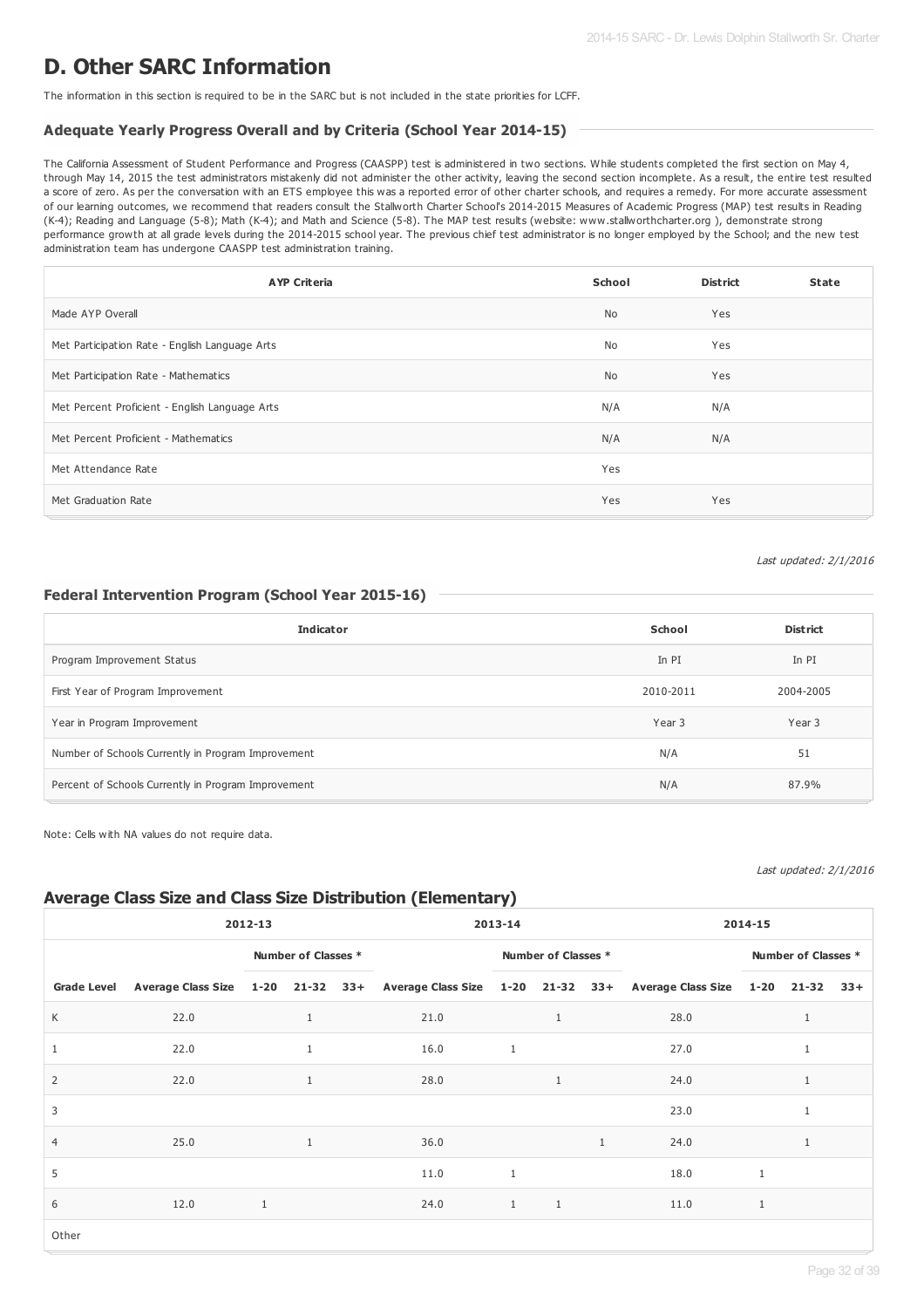\* Number of classes indicates how many classes fall into each size category (a range of total students per class).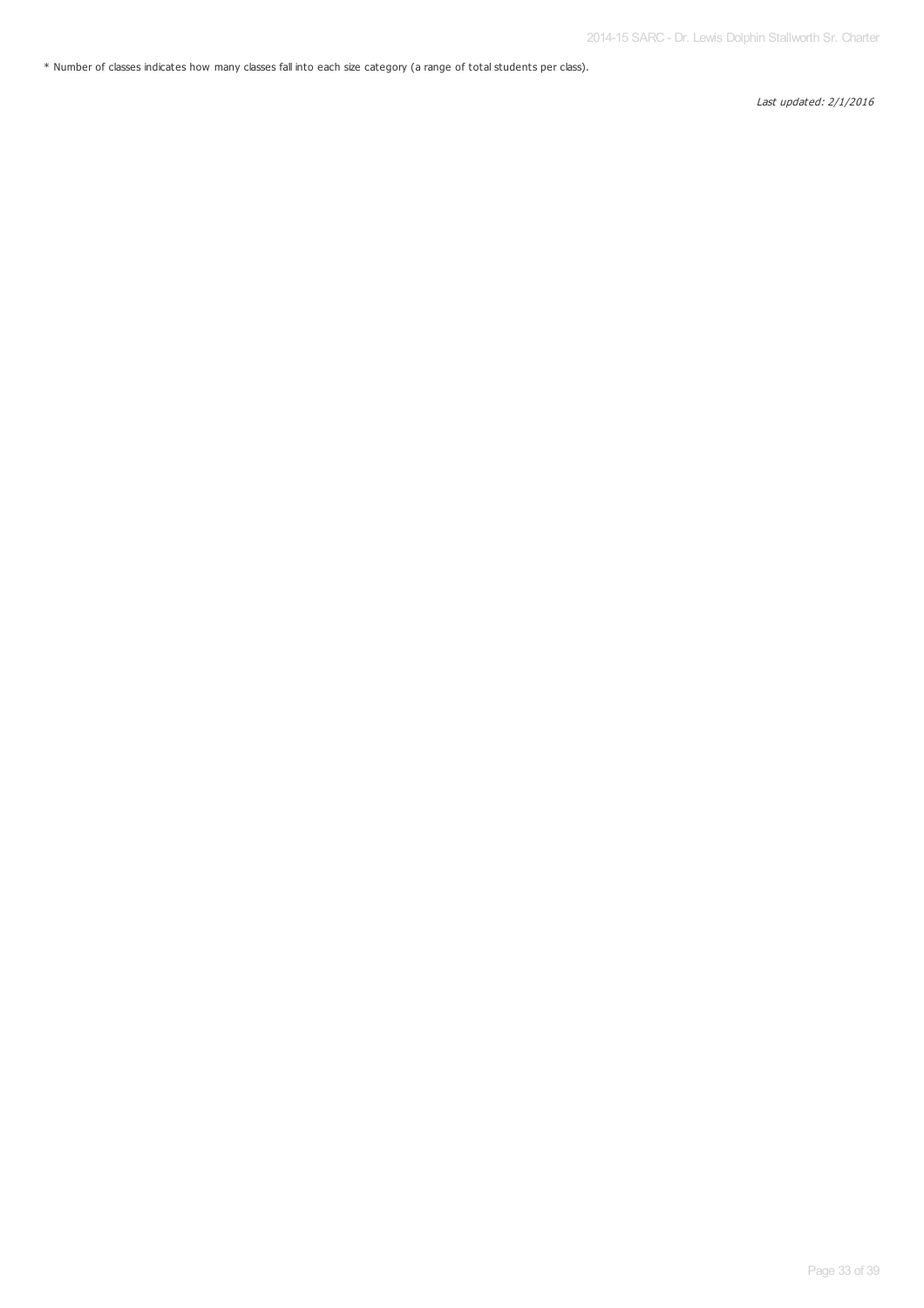## **Average Class Size and Class Size Distribution (Secondary)**

| 2012-13        |      |  | 2013-14             |  |      | 2014-15      |                     |  |                                                                                                       |   |                     |  |
|----------------|------|--|---------------------|--|------|--------------|---------------------|--|-------------------------------------------------------------------------------------------------------|---|---------------------|--|
|                |      |  | Number of Classes * |  |      |              | Number of Classes * |  |                                                                                                       |   | Number of Classes * |  |
| <b>Subject</b> |      |  |                     |  |      |              |                     |  | Average Class Size 1-22 23-32 33+ Average Class Size 1-22 23-32 33+ Average Class Size 1-22 23-32 33+ |   |                     |  |
| English        | 9.0  |  |                     |  | 18.0 | $\mathbf{1}$ | $\overline{1}$      |  | 16.0                                                                                                  | 1 |                     |  |
| Mathematics    | 9.0  |  |                     |  | 14.0 | $\mathbf{1}$ |                     |  | 16.0                                                                                                  |   |                     |  |
| Science        | 8.0  |  |                     |  | 14.0 | $\mathbf{1}$ |                     |  | 16.0                                                                                                  |   |                     |  |
| Social Science | 11.0 |  |                     |  | 14.0 | 1            |                     |  | 16.0                                                                                                  |   |                     |  |

\* Number of classes indicates how many classrooms fall into each size category (a range of total students per classroom). At the secondary school level, this information is reported by subject area rather than grade level.

Last updated: 2/1/2016

## **Academic Counselors and Other Support Staff (School Year 2014-15)**

| <b>Title</b>                                        | Number of FTE* Assigned to School | Average Number of Students per Academic Counselor |
|-----------------------------------------------------|-----------------------------------|---------------------------------------------------|
| Academic Counselor                                  | 1.0                               | 1.0                                               |
| Counselor (Social/Behavioral or Career Development) |                                   | N/A                                               |
| Library Media Teacher (librarian)                   |                                   | N/A                                               |
| Library Media Services Staff (paraprofessional)     |                                   | N/A                                               |
| Psychologist                                        | 1.0                               | N/A                                               |
| Social Worker                                       |                                   | N/A                                               |
| Nurse                                               |                                   | N/A                                               |
| Speech/Language/Hearing Specialist                  |                                   | N/A                                               |
| Resource Specialist (non-teaching)                  | 1.0                               | N/A                                               |
| Other                                               |                                   | N/A                                               |

Note: Cells with N/A values do not require data.

\*One Full Time Equivalent (FTE) equals one staff member working full time; one FTE could also represent two staff members who each work 50 percent of full time.

#### Last updated: 2/1/2016

## **Expenditures Per Pupil and School Site Teacher Salaries (Fiscal Year 2013-14)**

| Level                                            | <b>Total Expenditures Per</b><br><b>Pupil</b> | <b>Expenditures Per Pupil</b><br>(Supplemental/Restricted) | <b>Expenditures Per</b><br>Pupil<br>(Basic/Unrestricted) | <b>Average Teacher</b><br><b>Salary</b> |
|--------------------------------------------------|-----------------------------------------------|------------------------------------------------------------|----------------------------------------------------------|-----------------------------------------|
| School Site                                      | \$8137.6                                      | \$2167.8                                                   | \$5969.8                                                 | \$39030.0                               |
| District                                         | N/A                                           | N/A                                                        | \$0.0                                                    | \$61632.0                               |
| Percent Difference - School Site and<br>District | N/A                                           | N/A                                                        | 8137.6%                                                  | 61632.0%                                |
| State                                            | N/A                                           | N/A                                                        | \$5348.0                                                 | \$72971.0                               |
| Percent Difference - School Site and State       | N/A                                           | N/A                                                        | 8867.0%                                                  | 71396.0%                                |

Note: Cells with N/A values do not require data.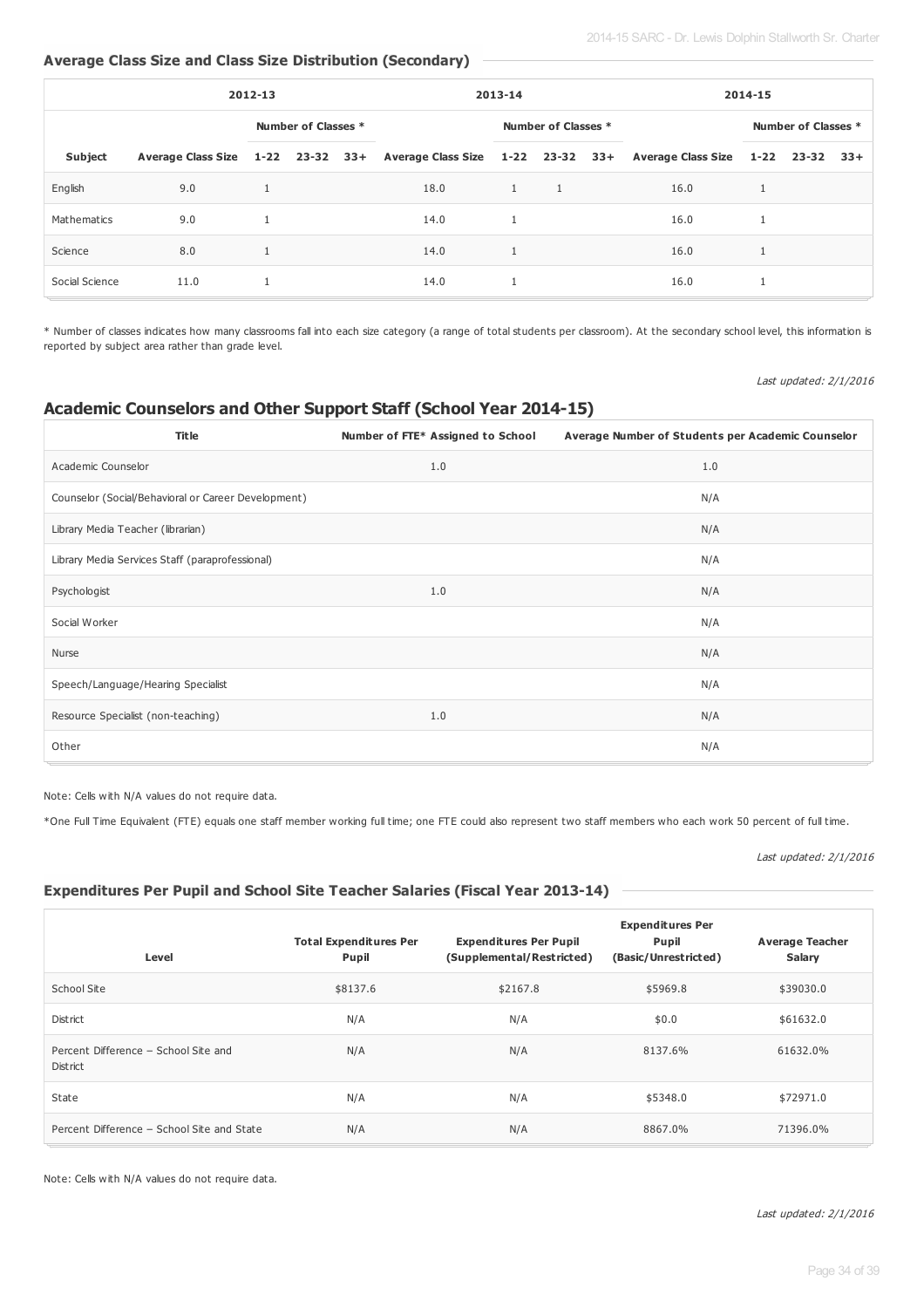#### **Program Overview**

When developing the program, there were many factors to consider: students' needs, the community, the climate of the school, teacher turn-over rate, parent satisfaction, and student's perceived safety. The best possible disposition to improving outcomes is by creating a school-wide "Response to Intervention" (RTI) program based of the "Professional Learning Community" (PLC) concept. "The professional learning community model flows from the assumption that the core mission of formal education is not simply to ensure that students are taught but to ensure that they learn. This simple shiftfrom a focus on teaching to a focus on learning—has profound implications for schools (Dufour)." See information below.

The **Pyramid of Learning** implements a set of problem solving strategies and processes used to build upon the school's existing strengths. Embedded within the curriculum is a school-wide Positive Behavioral Intervention Support (PBIS) system, which has characteristics that overlap with other initiatives designed to enhance the PLC concept. For example, a shared vision and values that lead to a collective commitment of school staff, which is expressed in day-to-day practices that encourage actively sought solutions; openness to new ideas; working teams cooperate to achieve common goals; encouragement of experimentation as an opportunity to learn; continuous improvement based on evaluation of outcomes; and reflection in order to study the operation and impacts of actions taken while aggressive, unsafe behaviors are discouraged. We emphasize respect, responsibility, reflection, cooperation, and other highly valued character traits, which are taught, encouraged, and practiced. We believe that this combination of schools of thought maximizes the teaching and learning of reading, writing, and math needed to develop critical thinking skills.

There are many core characteristics of the PLC including collective team work in which the responsibility for student learning are extensively shared, a focus onreflective inquiry, emphasis on improving student learning, shared values and norms, and development of common practices. Dufour & Eaker (1998) and Levine & Shapiro (2004) in Education for All.

#### **Tier I**

It is estimated that the first tier reach 80% of the population with a curriculum designed to meet the challenges of the Common Core State Standards (CCSS). Our

curriculum materials are more digitally interactive with an adequate amount of online resources adaptable to the revisions of the Common Core Standards. Formative

and summative assessment are embedded within the materials alongside the school-wide benchmarks (what the students should know at grade level) so that teachers

focus on student learning, which allows students the opportunity to use what they have learned in new situations or new texts so that they transfer and apply their

understanding. The reading materials make it easy to differentiate, manage groups, and personalize instruction, while the math material combines a comprehensive math

curriculum, powerful best practices in teaching, and easy to use technology for personalized instruction that effectively addresses the students' specific needs

#### **Reading, Writing, and Math**

#### K-5 EnVision Math K-6 Reading Street:

A strong research base program that is authored by the nation's top math experts and educators. EnVision Math is centered on interactive, visual learning and differentiated instruction to address the specific needs of all students who are either on-level, struggling or gifted and talented in math. English Language Learners (ELL) are challenged to master math and other subject content at the same time becoming proficient in English. Our programs are design to reach the various ability levels of the student population.

This program features instructional resources that nurture a love of reading with awarding-winning literature that balance fiction and non-fiction text. It is designed to build literacy skills as well as meet the challenges of the CCSS to guide students through complex texts. It is built with writing lessons to connect to the reading and show what they know. Reading Street provides ELL intervention. Students are motivated to learning with engaging, interactive resources that lays the foundation for college and career readiness.

#### 6th-8th Digits 6th-8th Prentice Hall Literature:

This program, like no other, is designed for middle grades for the purpose of streamlining instruction through point-of-need resources that are intuitive for teachers, designed to optimize effective time on task, and allow teachers to address the individual needs of every student—in and out of class. Digits offers standardized test practices appropriate to the state's assessment and is capable of re-aligning to changes in the state. It has easy to use technology with a variety of tools to accommodate all the learning styles in a classroom.

SS: Teaches History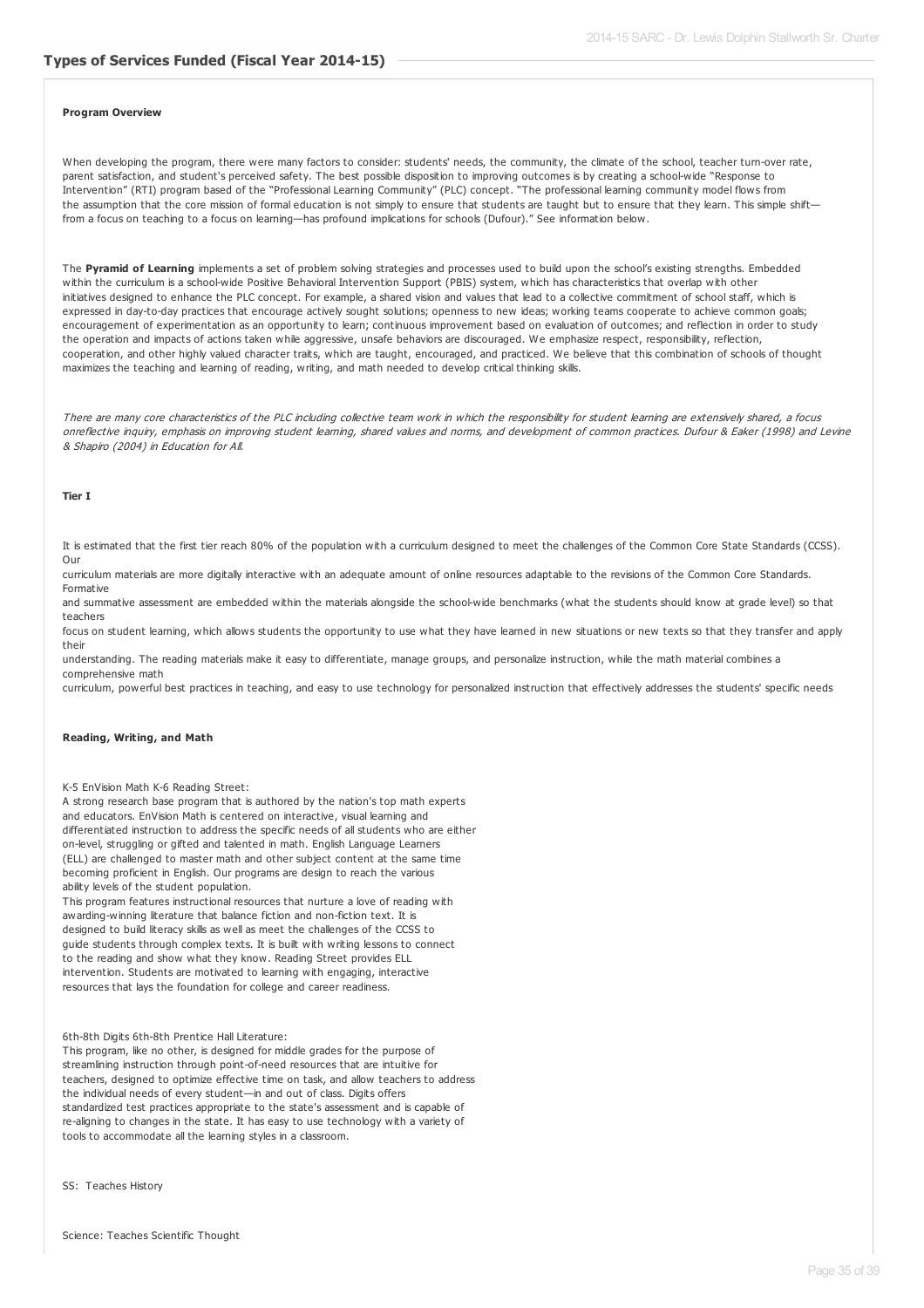A comprehensive literacy program designed to bridge together the CCSS and researched base best practices to provide an array of instructional resources. This program has everything needed to provide differentiated instruction combined with progress monitoring. Today's students experience media messages in countless ways—from feature films to the Internet to handheld devices. But students often lack the tools they need to evaluate the information in those messages.

Prentice Hall literacy program helps students analyze and make sense of the media they see every day. Aligned to the program is a teacher-led writing workshop component designed to relate writing to text and build critical thinking.

PBIS: Positive Behavioral Intervention program teaches student social skills at the beginning of each day geared to create a culture of respect. MAP: Measures Academic Progress (MAP) an internal assessment tool that diagnoses and measures learning, which provides detailed, actionable data that determines where

each child is on their unique learning path.

HW: Home-work (HW) program is a component of the After-School program designed to provide on-campus assistance with assigned home work for 80% of the population.

SuccessMaker: An Electronic Tutor for personalized instruction for all students scheduled throughout the academic day to enhance reading, math, and critical thinking skills.

#### **Tier II**

**Targeted Intervention** is the second tier of the program designed for an estimated 15% of students who are struggling with either learning deficits or behavioral hindrances. At this level students are provided with support in small groups inside or outside the classrooms under the teacher or educational leader's directions to allow for assistance with areas of need using instruments such as an electronic instruction program, tutors, counselors, or resource specialists.

This tier also allows for more targeted yet positive focus for enhancing the culture, which includes a leadership component implemented for specific groups. The leadership component is designed to empower students to recognize their intrinsic abilities to lead in all areas of their life. Leadership development training helps students connect with the essence of their unique gifts and talents by recognizing and embracing strengths while breaking free from the barriers of self-imposed limits. The main purpose of this program is to prepare students for the next phase in their journey towards being college and careers ready.

| Another initiative that enhances this level is the extra-curricular activities designed specifically for interest groups. Students who have |
|---------------------------------------------------------------------------------------------------------------------------------------------|
| various activities interest are encouraged to vote and or design clubs of interest. We aim to implement student led activities of interest  |
| whether it be sports, clubs, or research.                                                                                                   |

SuccessMaker: A highly interactive instructional software program that provide students with adaptive personalized paths towards the mastery of reading and math. Its game-like format has many activities to challenge and motivate learners; yet it keeps track of what the student learns and sets goals for where the student needs to be performing.

Tutors: Targeted groups of students needing extra assistance with core subjects are assigned tutors.

Counselors: Targeted groups of students needing extra assistance with behavioral issues are assigned to counselors who work with the students and teacher to modify behavior.

Resource Specialist: The resource teacher's works with students who are referred by parents or teachers in student study groups to determine learning issues and needed modifications.

Leadership: 7th/8th grade are scheduled in leadership courses to enhance self-discipline, personal abilities, creativity and school spirit. The 5th/6th grade junior leadership courses are a pre-requisite to the leadership program.

Activities: Extra-curricular activities such as Flag Football, Soccer, Basketball, Indoor Tennis, Chess, and Cheer leading promote school spirit.

#### **Tier III**

At this level of students needing **Intensive** supports, we have implemented a 3rd tier that promotes the success of students whose learning have been impacted by learning/behavioural deficits on several areas of development and who require intense and frequent supports to optimize their learning achievement. At this level, we reach-out to an estimated 5% of the population.

#### **What do intensive supports include?**

• professional services from speech and language pathologists, psychologists, occupational therapists, social workers, etc.;

• extra help from student support teachers;

- medical or community-based services/referrals; and,
- assistive technologies such as computer software or hardware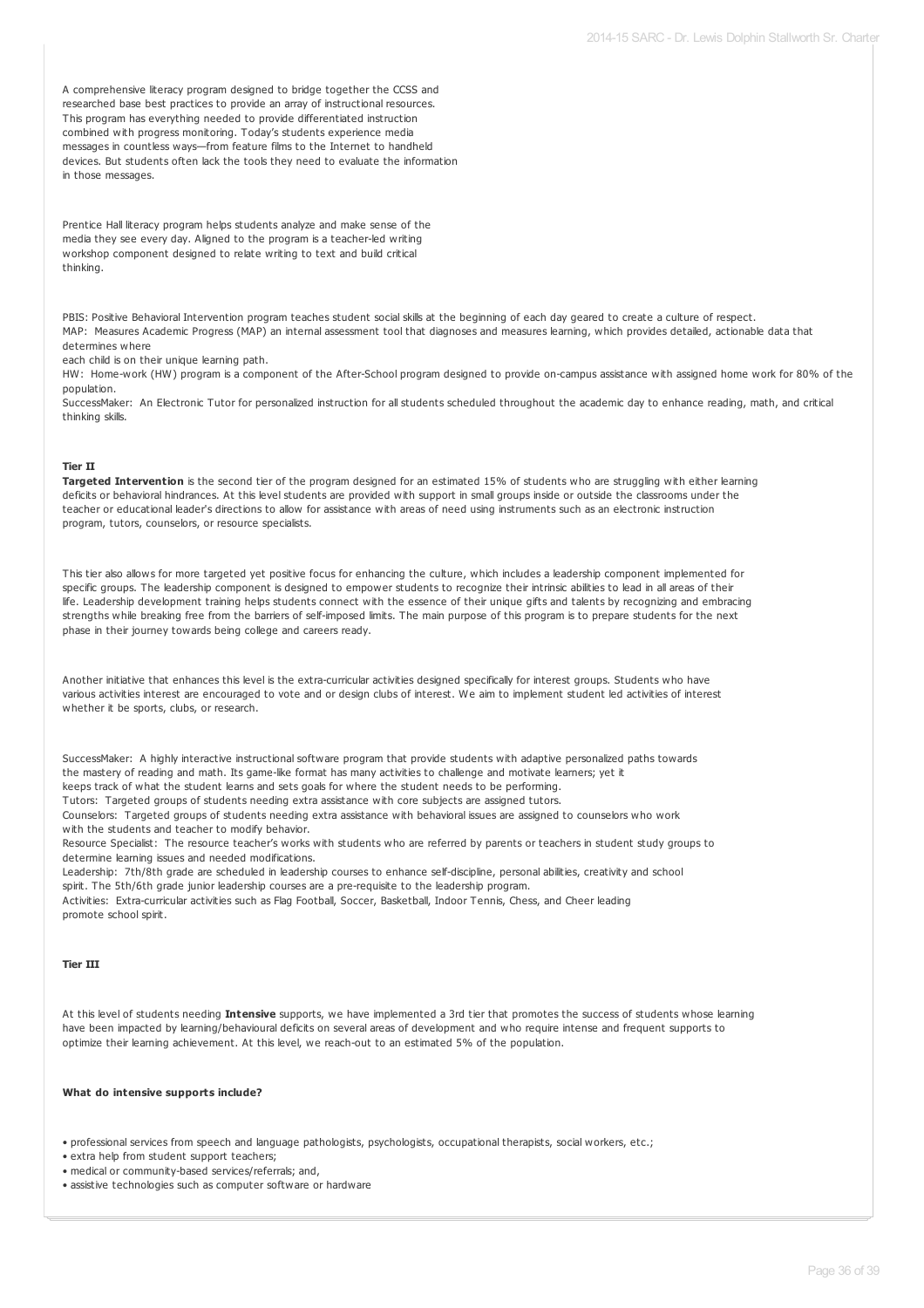## **Teacher and Administrative Salaries (Fiscal Year 2013-14)**

| Category                                      | <b>District Amount</b>   | <b>State Average For Districts In Same Category</b> |
|-----------------------------------------------|--------------------------|-----------------------------------------------------|
| Beginning Teacher Salary                      | \$39,802                 | \$43,165                                            |
| Mid-Range Teacher Salary                      | \$61,632                 | \$68,574                                            |
| Highest Teacher Salary                        | \$76,281                 | \$89,146                                            |
| Average Principal Salary (Elementary)         | \$104,770                | \$111,129                                           |
| Average Principal Salary (Middle)             | $\overline{\phantom{a}}$ | \$116,569                                           |
| Average Principal Salary (High)               | \$111,283                | \$127,448                                           |
| Superintendent Salary                         | \$225,000                | \$234,382                                           |
| Percent of Budget for Teacher Salaries        | 27.0%                    | 38.0%                                               |
| Percent of Budget for Administrative Salaries | 23.0%                    | 5.0%                                                |

For detailed information on salaries, see the CDE Certificated Salaries & Benefits Web page at <http://www.cde.ca.gov/ds/fd/cs/>.